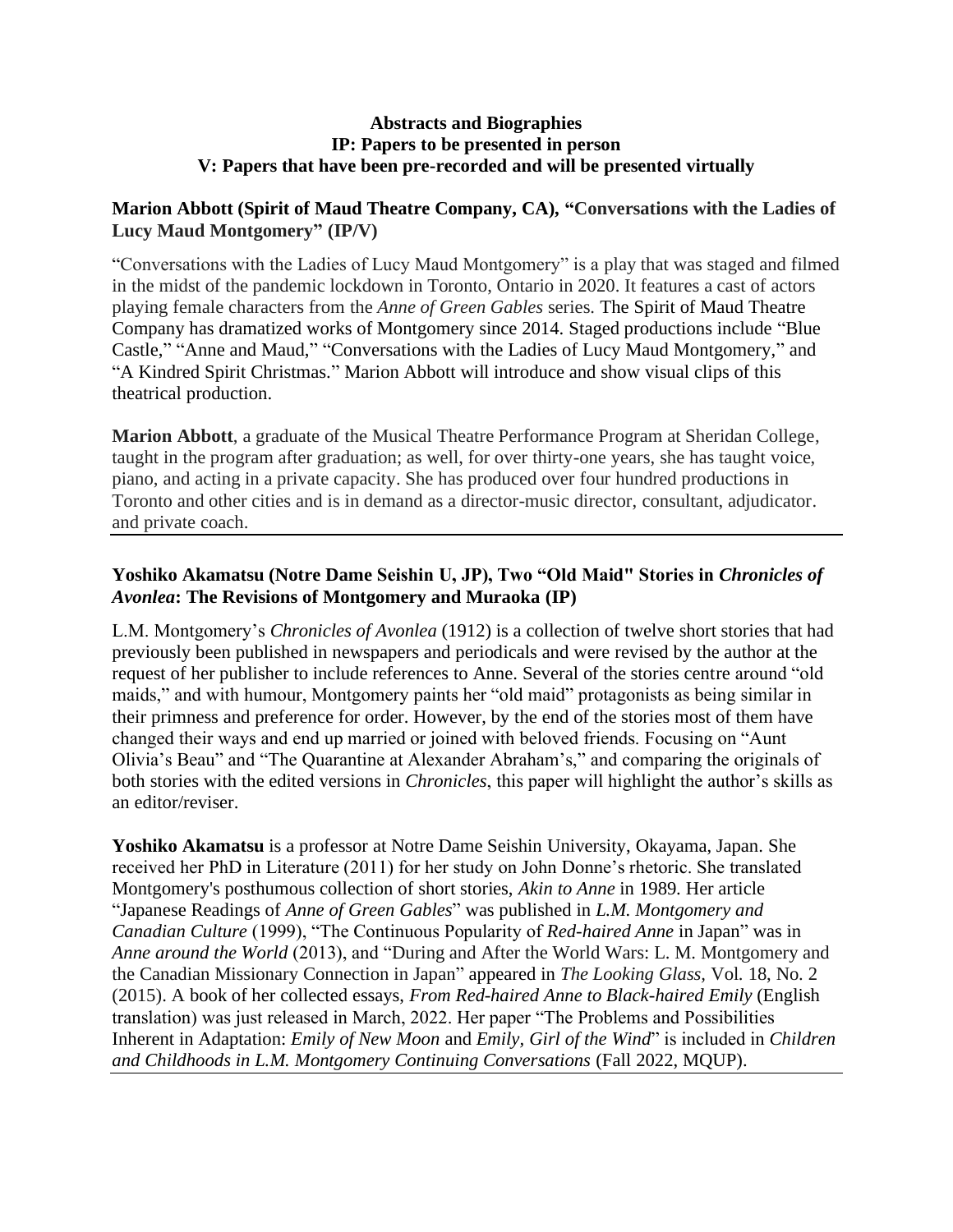## **Suha Talea D Alhothali (University of Jeddah, SA),** *Anne of the Green Gables***: A Re-vision of Anne Shirley's Agency in the Arabic translated Version of the L. M. Montgomery Novel (V)**

Lucy Maud Montgomery's *Anne of Green Gables* (1908) is considered one of the most popular foreign novels translated into Arabic in Saudi Arabia and is very popular among children and young adults. The aim of this paper is to re-vision and shed a light on Anne Shirley's agency in the Arabic translated version of the novel, and to examine how some of the dialogue in the translation has been reduced and modified to express the social norms of the Arab world. I will compare the original English version of *Anne of Green Gables* with Sakina Ibrahim's 1998 Arabic translation, published by Al Mona Publishing House. The paper will also discuss Arabic reviews of *Anne of Green Gables* with an aim to explore the qualities that made the novel one of the most popular classics in the Arab world.

**Suha Alhothali** is an assistant professor of philosophy of education at the Faculty of Education at the University of Jeddah in Saudi Arabia. Her research and publication interests include women in higher education, gender studies, and poststructuralist feminist theorists.

## **Maria Carla Andreescu (U of Bologna, IT),** *Anne of Green Gables* **on the Screen: A Feminist Reading (IP)**

This paper aims to analyse how *Anne of Green Gables* deals with themes regarding women and to examine how its adaptations transmediated those elements. By portraying a heroine with strong ambitions who questions gender roles, Montgomery played an important role for women during the twentieth century. However, are the issues concerning women's status raised by the novel still relevant today? Do adaptations influence the reader's perception of the novel's feminism?

This paper centres on the study of three adaptations from a gender studies perspective: the 1934 movie by George Nichols Jr., the 1985 version by Sullivan Films, and the 2017-2019 Netflix three season TV series. Each of them emphasised different aspects of *Anne of Green Gables*, thus reflecting the status of women and female's concerns of their contemporaneous era. We observed that Nicholls and Sullivan recentred the story's focus from Anne's personal growth to her romance with Gilbert Blythe by altering the plot and adding original scenes. As a consequence, the complexities of Anne's character development, that are the deeper patterns of Montgomery's original are sacrificed to the love story. In this context Gilbert's role is different from the one assigned him in the novel as he is depicted more as a romantic hero than as an academic rival.

Conversely, *Anne with an E*, the Netflix series, engages with Montgomery's text in a unique way compared to the previous adaptations. In fact, it emphasises the darker aspects of the story by depicting the severity of Anne's situation as an orphan and an outsider haunted by her traumatic past. In addition, the series deals with issues of contemporary relevance such as gender equality, racism, bullying, and homophobia. For example, it is the first adaptation that adds to the narrative queer, black, and native Canadian characters. In accordance with the "politically correct" tone of the series, Gilbert embodies a certain contemporary romantic ideal of man that is equal to his partner in all aspect.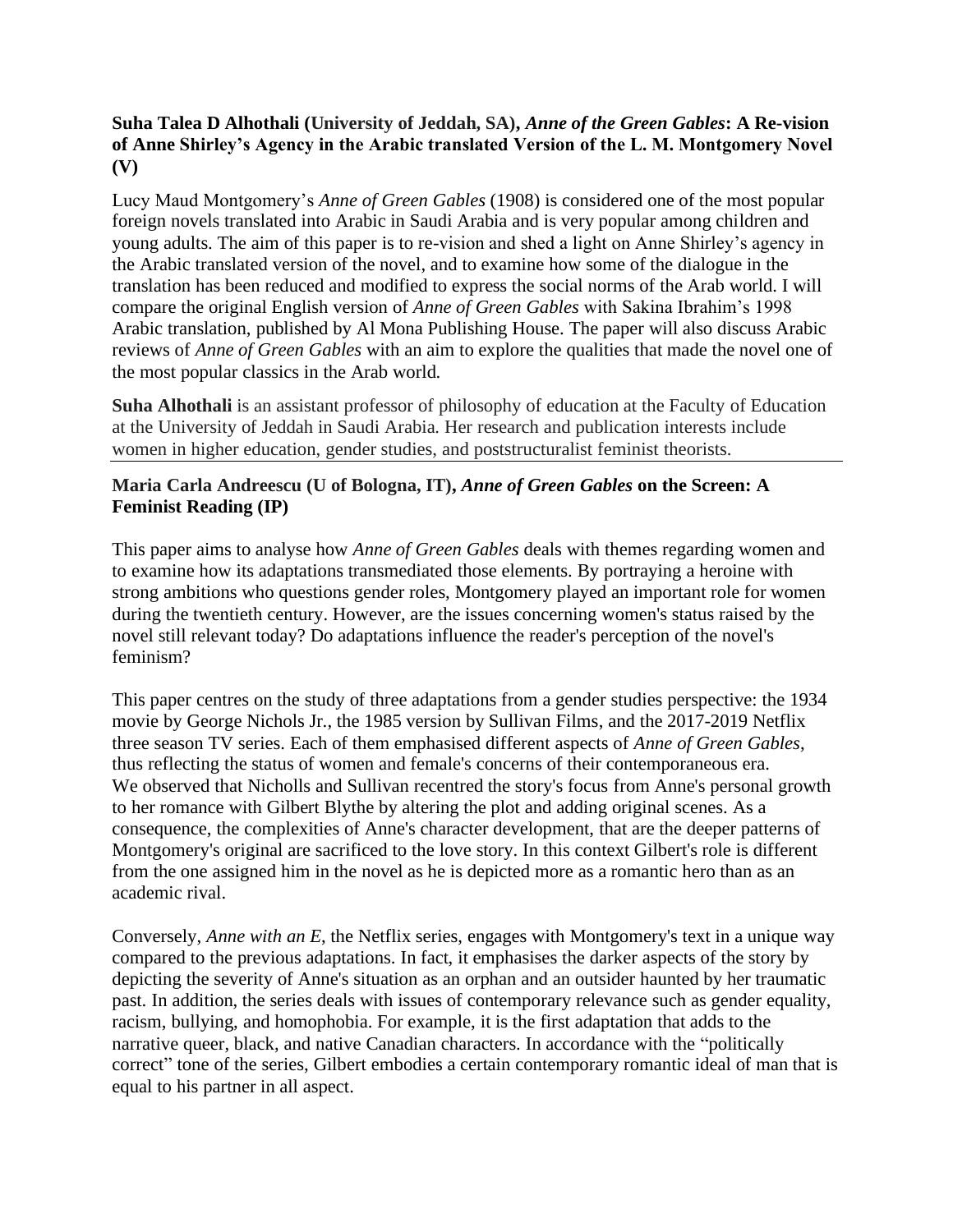**Maria Carla Andreescu** is a graduate student at the University of Bologna. She is interested in adaptation studies and comparative literature. She earned her Master Degree in 'Modern, Comparative, and Postcolonial Literature at the University of Bologna with a dissertation on *Anne of Green Gables*' adaptations analysed from a gender studies perspective. When she is not reading, Carla takes walks with her two dogs.

## **Poushali Bhadury (see EDI Subcommittee Roundtable for abstract)**

**Poushali Bhadury** is an Assistant Professor of English at Middle Tennessee State University. Her research and teaching interests include Comparative Children's Literature, Postcolonial Literature (especially South Asian), Book History, Queer Studies, and Digital Humanities. Her peer-reviewed publications include articles in *Children's Literature Association Quarterly*, *South Asian Review*, and *Journal of Lesbian Studies*, among others. She had published two peerreviewed journal articles on Anne, serves on the editorial board of *JLMMS*, is a member of LMMI's EDI Subcommittee, and is a lifelong Montgomery fan.

## **Rita Bode (Trent U, CA), Reduced and Re-visioned: L.M. Montgomery's Husbands in**  *Anne's House of Dreams* **(IP)**

In L.M. Montgomery's *Anne's House of Dreams* (1917), a dark alternative to the novel's apparent focus on Anne and Gilbert's newly married bliss emerges in the compelling presence of Leslie Moore, "the mysterious woman," as Mary Rubio describes her in *The Gift of Wings*, "beautiful, closed off, and tragic," whose own portrait of a marriage speaks both quietly and loudly of abuse, entrapment, endurance, and despair. Despite difficult personal, professional, and global circumstances at the time of her writing *Anne's House of Dreams*, Montgomery in the end succumbs to her commitment to happy resolutions, but the narrative nonetheless consistently introduces examples of those unresolvable "furtive, sinister things" that Anne senses lurking "just outside the circle of light" and that most often relate to marital relations. My paper proposes to explore the dark underpinnings of *Anne's House of Dreams* by paying particular attention to Montgomery's handling of husbands. Paralleling her emphasis on the importance of a supportive community of female friendships for women's happiness are consistent characterizations of the novel's husbands as either cruel, abusive, or simply inadequate.

Dark subtle links disturbingly associate Dick Moore and Gilbert, as, for instance, in Dick's restless wanderings and Gilbert's frequent absences, but Montgomery's most effective subversion of a positive male marital role is through Dick himself. Montgomery presents two versions of Dick as husband and in both she denies him a fully human moral compass: in the first instance, he is a towering figure of drunken behaviours and sexual betrayals, and in the second, she reduces him to a mindless being lacking "right senses." With Miss Cornelia's many references to dysfunctional domestic situations and with the interventions of Captain Jim and Gilbert in restoring Dick Moore to his former place and self, Montgomery's focus on re-visioned (and revised) husbands and their behaviors also prods the extent to which a community may be complicit in domestic abuses.

**Rita Bode** is professor of English Literature at Trent University. She has co-edited two collections on Montgomery and is one of the co-editors, along with Lesley Clement, Holly Pike and Margaret Steffler, of *Children and Childhoods in L.M. Montgomery: Continuing*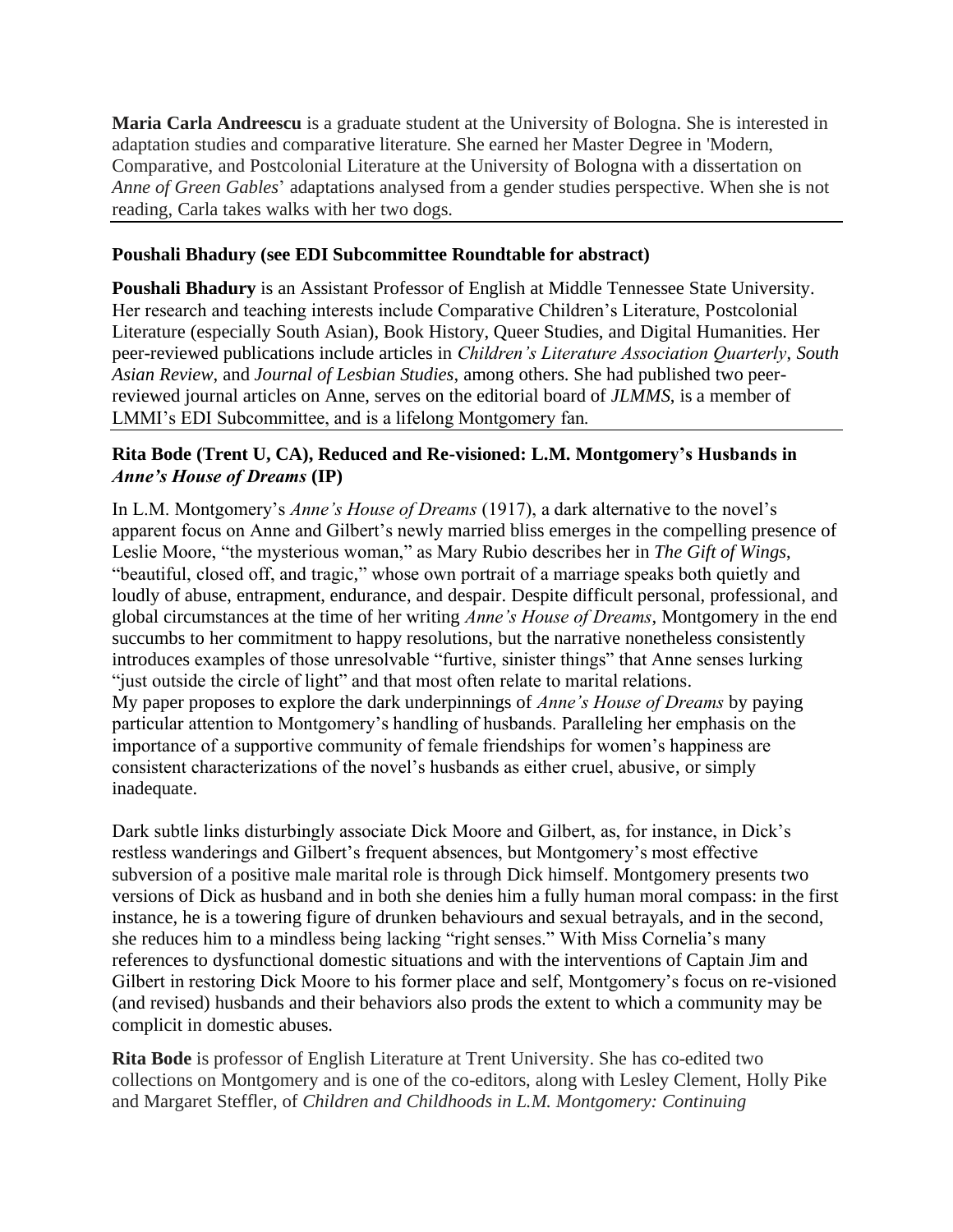*Conversations* (McGill-Queen's UP, forthcoming, Fall 2022). She is also on the Board of the *Journal of L.M. Montgomery Studies*. Other scholarly interests include transnational studies, especially on George Eliot and her American counterparts, such as Harriet Beecher Stowe and Edith Wharton, and nineteenth-century American women writers, such as Harriet Prescott Spofford. Her co-edited collection with Monika Elbert, *American Women's Regionalist Fiction: Mapping the Gothic* (Palgrave), was published in early 2021. She is one of the volume editors of the *Complete Works of Edith Wharton* (OUP), and recently became the editor of the *Edith Wharton Review*.

**Kathryn A. Burnett.** See Lynda Harling Stalker (St. Francis Xavier U, CA) and Kathryn A. Burnett (U of the West Scotland, UK), Our Islandness: Affect, Romance and Re-vision of L.M. Montgomery's Legacy

## **Claire Campbell (Bucknell U, US), Reading an Island Anthropocene: Fiction, Cartography, and Environmental Change (IP)**

In *Jane of Lantern Hill* (1937), Jane Stuart leaves Toronto on the Maritime Express and arrives in Charlottetown two days later. Toronto is grey, noisy, congested with cars and unhappy people – the very picture of the urban jungle. Charlottetown, by contrast, is a place of clear skies and fragrant gardens, surrounded by country roads and fields of daisies. It feels more like an outsized Avonlea than a North American city. But Charlottetown as Montgomery knew it was indeed a city, caught up in (and an agent of) the dynamics of the Anthropocene, the period of Earth's history defined by the indelible marks of humanity on natural systems.

This paper takes up the call for "re-vision" in two ways: taking a wider lens to the environmental changes on Prince Edward Island between 1870 and 1940, by reading Montgomery's work against the visual records of cartography. While literary scholars have explored the role of nature in the shape and resonance of Montgomery's fiction, there is much to be gleaned in placing her work alongside environmental history. The arcs of industrial growth and exchange, urbanization, and the turn to fossil fuels encircled the narratives of rural equilibrium – seasonal rhythms, local networks, and restorative Nature – that she preferred and popularized. Acknowledging the changes taking place outside the frame gives her stories a different cast and meaning. We see another side (literally) to her Prince Edward Island. A second means of "re-vision" is to read Montgomery's work alongside another kind of source: cartography. Maps, plans, and atlases offer a wonderful combination of text and image, of measurement and interpretation, of natural feature and cultural values. Drawing on Island Imagined and other archives, these visual representations situate us in the contemporary streetscapes of her work, and forecast the Island we know today.

**Claire Campbell** is a professor of History and affiliate faculty in Environmental Studies & Sciences at Bucknell University. She received her PhD from Western University in 2001, and held a postdoctoral fellowship at the University of Alberta before joining the faculty at Dalhousie University in Halifax. She has been at Bucknell since 2014, teaching Canadian, American, and environmental history, with courses on such topics as cartography, early America, islands and coastlines, and urban landscapes. Recent publications include *Nature, Place, and Story: Rethinking Historic Landscapes in Canada* (2017) and *The Greater Gulf: Environmental Histories of the Gulf of St. Lawrence* (2019) co-edited with Edward MacDonald and Brian Payne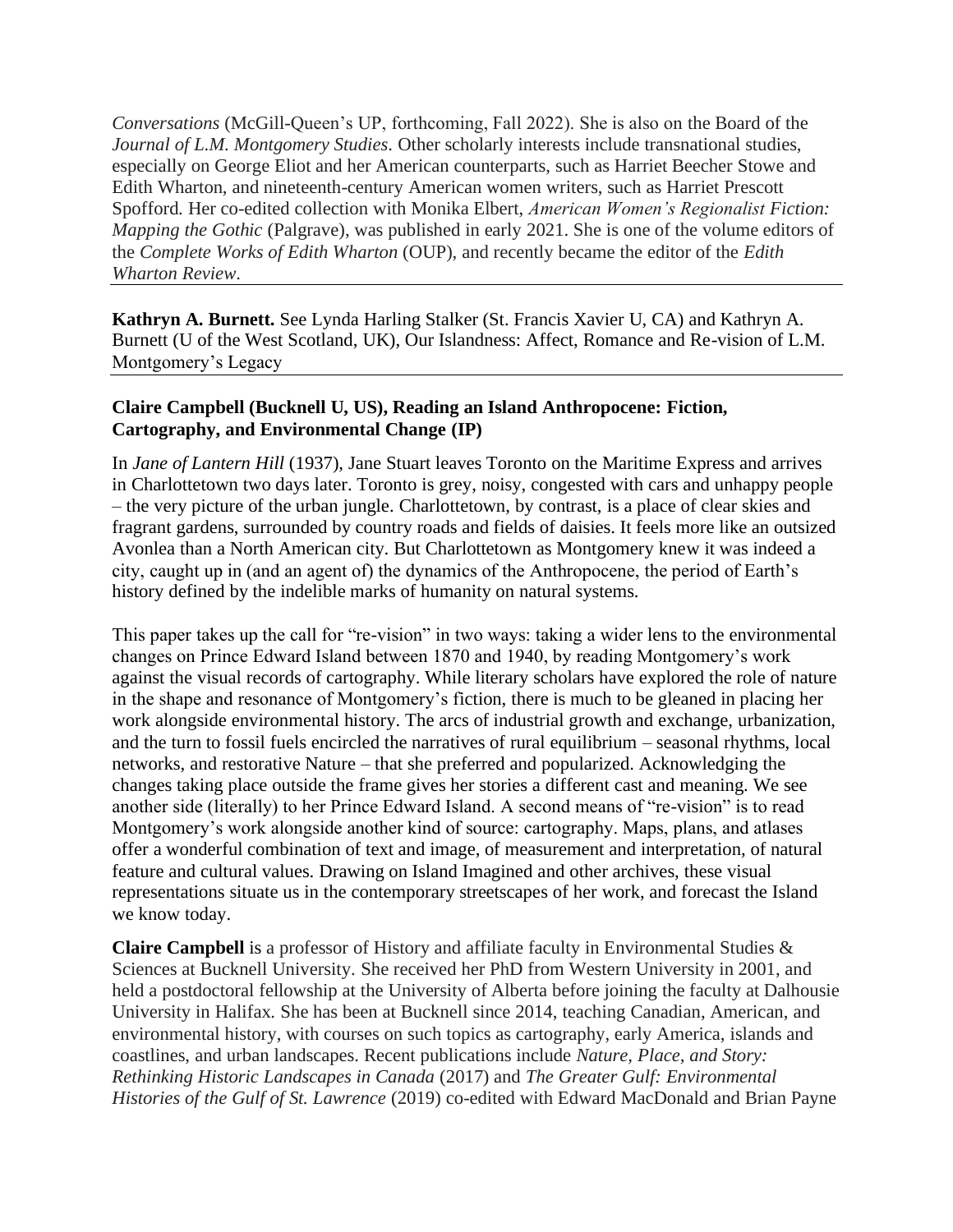(including an essay about L.M. Montgomery's relationship with the Gulf). Her current research considers Canada as a coastal nation and the presence of water and waterlines – fresh and salt – in Atlantic cities.

## **Wanda Campbell (Acadia University), "First Breakfast": Re-visioning Montgomery Among her Canadian Peers (IP)**

"But at that instant she knew she could write poetry. And with this queer unreasonable conviction came—the flash! Right there, surrounded by hostility and suspicion, fighting alone for her standing, without backing or advantage, came the wonderful moment when soul seemed to cast aside the bonds of flesh and spring upward to the stars." (*Emily of New Moon*, Chapter 8)

This Pecha Kucha style presentation of a poetic tribute to Canadian writers from every province was inspired by *The Dinner Party* (1979), an art installation by feminist artist Judy Chicago featuring a triangular table with table settings for 39 real and mythical women, and *The Last Supper* (c. 1498) by Leonardo da Vinci. Images of authors from E. Pauline Johnson to L. M. Montgomery and Alice Munro to Elizabeth Bishop are accompanied by texts that explore what marks them and their work as visionary, qualities that make us wish they were coming over for brunch. In *Emily of New Moon*, Montgomery writes that when "the flash" came "Emily felt that life was a wonderful, mysterious thing of persistent beauty." Montgomery's own personal life may have been much darker than is suggested by the sunshine of her novels, but amidst the shadows, the flash was always breaking in.

For those of us who read and those of us who write, there is inspiration in authors who somehow find a way to shine. Like Montgomery, all of these Canadian creators have surmounted challenges to pen words that revive and redeem.

**Wanda Campbell** teaches Creative Writing and Women's Literature at Acadia University in Wolfville, Nova Scotia. She has published a novel *Hat Girl* and five collections of poetry, *Kalamkari and Cordillera*, *Daedalus Had a Daughter*, *Grace*, *Looking for Lucy*, and *Sky Fishing*. Her academic editions include *Bronwen Wallace: Essays on Her Work* (forthcoming from Guernica Press), *Literature: A Pocket Anthology* (Penguin), and *Hidden Rooms: Early Canadian Women Poets*. She has presented papers and given readings from Victoria to St. John's, and her creative work and articles on Canadian writers including Montgomery have appeared in collections of essays and journals across Canada.

## **Mary Beth Cavert (Independent Scholar, US), Fact-Checking Montgomery: Dream-Living with a Side of Reality (IP)**

This paper will explain how details about and by the author and her work have been altered, using updated details from my research and information in Montgomery's journals, interviews, and letters.

The first example is an explanation of Anne's "origin story," how Montgomery chose the "girl not a boy" theme. This topic was sparked by an inquiry I received asking where one might find the clippping that Montgomery saved about an orphan girl. What re-telling of the story led to this question? Related to Anne's story is the real-life story of Montgomery's friend, Myrtle Macneill,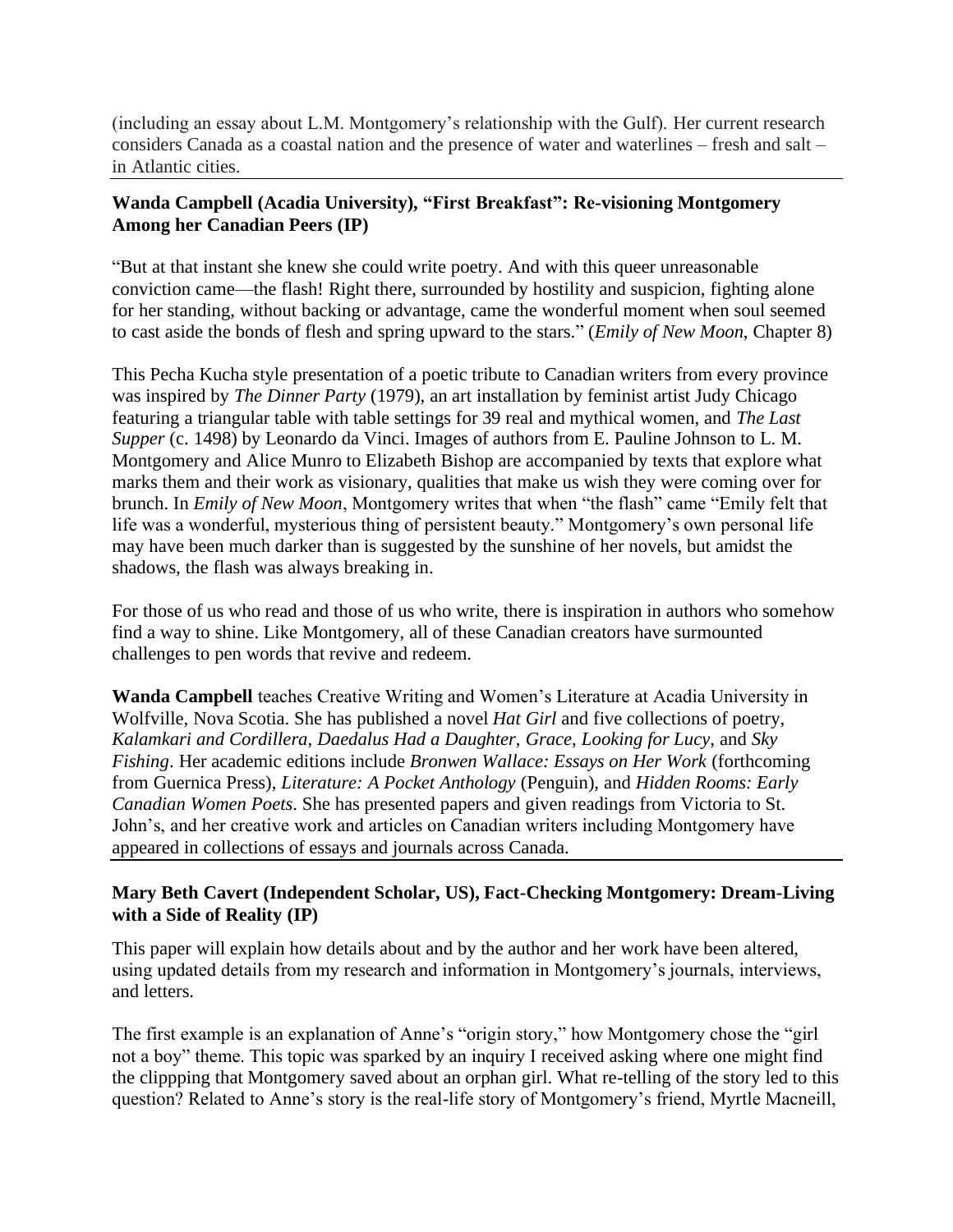who was often identified by Montgomery as an orphan adopted by an elderly couple who lived at Green Gables. My research uncovered Myrtle's origin story which was not one of an orphan nor an adoptee and which was unknown even to Myrtle's family.

The last narrative explores Montgomery's reversion to dream lives like her "Muskoka Dream," a day-dream she included in her journal and later revised and shared with George B. MacMillan in a letter. I will introduce this experience with Montgomery's reflections on her dream life recorded in her journals on August 13, 1925, "But in a dream life I am *inside* — I am living it, not recording it," and on January 16, 1921, "For I dream still - I must or die - dream back into the past and live life as I might have lived it - had Fate been kinder." I will describe Montgomery's "Group of Seven," the highly selective cast of loved ones in the Muskoka Dream (including Montgomery's re-telling of her cousin Frede's marriage) and compare the plots of the Muskoka Dream in the journal version and in the MacMillan letter "re-version," noting changes in heroic roles.

**Mary Beth Cavert**, an independent Montgomery scholar with an MA in Educational Administration, was a public-school teacher for thirty-four years. She specializes in the personal, historical, and literary context of Montgomery's kinship ties. Her research has been included in *The Complete Journals of L.M. Montgomery*, and she has been a contributing writer in the *Journal of L.M. Montgomery Studies*, *L.M. Montgomery's Rainbow Valleys*, *The Intimate Life of L.M. Montgomery*, and *The Lucy Maud Montgomery Album*. She authors and publishes *The Shining Scroll* and the L.M. Montgomery Literary Society social media accounts and website. She has edited the complete correspondence from L.M. Montgomery to George B. MacMillan, *L.M. Montgomery's Letters to Scotland*, and is updating a manuscript of Montgomery's book dedications, *L.M. Montgomery's Kindred Spirits*. She is on the board of the Friends of the L.M. Montgomery Institute, a member of the editorial board of the *Journal of L.M. Montgomery Studies*, and a recipient of the 2020 L.M. Montgomery Institute Legacy Award.

## **Sameera Chawla (Independent Scholar/Writer, IN), Wonderful Resonance, Resonant Wonder: Marvelling and Remembering in** *The Story Girl* **and** *The Golden Road* **(V)**

In *The Story Girl* and *The Golden Road*, narrative functions as archive. As Beverley's nostalgic record of his childhood on Prince Edward Island, these novels renew and commemorate legend, local folklore, family history, and anecdotes with help from Sara Stanley's stories and the group's monthly magazine. These chronicles of childhood are not inert information but fascinating literary experiences. Arousing rapt attention, even awe, these narratives enthrall listeners/readers into the worlds of the stories, such that feeling wonder becomes a way of accessing the past and bringing it into the present. In fact, in the epigraph to *The Story Girl* as well as in the Foreword to *The Golden Road*, Montgomery hints at the vital connection between remembering and marvelling.

This paper studies the nexus between wonder, memory and narrative in *The Story Girl* and *The Golden Road* with reference to Stephen Greenblatt's concepts of resonance and wonder. Greenblatt's conceptualization, which developed as a model for analyzing museum exhibits, highlights the connection between the text that evokes wonder and the many voices that have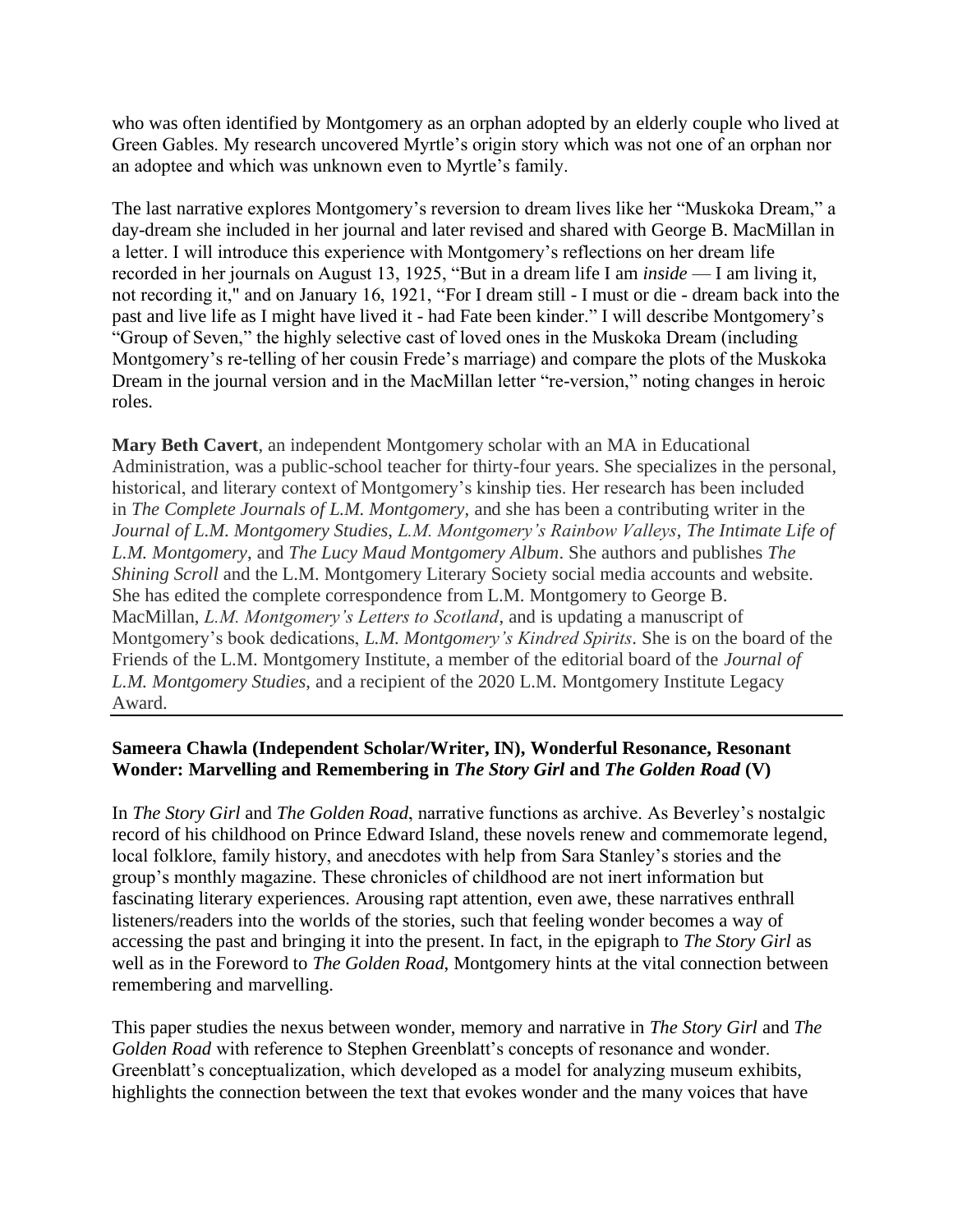shaped it. In Montgomery's novels, this connection manifests in the revisions of Sara Stanley and the re-vision of Beverley. Sara Stanley's improvisations endow the most time-worn tales with fresh charm. They are "resonant wonders." Listeners feel immersed in the narrative, and this enchantment makes them admire the genius of the storyteller. On the contrary, Beverley's romantic recollections of childhood in the two novels animate a "wonderful resonance". While they captivate readers with a comforting sense of wonderment, they ultimately draw readers beyond the literary object itself into wondering about the larger cultural forces that shaped these accounts. Therefore, with her alternating storytellers, Montgomery not only elicits wonder as an affective response but entangles it with memory, pushing readers toward active critical effort too.

**Sameera Chawla** has an MA in English from the University of Delhi. She plans to join the University of Cambridge next term for an MPhil in Education. Her research interests cluster around children's literature, particularly animals in children's stories, late-nineteenth-century English fantasy, and L.M. Montgomery's children's fiction. Her short story, a spin-off from *The Story Girl* and *The Golden Road*, has been accepted for inclusion in the Mental Health collection of the *Journal of L.M. Montgomery Studies*.

## **Catherine Clark (Averett U, US) and Marilyn Clark (Independent Scholar, US), "It Began with a Book About the Girl": Montgomery's Anne and Colette's Claudine (IP)**

In 1908, Montgomery published her first novel, *Anne of Green Gables*, a book that defined her lifelong career. Anne Shirley quickly became a pop culture celebrity, changed the social landscape of Prince Edward Island, and arguably influenced the future of young adult fiction. Just a few years earlier across the Atlantic, in 1900, Sidonie Colette published her first book featuring a schoolgirl named Claudine. Like Anne, Claudine became an instant sensation, spawning sequels, play and film adaptations, and trendy merchandise. This paper returns to Montgomery's first and most popular novel and examines it alongside the parallel reception of the French writer, Colette. While dissimilar in many ways, the two authors were personally and professionally defined by their first heroines: unconventional schoolgirls in fictional versions of the writers' own hometowns. Both *Anne of Green Gables* and *Claudine à l'école* have maintained strong and evolving popularity: neither has gone out of print in their home country since their initial publication over a century ago, and they continue to be reprinted and anthologized. At the dawn of the twentieth century, Montgomery's and Colette's inaugural novels emerged as national cultural icons in Canada and France, primed for popular consumption through new media innovations and brand marketing. The remarkable celebrity of Anne and Claudine shaped the lives and careers of their creators; each girl continues to be re- envisioned into the twenty-first century.

**Catherine Clark** is an Associate Professor of French and English at Averett University in Virginia. She received her PhD in Comparative Literature from the University of North Carolina. This presentation is conceived of and researched with her mother, **Marilyn Clark**, who holds an MA in English from Maryville College, and shares her love of Montgomery's fiction.

**Lesley D. Clement (Independent Scholar, CA), Sara Stanley, Bev King, and Friends through the Lens of Brené Brown: Do Montgomery's Storytellers Practise Good Story Stewardship? (IP)**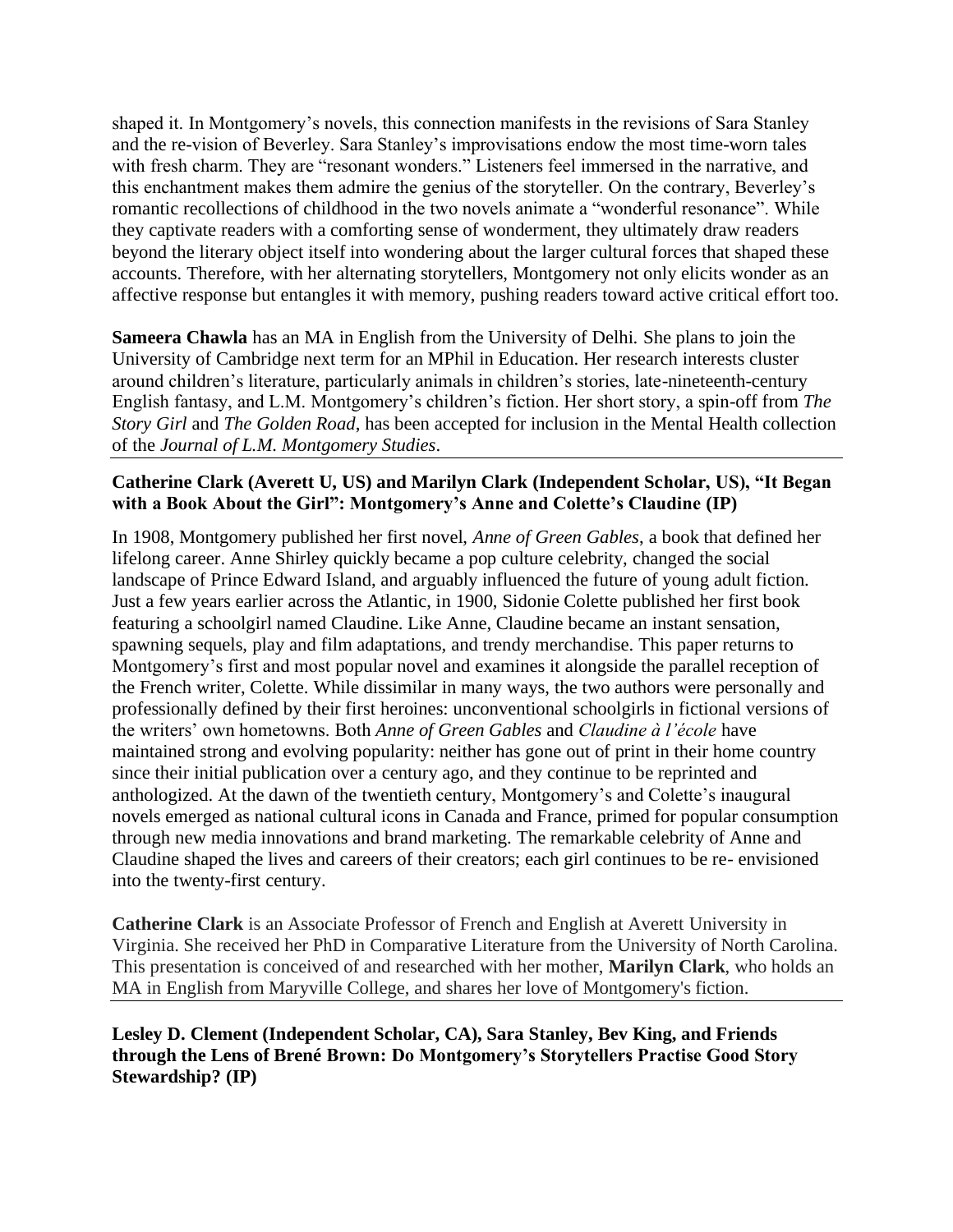In *Atlas of the Heart* (2021), Brené Brown states that for decades she and other researchers have been wrong about empathy, as conventionally understood, being rooted in the recognition of human emotion, a revisioning that repositions the role of empathy in good story stewardship. Revisiting and revising concepts of both empathy and story stewardship – "honoring the sacred nature of story – the ones we share and the ones we hear" – Brown identifies threats to story stewardship when we are listening to and retelling stories. Montgomery's novels feature many storytellers – and potential storytellers – who are apprenticing by listening to the stories of others before becoming trusted stewards of their own and others' stories. This presentation will focus on storytelling and audiences in *The Story Girl* and *The Golden Road*, asking the following questions. Which, if any, of the listeners in these two novels develop the empathy and other skills required to share stories – those told, retold, and untold – responsibly and effectively? Do any of these listeners exhibit performative connection, through two threats that Brown identifies as undermining good story stewardship: narrative takeover and narrative tap-out? How do Montgomery's stories and Brown's research and stories – and the revisioning at the core of storytelling and good story stewardship – inform today's conversations and social discourse?

**Lesley Clement**, the previous Visiting Scholar, co-organized the 14th Biennial conference on 2020, "L.M. Montgomery and Vision," and co-edited the "Vision Forum Collection" when the conference transitioned to an online platform due to the pandemic. She has published on visual literacy, empathy, and death in children's literature. Her work on Montgomery appears in *Studies in Canadian Literature*, *L.M. Montgomery and the Matter of Nature(s)*, and *L.M. Montgomery and Gender*. She co-edited *L.M. Montgomery's Rainbow Valleys: The Ontario Years, 1911- 1942* (MQUP 2015) and *Global Perspectives on Death in Children's Literature* (Routledge 2016). A volume of essays, *Children and Childhoods in L.M. Montgomery: Continuing Conversations*, co-edited with Rita Bode, Holly Pike, and Margaret Steffler, is forthcoming (MQUP 2022). She is co-editor of the *Journal of L.M. Montgomery Studies* for which she is coediting a collection, "L.M. Montgomery and Vision," with Tara Parmiter, and editing a collection on "L.M. Montgomery and Mental Health."

## **Carolyn Strom Collins (Author/Independent Scholar, US), Re-visioning "Anne" on Film: Comparing** *Anne of Green Gables***, the Novel, with the 1919 and 1934 Movie Versions (IP)**

"I could have shrieked with rage!" was L.M. Montgomery's reaction to the first of two film versions of *Anne of Green Gables* produced in her lifetime. The first (silent) was produced in 1919; the second (a "talkie"), in 1934. This presentation will compare the differences between these two film versions and the novel. Even though the 1919 film has been lost, records such as the "synopsis of continuity," used in plotting it, and magazine reports of the film exist; these, along with still scenes from the film, magazine and glass-slide advertising, and other visuals will illustrate some of the differences between the film and the novel as well as interpretations of actual scenes from the novel as they were re-imagined for the film. The "synopsis of continuity," discovered in the Library of Congress, was used to describe the scenes to be filmed for the movie and is invaluable to the process of comparing the film to the novel. The 1934 film (which Montgomery found more satisfactory than the 1919 film) is still in existence; a comparison between it and the novel and between it and the 1919 film will be shown.

C**arolyn Strom Collins** is the author of several books and many articles on L.M. Montgomery as well as companion books to *The Secret Garden, Little Women,* and Laura Ingalls Wilder's "Little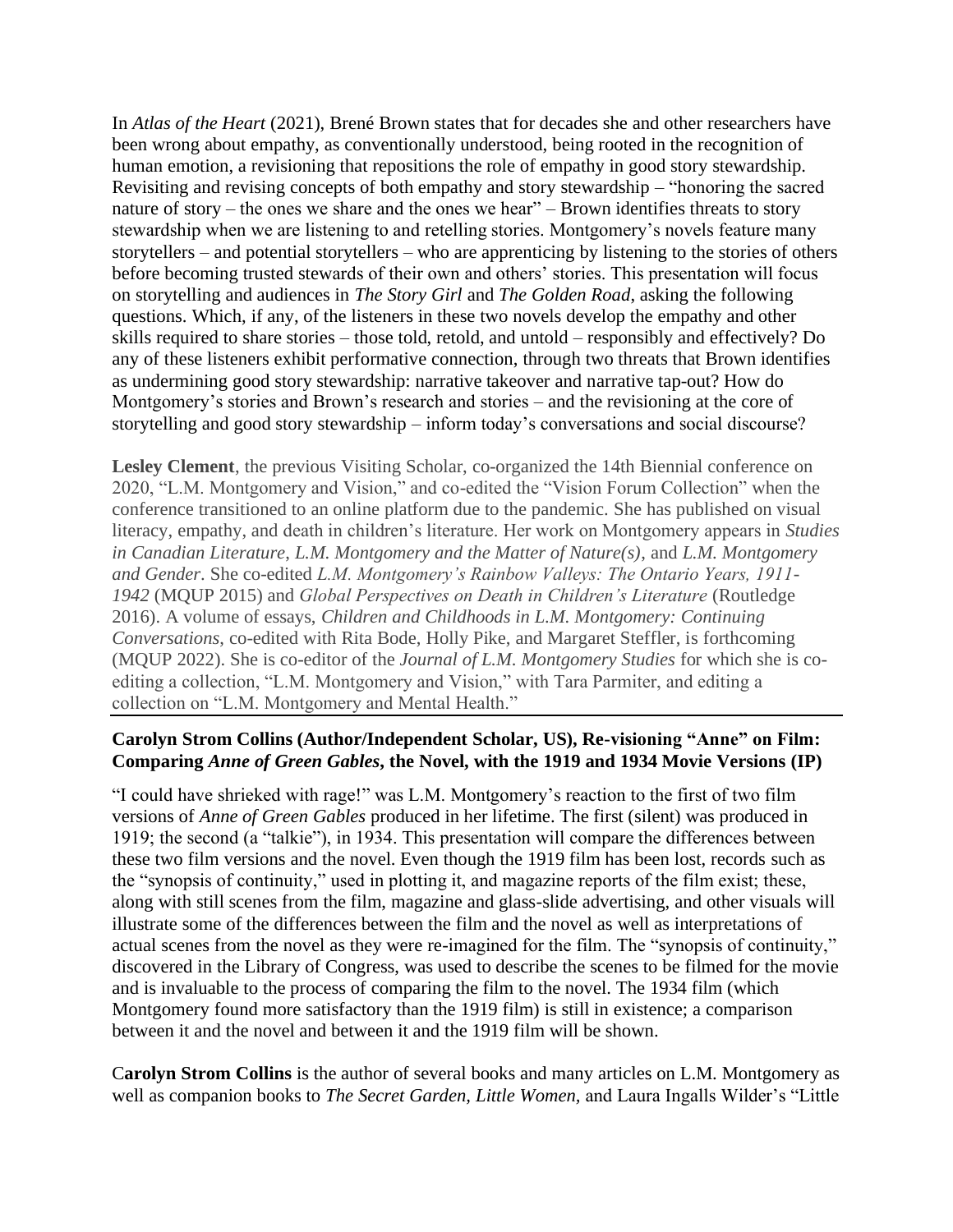House" books. Her latest books include *Anne of Green Gables: The Original Manuscript* and After Many Years: Twenty-one "Long-lost" Stories by L.M. Montgomery. She compiled and edited *An Annotated Bibliography of L.M. Montgomery Stories and Poems,* updating considerably the 1986 bibliography. Articles on Montgomery's family history, her scrapbooks, a virtual tour of Montgomery's Prince Edward Island and other topics appear in various publications. She is the founder of the L.M. Montgomery Literary Society and co-edits its annual on-line newsletter, *The Shining Scroll*. She founded the Friends of the L.M. Montgomery Institute and is a charter member of the *Journal of L.M. Montgomery Studies*. She is the grateful recipient of the LMM Institute's 2020 Legacy Award.

# **Kristie Collins (Reitaku U, JP),** *Anne with an E***: Revisions on Female Singleness (IP)**

Alongside the construction of a bucolic, rural, Prince Edward Island community, L.M. Montgomery's *Anne of Green Gables* (1908) also presented readers with depictions of strong and respectable single women in the form of Marilla Cuthbert, Muriel Stacy, and Josephine Barry. Indeed, with Marilla as Anne's mother figure and moral compass, and with Miss Stacy and Miss Barry supporting Anne in their respective mentor roles as educator and cultural benefactor, Anne Shirley seemed to have been raised in a singularly feminist environment. Even Matthew Cuthbert, her father figure and confidante, shuns usual gender roles in taking on the caretaker/nurturer role in the Green Gables unconventional family configuration.

In Moira Walley-Beckett's *Anne of Green Gables* (1908) television adaptation, *Anne with an E* (2017-2020), produced by the Canadian Broadcasting Corporation (CBC), with international distributing rights secured by Netflix, updates to Avonlea and the original text were made to engage with contemporary issues such as identity, racism, gender equality, and feminism. While many revisions are, in the presenter's view, commendable – from the addition of an Acadian boy who works at the Green Gables farm; to a gay classmate enrolled at the Avonlea school; to a Trinidadian sailor who befriends Gilbert Blythe and offers a glimpse into "The Bog," where people of colour live and work in Charlottetown – Walley-Beckett's adaptation marries the original story with present-day concerns in an effective and compelling way. Surprisingly, however, when the backstories of the single female characters are fleshed out in the series, their (non)marital status is accounted for in ways that largely denigrate female singleness. This paper will compare and contrast the representation of female singleness in the original novel and the contemporary television adaptation, and will ponder whether or not the contemporary 'updates' are progressive or regressive.

**Kristie Collins** is an Associate Professor in the Faculty of Foreign Studies at Reitaku University, in Kashiwa, Japan. She has developed and taught a range of undergraduate and graduate courses, from "Media & Gender Studies" to "Canadian Literature" to "Debate and Discussion," and is also a frequent invited lecturer at Aalto University in Finland. Her research focuses on the media representation and lived experiences of single women in the US, Japan, and Canada, and her monograph, *The Marginalized Majority: Media Representation and Lived Experiences of Single Women* (Bern: Peter Lang) was published in 2013. As a Prince Edward Islander and a Montgomery fan abroad, she was especially proud to organize and host the first L.M. Montgomery international conference in Japan in June 2019.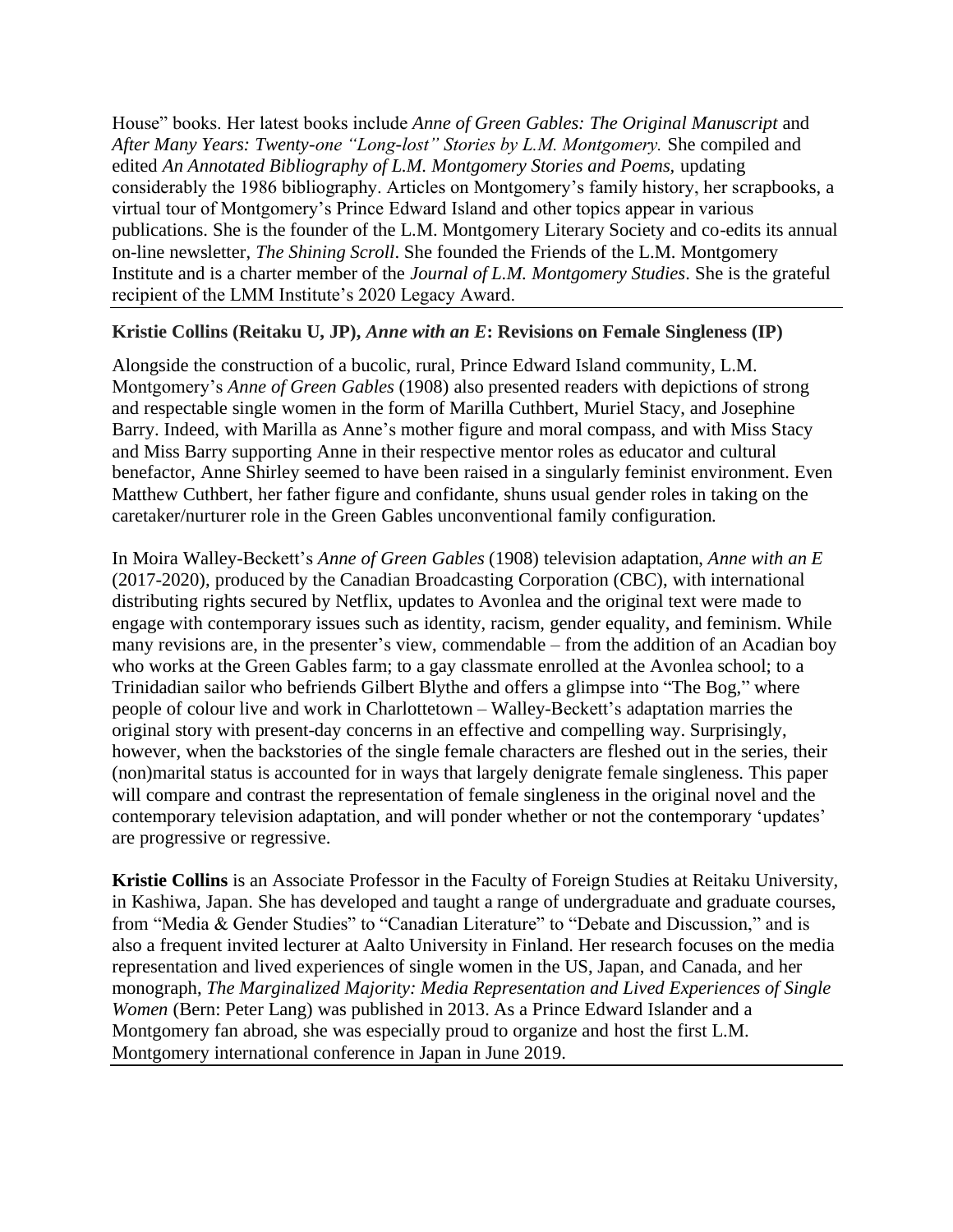#### **Anna Czernow (Adam Mickiewicz University in Poznań), Valancy on Stage: Polish Revisions of L.M. Montgomery's** *The Blue Castle* **(IP)**

This paper will discuss two Polish theatre adaptations of *The Blue Castle* by L.M. Montgomery. The first is a musical (book by Barbara Wachowicz) that premiered in 1978 and had ten different productions. The second is a modern adaptation by a Warsaw off-theatre, *Teatr Wolandejski* (script by Barbara Ciastoń), which premiered in 2014 and is still on stage. These two adaptations are very unlike: they represent distinct, sometimes even contrasting types of performance; they also introduce two different ways of the literary text's adaptation: traditional versus modern and ironic. However, there is one significant similarity: both librettos focus on similar episodes of Valancy's story, stressing the contrast between her miserable life in the family home and the fairy-tale marriage she builds with Barney.

The main reason is that both adaptations descend from one translation of the novel published before the Second World War. This translation, whose origins have been heavily mythicized, had several editions in the Polish People's Republic and even after the fall of communism and influenced the collective imagination of several generations, despite its abbreviations, modifications, and omissions which make it more of an adaptation than translation. Compared to the original, it is simplified – keeping the fairy tale elements and the sentimental tone, it lacks most of the humour as well as the modern and satirical vibe.

Therefore both stage versions are adaptations of an adaptation – instead of referring to the original text, they form a dialogue with its 1939 reading, with all its cultural contexts of the Polish pre-war era. This presentation's focus will be disentangling this multi-layer structure and verifying the thesis that the changes and alterations introduced on stage – in a roundabout way – bring Valancy's story closer to its Canadian origins.

**Anna Maria Czernow**, PhD, is a researcher at the Adam Mickiewicz University in Poznań (within the Children's Literature Research Group at the Faculty of Polish and Classical Philology). She received her doctorate on Mikhail Bakhtin's carnivalesque theory in children's literature from Warsaw University in Poland. Her academic interests include the history and theory of children's literature and translation studies. She has authored over 20 articles and book chapters, the last in English being *Mary Poppins, Mr. Inkblot, and Pippi Longstocking as Three Embodiments of the Fool Figure*. In *Filoteknos* vol. 9/2019. She has edited, among others, the English translation of Janusz Korczak's works entitled *How to Love a Child and Other Selected Works*. London–Chicago: VM, 2018. Since April 2015, she has been President of IBBY Poland. In addition, she is a literary translator, translating children's and YA literature, popular literature, and essays from Swedish.

# **Brenton Dickieson (UPEI, CA), Reverent Irreverence: Images of God and Montgomery's "Pilgrims on the Golden Road of Youth" (IP)**

In *The Gift of Wings*, Mary Henley Rubio claims that L.M. Montgomery "retained a deep-seated reverence for the idea of God." Coupled with this reverence are Montgomery's verdant doctrinal challenges and a particular concern for the impression bad theology might make upon a child: "What a conception of God to implant in a child's mind!" (*Selected Journals*). As spiritual formation is critical to "pilgrims on the golden road of youth" (*Golden Road*), and as the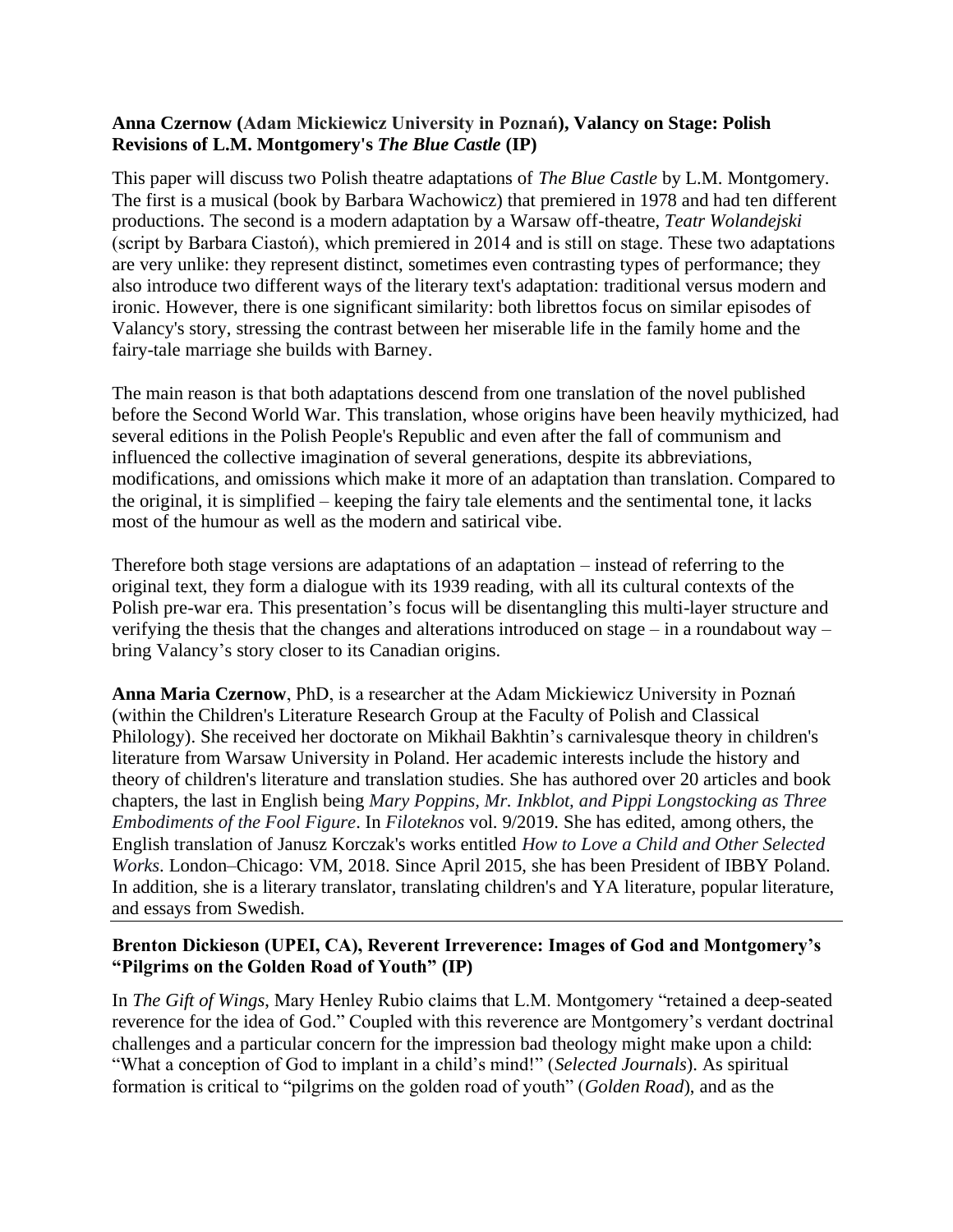imagistic moments in her novels set the stage for personal discovery, it is worth considering how images of God, both reverent and irreverent, shape her fictional characters.

Immediately striking is *The Story Girl*, where a literal picture of God as a "stern, angrily frowning old man" is a spiritual loss of infinite value for the children. Emily Starr contrasts the old-man-in-the-sky images of her elders' Gods with her father's God, a figure "clear as the moon, fair as the sun, and terrible as an army with banners." Clarity, beauty, ferocity, and love inform Emily's creative and subversive moral vision, her numinous experiences, and her tentative religious experiments. And Anne, a "rapt little figure with a half-unearthly radiance," lost in a vivid chromolithograph of "Christ Blessing Little Children," inserts herself into the picture in order to exegete it, making it a living moment of childhood theological formation. What Aunt Elizabeth and Marilla call Emily's and Anne's "irreverence" is really their budding theological sophistication. Therefore, it is worthwhile following their peculiar theological methods. In this paper exploring the religious imagination of Montgomery's characters as they navigate competing religious options with childlike wonder, like Anne, I will exegete Montgomery's images of God by inserting myself into the picture. I will autographically consider the profound ways that childhood impressions shape theological expectations in Montgomery's novels.

**Brenton Dickieson** (MCS, Regent College; PhD, University of Chester) is a writer, researcher, Maudcast host, and teacher originally from New Glasgow, Prince Edward Island. He grew up playing in L.M. Montgomery's Cavendish, but did not really discover her books until adulthood. He teaches literature and spirituality at a number of universities, and has been teaching at UPEI since 2006. His research considers how the creation of storied worlds contributes to conversations about spirituality, theology, and cultural criticism. He was awarded the Elizabeth R. Epperly Award for Early Career Paper in 2020 for his article "Making Friends with the Darkness: L.M. Montgomery's Popular Theodicy in *Anne's House of Dreams*." His popular blog, A Pilgrim in Narnia [\(www.aPilgrimInNarnia.com\)](http://www.apilgriminnarnia.com/), explores the intersections of faith, fantasy, and fiction.

## **Natália Dukátová (Institute of World Literature, SK), Re-translation of** *Anne of Green Gables* **after 60 Years (IP)**

In the English-speaking world, the original literature has undoubtedly had its permanent place for decades. For small nations that rely on translations, the form of an original text will always have different dimensions and forms.

The translation of a literary work into the language of a smaller nation is subject to time, norm, regime, context, linguistic corrections, as well as changes in stylistics. While, for example, the original book *Anne of Green Gables* remains the same after more than a hundred years, in translations into smaller nation languages, it can sometimes differ significantly.

*Anne of Green Gables* first came into Slovak translation in 1959. Since the communist regime ruled in Czechoslovakia at that time, it was not possible to translate the entire book, so the translation was censored, for example, religious motives were forbidden. Nevertheless, the level of translation was extraordinary. In 2013, omitted religious passages were added to the text and the book was republished. In 2019, sixty years after the first translation, Slovak publishing house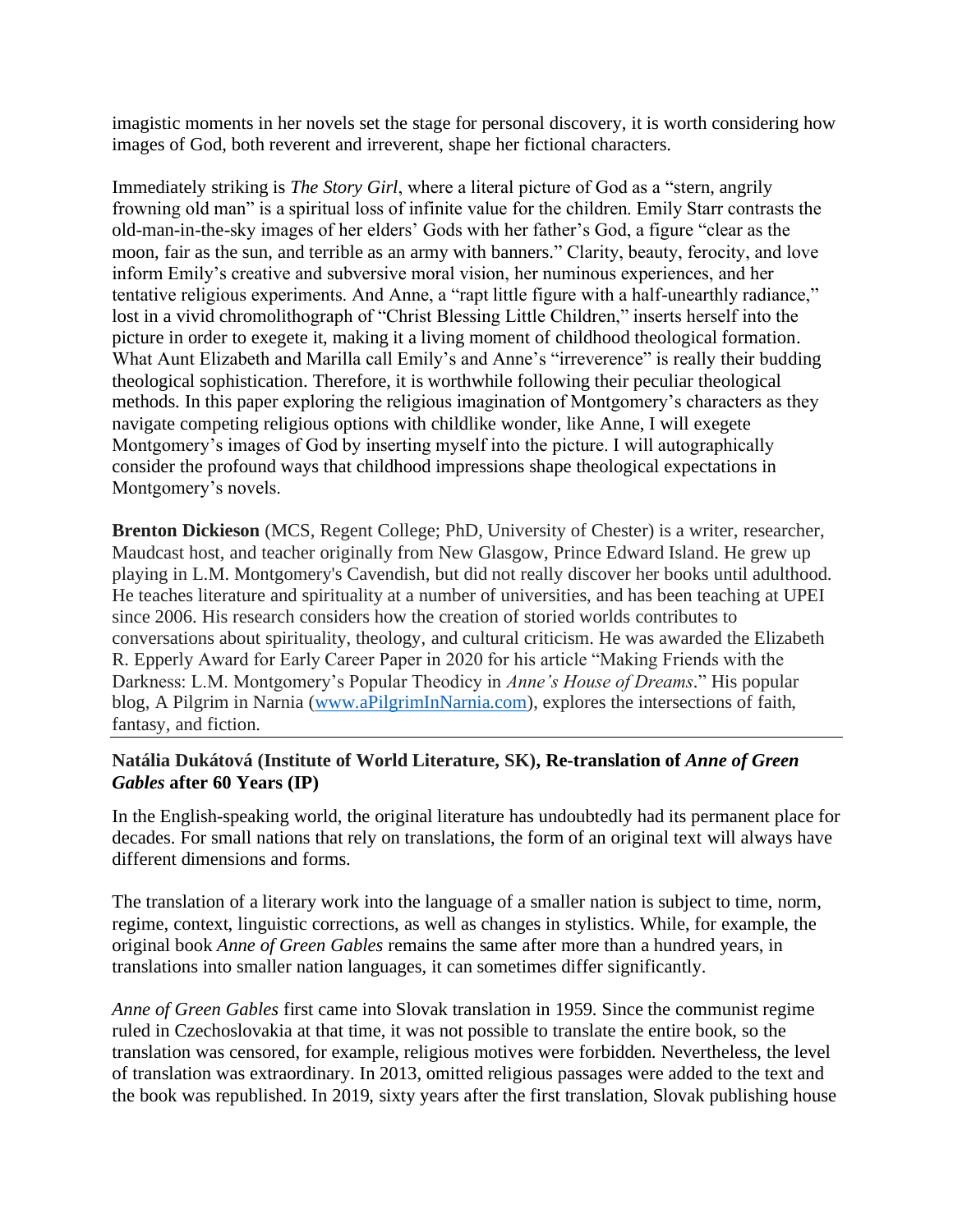decided to re-translate the book and give it a "new dimension" of a completely translated original text. However, this created a bit of a different story about Anne, with new chapter titles, new translated names of the places and characters or new realities. So, is it still the same story about Anne? I'm afraid not. The story suddenly acquired certain, let's say, "disruptive" elements. Some words or sentences were translated incomprehensibly and profanely. And sometimes titles of chapters in the Slovak language even do not make sense. The question is: Does quality of the text remain the same even after re-translating the same book? How important translator is? And how can a book lose its charm and humour with a new translation?"

**Natália Dukátová** is a PhD candidate at the Institute of World Literature, Slovak Academy of Sciences, Bratislava, Slovak Republic. Her main interest is in Slovak, Russian, and world children's literature, and she has presented at the 2016 LMMI conference on gender and the 2018 conference on reading.

## **EDI (Equity, Diversity, Inclusion) Subcommittee, L.M. Montgomery Institute, Roundtable: Re-Visioning Montgomery Studies through an EDI Lens**

Last year, the LMMI made a Statement on Racial Injustice where it acknowledged how L.M. Montgomery's work requires scholars to look deeper into issues of colonialism, systemic racism, and intolerance. As part of LMMI's commitment to equity, diversity and inclusion, the LMMI EDI Subcommittee is taking this opportunity to use the conference theme of L.M. Montgomery and Re-Vision to revise how we see Montgomery Studies by organizing a roundtable. This will begin the exercise of creating safe spaces for marginalized communities and reimagine how we discuss scholarship through a more diverse, post-colonial lens. The roundtable's main question is: What does EDI look like in Montgomery Studies?

The LMMI EDI Subcommittee reached out to L.M. Montgomery scholars who have experience discussing Montgomery's work in connection to conversations on queer theory and gender, colonialism, and diversity in literature. **Dr. Poushali Bhadury**, **Dr. Yolanda Hood**, and **Dr. Laura Robinson** will take part in the conversation. The LMMI Subcommittee Co-Chair, **Melanie J. Fishbane** will be the moderator. We hope that this will begin a positive dialogue on the importance of EDI and its role in revisioning Montgomery Studies for future generations. For biographies, see individual participants.

### **Elizabeth R. Epperly (UPEI, CA) and Eri Muraoka (Independent Scholar/ Biographer, JP), Passionate Vision: L.M. Montgomery's Revision of** *Anne of Green Gables* **and the Life Behind Hanako Muraoka's** *Akage no An* **(V/V)**

In two thematically linked presentations, Elizabeth R. Epperly and Eri Muraoka contend that learning demands revision, for artists themselves and for those who study them and their work. Passion grounded and connected L.M. Montgomery (1874-1942) and Hanako Muraoka (1893- 1968). Their amazingly similar reading backgrounds and education – despite their differences geographically and culturally – shaped their visions and values and enabled Hanako Muraoka to be an ideal translator of Montgomery's work.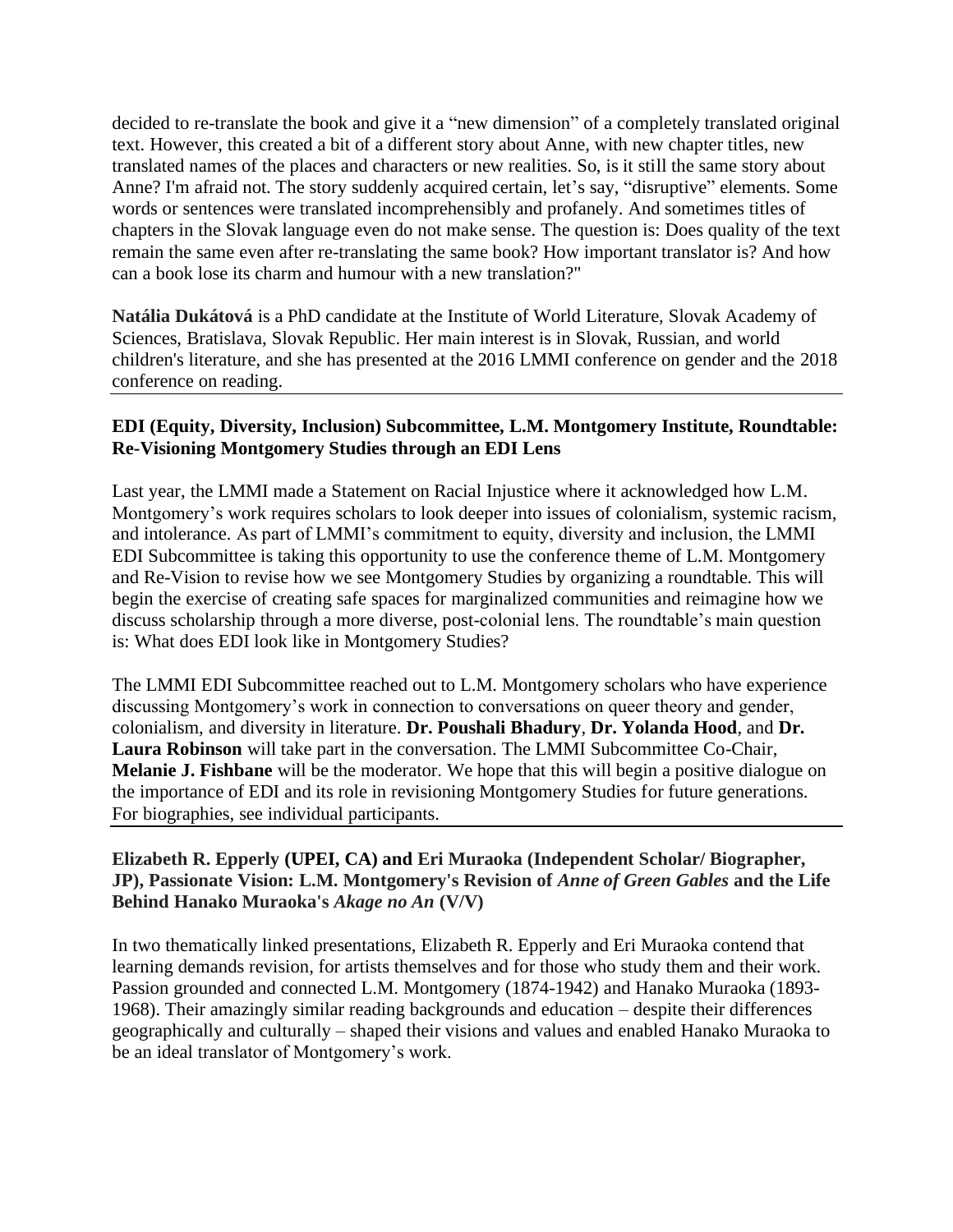Working with Emily Woster on a 2022 Digital Museums Canada on-line exhibition of the manuscript of *Anne of Green Gables*, Epperly has learned how forty years of Montgomery scholarship make room for discoveries about Montgomery's writing passion. Writing the acclaimed biography of her grandmother, Hanako Muraoka (the first Japanese translator of *Anne of Green Gables*), Eri Muraoka learned how to re-imagine and to re-present the passionate person behind the public writer, translator, and activist.

Scholars now familiar with a wealth of primary and secondary Montgomery materials may still be surprised by the patterns of changes a page-by-page study of the *Anne* manuscript reveals concerning Montgomery's timing, character development, scene and landscape painting, and search for just the right word. Chapter 16 of *Anne*, containing two of the longest additions of the entire novel, also suggests a dramatic shift in Montgomery's writing and revising. Near the end of the novel, and in the context of the novel's revisions, "the bend in the road" passage has special significance in revealing Anne's character and Montgomery's artistry.

Eri Muraoka's biography, *Anne's Cradle,* created such a sensation in 2008 in Japan that it was made into a popular NHK series in 2014. Cathy Hirano's 2021 English translation of *Anne's Cradle* reveals to English speakers that Muraoka's biography is also a Canadian and a more broadly universal story. Hanako Muraoka's schooling with Canadian women missionaries prepared her personally and professionally to be a superb writer and translator. Contextualizing Hanako Muraoka's work in Japanese culture and history, *Anne's Cradle* may make Englishspeaking readers revise their views of Japanese women's literary work and activism and also of the meaning and power of translation.

**Elizabeth Rollins Epperly**, founder of the L.M. Montgomery Institute at the University of Prince Edward Island, fourth president of UPEI, and Professor Emerita of English, is the author and editor of several books on Montgomery, a creative memoir *Power Notes: Leadership by Analogy* (2017), and a children's book illustrated by her sister Carolyn Epperly: *Summer in the Land of Anne* (2018)*.* She is contributing consultant for the Digital Museums Canada on-line exhibition (2022) "Exploring a National Treasure: L.M. Montgomery's *Anne of Green Gables*  Manuscript."

**Eri Muraoka**, granddaughter of Hanako Muraoka, graduated from studies in literature and the arts from Seijo University in Tokyo. She worked as a writer for a Japanese women's magazine and trained in classical Japanese dance. In 2014 her celebrated biography of her grandmother became the basis for a highly successful NHK six-month television drama. In 2019 she published a biography of famed lyricist Tokiko Iwatani and has recently adapted it as a play. In 2021, with Cathy Hirano as translator, Nimbus Publishing released *Anne's Cradle: The Life & Works of Hanako Muraoka, Japanese Translator of* Anne of Green Gables*.* 

# **Susan Erdmann (U Agder, NO), "He-boys" and "Fine Chaps": Revisiting Masculinity in**  *The Blythes Are Quoted* **(IP)**

L.M. Montgomery's final work, *The Blythes Are Quoted*, reworks several previously published stories and revisits characters and character types introduced previously in her many books. As a part of this reimagining, Montgomery sketches portraits of otherworldly men whose actions and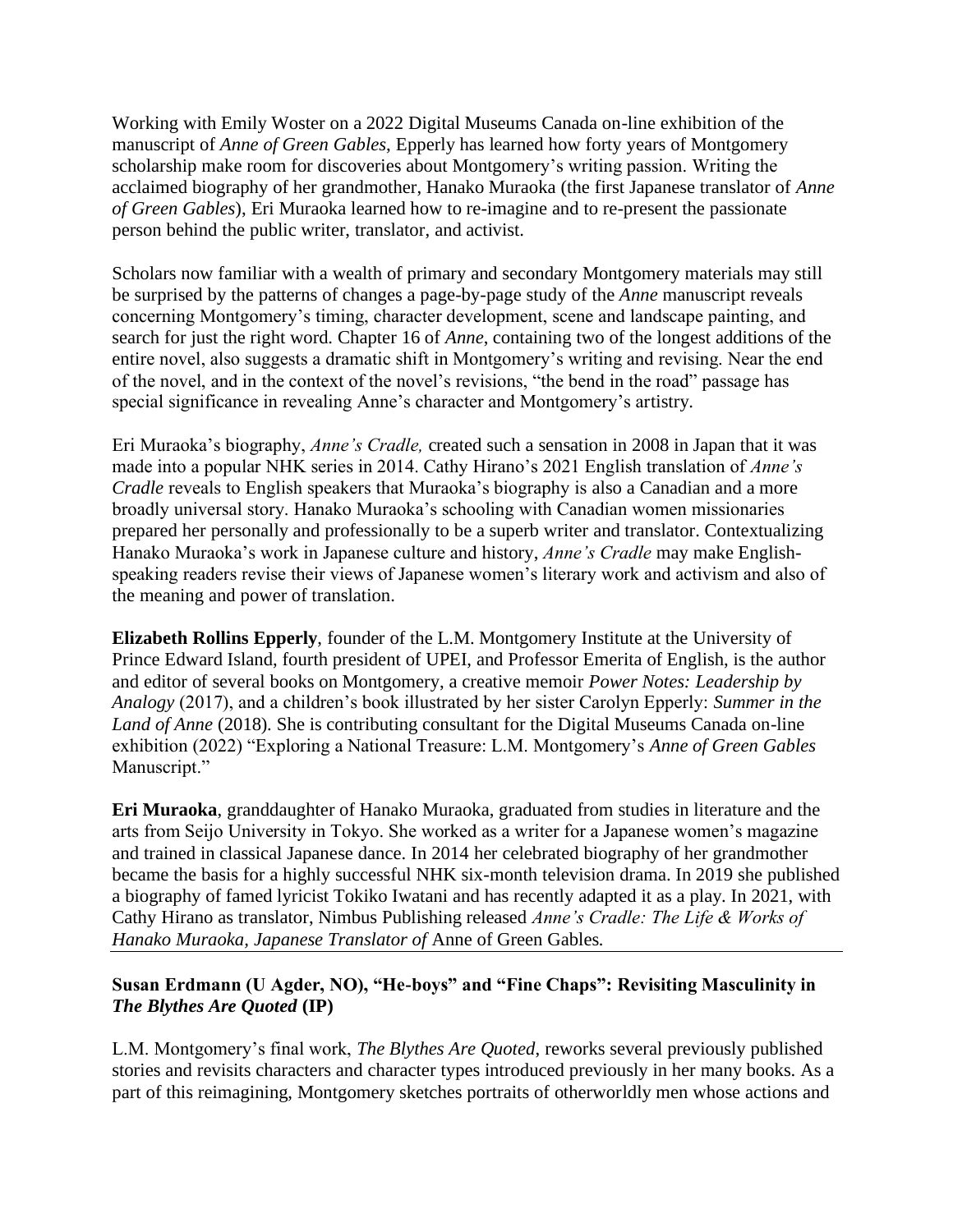attitudes fail to conform to traditional masculine behavioural patterns in the eyes of the societies they inhabit. These men are often bachelors (at least in the beginning of their stories) who reject or are left out of the marriage market, and whose actions indicate a willingness to, if not challenge masculine stereotypes, at least to circumvent conforming to them. Benjamin Lefebvre has probed Montgomery's depiction of Walter Blythe in his essay "Walter's Closet" arguing that Walter's atypical (for Montgomery) traits and life trajectory as well as his early demise highlight the limits of acceptable gendered expression on the Prince Edward Island of the time and among the Blythe family.

This presentation will argue that Montgomery revisited Walter-type characters (as well as Walter himself) in *The Blythes Are Quoted* in order to the explore difficulty of conforming to prevalent masculine stereotypes and the limits of social tolerance for those men who do not do so. In the (re)creating of characters like Barney Andrews and Stephen and Pat Brewster in "The Cheated Child," Lincoln Burns in "Fool´s Errand," and Amos and Timothy Randebush in "Brother Beware," Montgomery creates portraits of men who in very different ways remain at odds with stereotypical gendered expression and whose actions and inactions represent a critique of both the aggressive masculinity found in *The Blythes'* "brutes" like Allardyce Barry in "Fancy's Fool" or Geoffrey Boyd in "A Commonplace Woman" and the domestic masculinity epitomized by Gilbert Blythe.

**Susan Erdmann** is a Senior Lecturer in the Department of Foreign Languages and Translation at the University of Agder in Kristiansand, Norway. With a PhD in Applied Linguistics from NTNU in Trondheim, Norway, she teaches in English-language teacher education, and academic and professional writing. Her research interests include topics related to cross- and inter-cultural textual production, translation, and literature for young people. She is a member of the Texts/Interpretations/Cultures and the Claimed Pasts research groups. Her article "Double Vision in *The Blythes Are Quoted*: Reading Marked External References" has recently been published in the "Vision" collection of the *Journal of L.M. Montgomery Studies*.

# **Melanie Fishbane (Seneca College, CA), "Nostalgic Reminiscences": L.M. Montgomery's Re-visioning in Her Life Writing (IP)**

For panel abstract, see Caroline Jones

The first paper will introduce the theoretical lens of Nostalgic Romanticism and explore how L.M. Montgomery's tendency to, as Elizabeth Epperly suggests, "look back," applies to the author's approach to life writing, thus providing scholars with a revised lens through which to study how the author takes control of her narratives. Montgomery creates Nostalgic Romanticism in her life writing by using photographs to step back in time, re-living experiences as she imagined them to be, not necessarily how they actually happened. Montgomery uses this technique multiple times, but this paper will focus on two instances: when she reunites with her best friends from Prince of Wales College in 1929, and when she returns to Prince Albert, Saskatchewan, in the 1930s.

In the 1929 journal entry, Montgomery pastes in two photos of the four women; the first was taken in 1894, and the second in 1929. Montgomery uses the images to reminisce, commenting on how much they have physically changed while considering that the friendship remains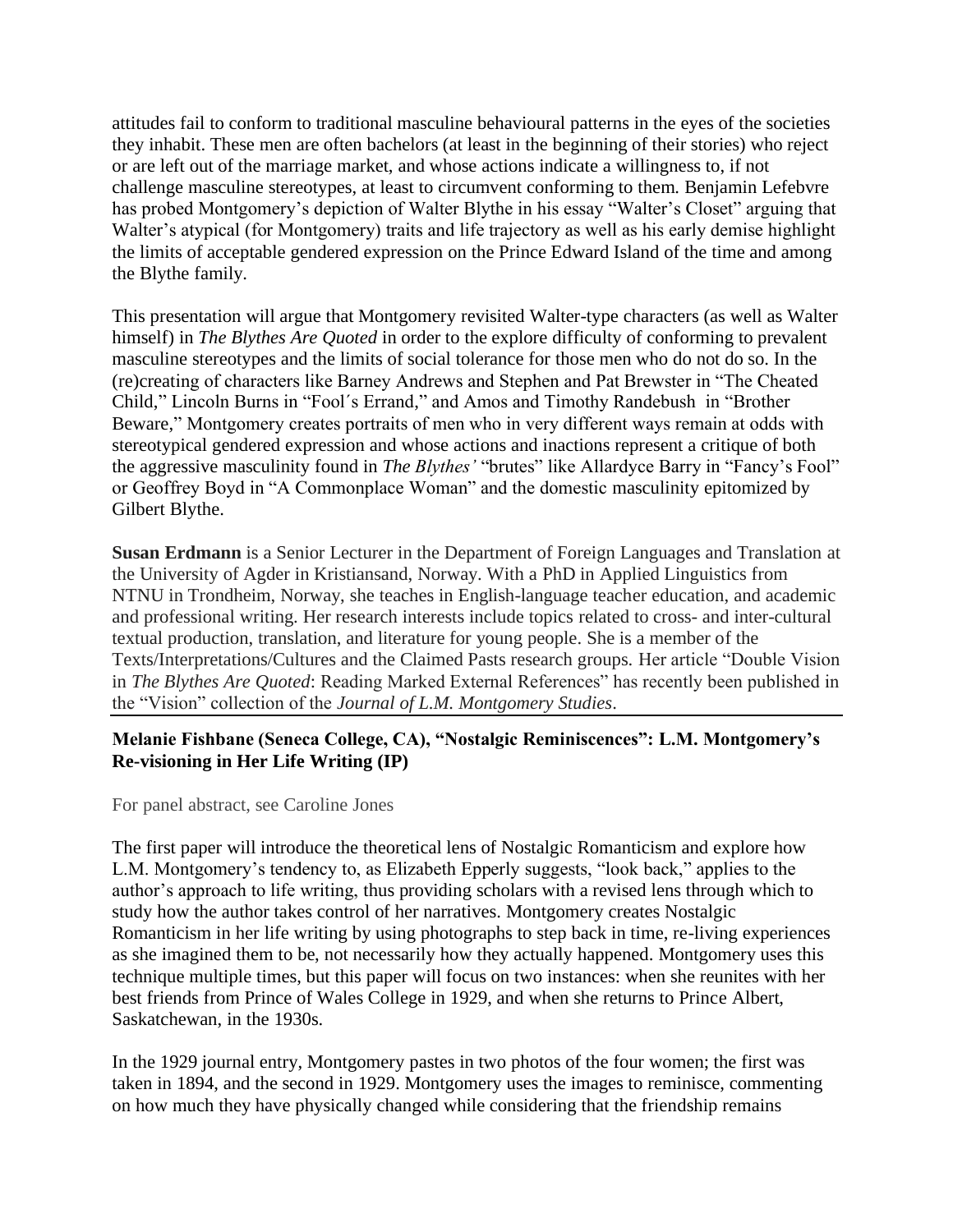unchanged. Similarly, upon her return to Prince Albert in October 1930, Montgomery records how "homesick" she is for both the city and the people she once knew. Her descriptions of the city are clouded with the "ghosts" of her father and her boyfriend Will Pritchard, thus enabling her to re-vision her past as she had wished it to be. Building on the scholarship of Kevin McNabe, Mary Beth Cavert, and Melanie J. Fishbane, this paper will explore how Montgomery uses Nostalgic Romanticism to take control of the narrative in her life writing.

## See also EDI (Equity, Diversity, Inclusion) Subcommittee, L.M. Montgomery Institute, Roundtable: Re-Visioning Montgomery Studies through an EDI Lens

**Melanie J. Fishbane** holds an MFA from the Vermont College of Fine Arts and an MA from Concordia University and teaches English and children's literature at Seneca College*.* Her essays are published in *L.M. Montgomery's Rainbow Valleys: The Ontario Years 1911–1942* and *Reconsidering Laura Ingalls Wilder: Little House and Beyond.* Most recently, her essay, "Two Annes, Many Annes: A Writer's Reflection on Reading *Anne of Green Gables* and *The Diary of a Young Girl,*" was published in the *Journal of L.M. Montgomery Studies* and will be included in the print edition of *L.M. Montgomery and Reading.* Her YA novel, *Maud: A Novel Inspired by the Life of L.M. Montgomery*, was shortlisted for the Vine Awards for the best in Canadian Jewish Literature. She is the co-chair of the LMMI EDI Subcommittee. She also co-organized the current work-in-progress BIPOC Reading List on the *Journal of L.M. Montgomery Studies* and is exploring questions of colonialism and politics in Montgomery's work and life writing. This fall, Melanie will be starting her PhD in English and Writing Studies at Western University.

## **Sarah Freeburn (UPEI, CA), Not Like Other Girls: Dora Keith and the Embodiment of Femininity (IP)**

Binary gender and gendered expectations are the result of modern ontological frameworks that separate culture and nature. This separation results in hierarchies that permeate most, if not all, social configurations, including the assumed oppositional understandings of the male subject and female object. Montgomery's novels generally work effectively to disrupt these ideologies by highlighting the complexity of her heroines' lived experience; however, the development of Dora Keith's character, which is not allotted the same degree of personhood as Montgomery's other characters, deviates from this trend. Dora is included in the storyline not as an autonomous person, but rather as a blueprint from which others can distance themselves. She is a static entity throughout the series and is made relevant only when fulfilling a role for someone else: a sister, a caretaker, or a wife. The lack of Dora's personality on its own is insignificant; however, when coupled with overwhelmingly stereotypical feminine traits, Dora's character operates as a lens through which gendered expectations of women can be reimagined. When Dora is understood both as embodying idealized femininity and as 'object,' Montgomery's loveable and autonomous female characters can be seen as an obvious deviation from Dora. This deviation, resulting in whole personhood, allows us to examine how women are simultaneously expected to perform femininity while ensuring that they diverge enough to be relatable, interesting, and likeable. The stereotype of the 'different girl' – the 'smart,' 'funny,' 'athletic,' talkative,' or 'clumsy girl' – all stem from the assumption that women do not innately have these traits, and that through having them, they are made 'different.' Reimagining Dora as a manifestation of femininity that is both desired in theory, and disliked in practice, problematizes the ultimately unattainable gendered expectations that are put on women in contemporary society.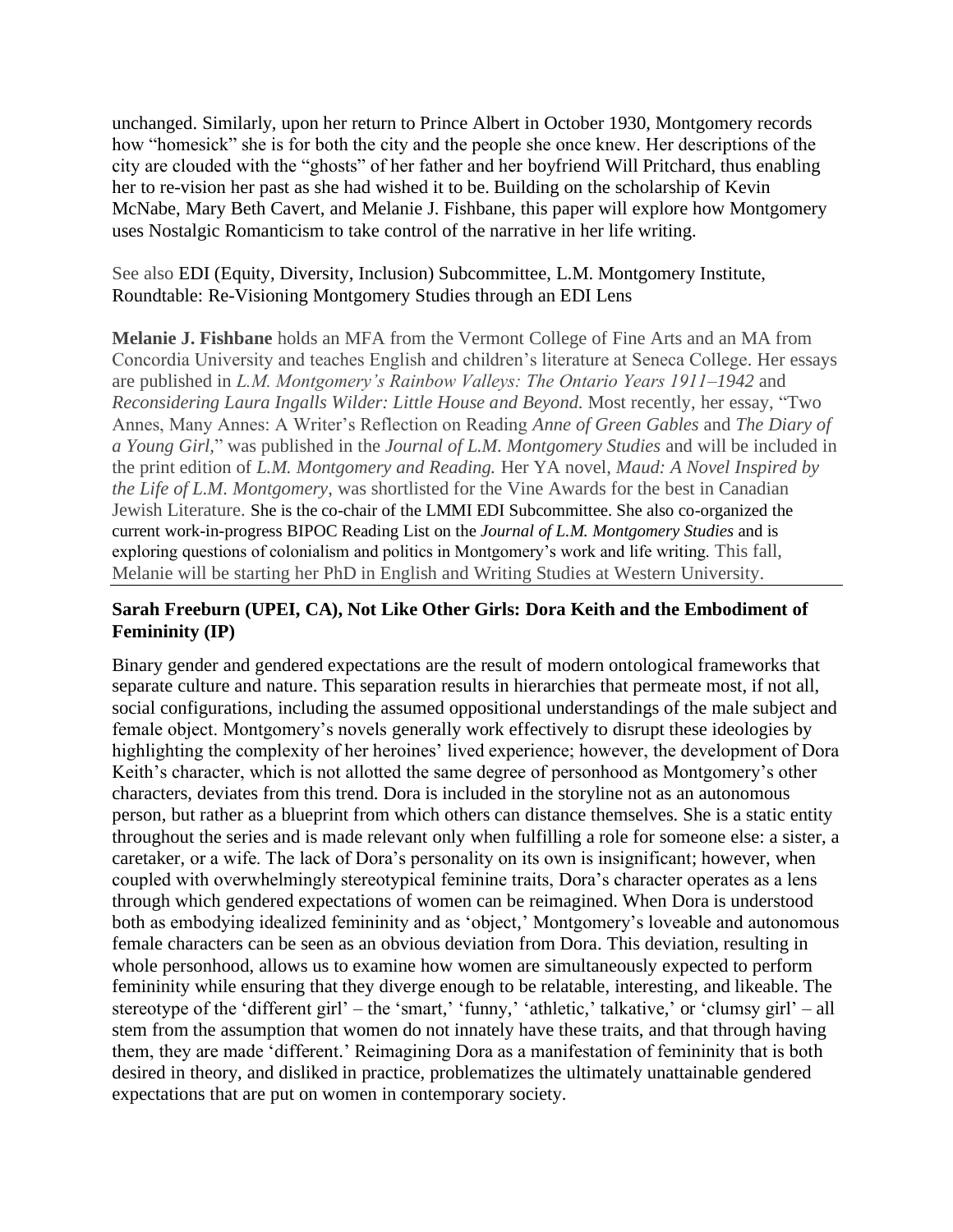**Sarah Freeburn** graduated with a Bachelor of Arts degree from the University of Prince Edward Island in Diversity and Social Justice Studies. She is interested in environmentalism, as well as feminist and queer theory. She is a recipient of the 2022 3M National Student Fellowship and the 2021 Avery Award. Sarah lives in Prince Edward Island and works as a student assistant with the *Journal of L.M. Montgomery Studies*.

## **Trinna S. Frever (Independent Scholar, US), Restoring and Restorying: Re-vision, Narrative, and Healing in Montgomery's Novels (V)**

Readers offer a wide range of interpretations for "the flash" that Emily Byrd Starr experiences in L.M. Montgomery's *Emily of New Moon* series. Some see it as a form of creative inspiration; others see it as a connectedness to nature or God. Yet "the flash" is also a paranormal phenomenon, allowing Emily to see the truth behind Ilse's mother's death and to prevent Teddy from an equally terrible fate. This paper argues that the visions Emily sees –accurately predicting events outside her temporal-geographical reality – and the visions that form the inspiration for Emily's fiction are closely connected. Emily's paranormal visions are simultaneously vision, story, and revision: they tell a new tale about what happened to Ilse's mother; they write a new ending for both Teddy's life and Emily's. In turn, these newly-penned (or unpenned) narrative revisions restory and restore the community around Emily. This paper explores how restorationthrough-restorying, or healing through narrative, connects the various "visions" in Montgomery's work, and extends to the communities within her books and outside them as well. Though this paper focuses on the *Emily of New Moon* series, elements from *The Story Girl*, *The Golden Road*, and Montgomery's journals may be included, extending this concept of narrative healing into Montgomery's own world and the world of present-day readers. Critical context(s) utilized include, but are not limited to, previous work on the functions of story in Montgomery's fiction (Frever; MacMurchy; Tye), work on L.M. Montgomery's visual aesthetic (Epperly), psychological research on the healing power of story (McLean; McAdams), and cultural research on the healing functions of story (Gunn Allen; Morrison). Ultimately, this paper hopes to demonstrate that visions create and revise stories, and the right stories create healing for individuals and communities, inside and outside Montgomery's narrative world.

**Trinna S. Frever**, PhD, is an accomplished scholar with over twenty years of experience teaching, presenting, and publishing works on multicultural literatures of the Americas, women's literature, intermedia theory (especially intersections of oral storytelling, film, and fiction), and L.M. Montgomery in particular. Hailing from Michigan, with degrees from both University of Michigan and Michigan State University, she moved to Florida and earned a full tenured professorship at Palm Beach State College before leaving to devote herself to full-time research, writing, and fun. She considers Fred and George Weasley to be her role models in this regard. She has presented at over thirty national and international conferences, eight prior L.M. Montgomery Institute conferences, published a half dozen essays on Montgomery, and is a featured guest on several literary podcasts. The Your LMM Story project with Kate Scarth is her latest endeavour.

**Katherine (Katy) Gerner (Teacher for Technical and Further Education, AU), Madness, Mutism, and Medical Conditions: Re-Reading Montgomery's Fiction through the Lens of Disability (IP)**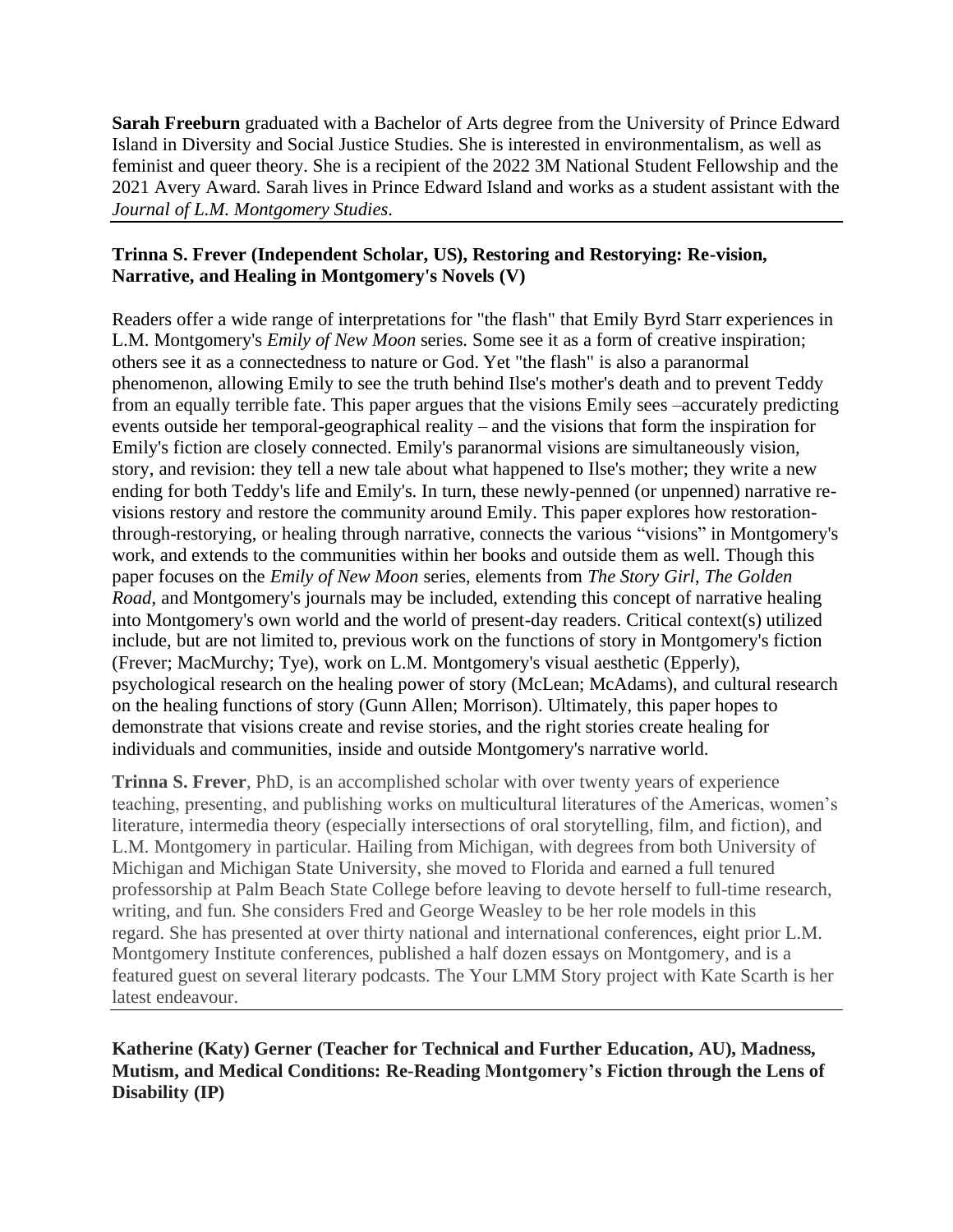As a child, I loved L.M. Montgomery's novels, finding the lives of Anne, Emily, Jane, and Pat delightful. However, when I reread her novels and short stories as an adult, with twenty-eight years' experience as a disability support teacher, I was surprised by the range of disabilities her minor characters experienced. My interest in Montgomery's portrayals of disability was particularly sharpened after rereading *Anne's House of Dreams* and the realization that Miss Cornelia's diatribes about unsuitable behaviours in her community were actually descriptions of mental illnesses. My critical reading of Montgomery's novels and short stories reveals portrayals of characters with mental illness, chronic illness, and neurological, intellectual, and physical conditions. I also examine some of her characters' responses to persons who are disabled. Montgomery was motivated to use these portrayals of disability as literary devices. For example, Kilmeny, the archetypal beautiful and mute maiden of fairy tales, was rescued by the handsome hero and retrieving her speech was their quest. Matthew's speech difficulties were used to contrast Anne's loquacity. People with odd behaviours or appearances were used to amuse and entertain. In my paper, I shall argue that Montgomery's understanding of disability was rooted in Victorian attitudes to disability and, as importantly, in her own life experience. Montgomery's Victorian attitudes included an understanding of eugenics, the expectation that good children would be kind to children who were 'lame,' and that suicide was unacceptable. I shall also argue that while Montgomery's understanding of disability was grounded in Victorian ideologies, her writing also offers some surprising insights into the conditions that some of her characters embody and endure.

**Katy Gerner** is a disability support teacher for TAFE (Technical and Further Education), in Sydney, New South Wales, Australia. Her areas of expertise include teaching adults with neurological, physical, intellectual, and learning disabilities, and chronic illnesses. Her qualifications include a Bachelor of Arts in Journalism and two Masters in the Special Education field. She has written twenty books and collaborated on four on topics for the Australian Civics and Citizenship curriculum for Macmillan Education. Katy is planning a thesis on the stereotyping of disabilities as "acceptable" and "unacceptable" in nineteenth and twentieth century literature. She hopes that this will establish how and why perceptions about disability were modified, and their impact on personal, professional, familial and cultural behaviours.

#### **Carole Gerson (Simon Fraser U, CA), Patterns of Commemoration in Montgomery's Afterlife: "We Are Not Anne of Green Gables; We Are L.M. Montgomery" (IP)**

In 2007, Lorraine York described Montgomery's celebrity as secondary "reflected" fame derived from Anne Shirley, her fictional creation which "has attained celebrity status in its own right." According to York, "Fans will tend to talk about Anne with greater frequency than they talk about Montgomery." Whether or not York's statement was accurate, it is now evident that increasing attention to Montgomery's rich self-documentation and to the broader range of her writing, along with ongoing interest in women's history and innovative critical and cultural approaches, have led to an expanded focus on Montgomery as an historical figure, rather than regarding her life primarily as the source of her fiction.

Literary commemoration is a complicated enterprise, entwining the author and the works. Montgomery's honeymoon included visits to monuments, graves and other sites related to Burns, Scott, Wordsworth, Goldsmith, Shakespeare, and Milton. She was surprised to find Milton's tomb in London "forgotten and neglected" rather than "as noted a shrine as Shakespeare's or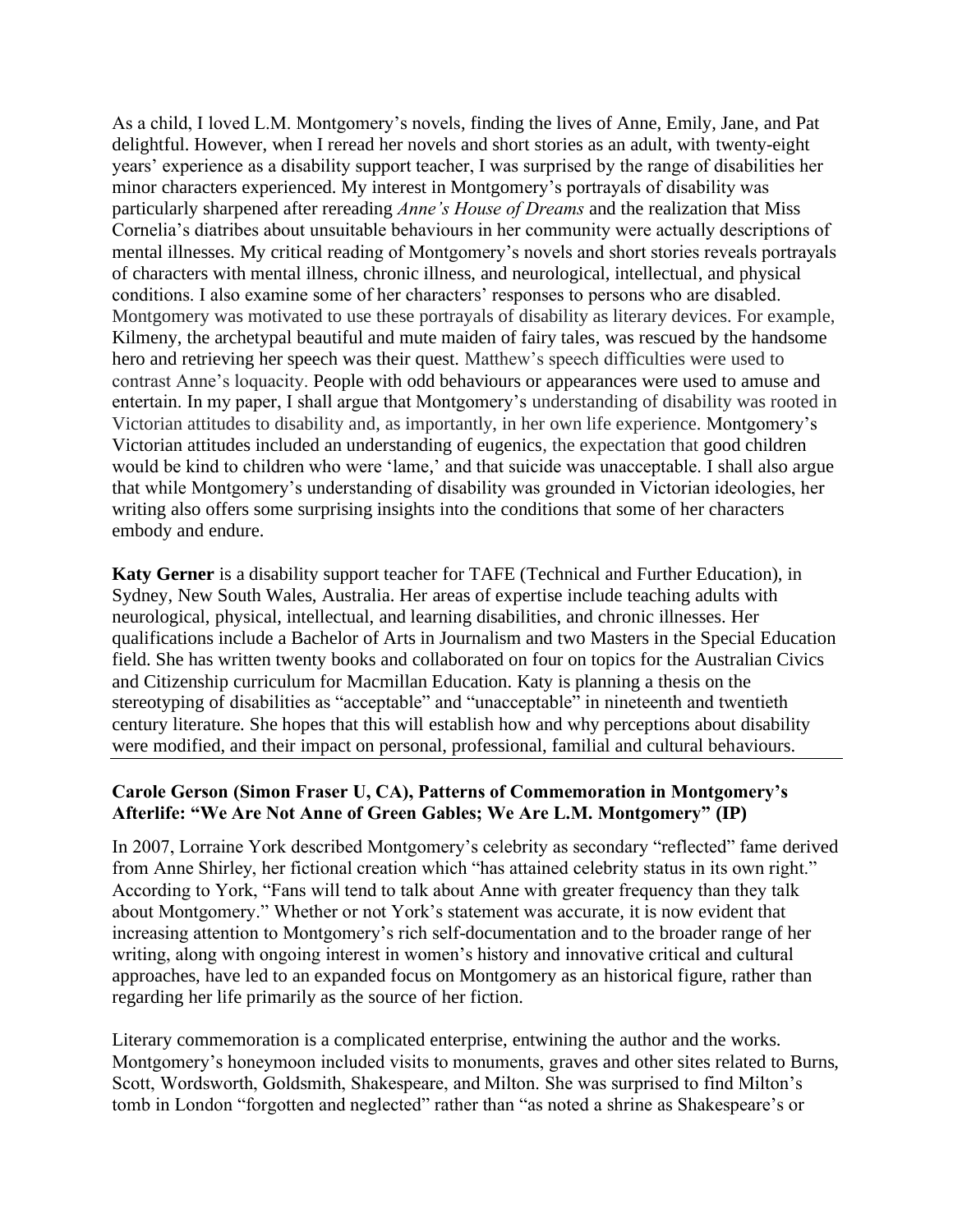Burns's" and remarked that Abbotsford was "filled by a chattering crowd." Presciently, she "wondered if Scott would have liked this – to see his home overrun by hordes of curious sight seers. I am sure I would not."

While some aspects of Montgomery's afterlife relate mostly to her fiction (such as the many retellings and spinoffs from her stories), others entwine the author and her works (as with Bala's Museum, which commemorates both Montgomery's 1922 visit to Muskoka and her subsequent use of the region as the setting of *The Blue Castle*). An increasing number of memorial gestures relate primarily to her life, encapsulated by the desire of the custodians of the Leaskdale Manse to separate the two entities: "Leaskdale is not a site associated with any particular fictional character. It is the place where the author actually lived for fifteen years, as minister's wife and mother and neighbour, and where she wrote fifteen of her novels … We are not Anne of Green Gables; we are L.M. Montgomery" (Bode and Clement, "Montgomery's Ontario Legacies," L.M. Montgomery's *Rainbow Valleys*). This paper will "re-vision" Montgomery by examining how the current trend to attend to her as a person is manifested in modes of public commemoration (such as statues, buildings, parks and gardens) and in other aspects of her afterlife, in both the older media of page, stage, and screen (biographies, fiction, plays, documentaries) and newer media such as online maps (https://lmmontgomery.ca/montgomeryspei-map-island-sites-related-author) and trails (https://discoveruxbridge.ca/lucy-maud/).

**Carole Gerson** (FRSC) is Professor Emerita in the Department of English at Simon Fraser University. She has published extensively on Canada's literary and cultural history with a focus on early Canadian women writers, from well-known figures such as Pauline Johnson and L.M. Montgomery to more obscure figures who can be found in her two databases: Canada's Early Women Writers [\(https://cwrc.ca/project/canadas-early-women-writers\)](https://cwrc.ca/project/canadas-early-women-writers) and the more inclusive Database of Canada's Early Women Writers [\(https://dhil.lib.sfu.ca/doceww/\)](https://dhil.lib.sfu.ca/doceww/). Her co-authored book, *Paddling Her Own Canoe: Times and Texts of E. Pauline Johnson* (Tekahionwake) received the Klibansky Prize in 2001. In 2011, her study, *Canadian Women in Print, 1750-1918*, won the Gabrielle Roy Prize for Canadian criticism. In 2013 she received the Marie Tremaine medal from the Bibliographical Society of Canada. Her most recent book, co-authored with Peggy Lynn Kelly, is *Hearing More Voices: English-Canadian Women in Print and on the Air, 1914-1960* (Ottawa: Tecumseh Press 2020).

#### **Alyssa Gillespie (UPEI, CA), Looking for L'Acadie: L.M. Montgomery's Revised Prince Edward Island in** *Anne of Green Gables* **(IP)**

This paper will argue that in capturing rural Prince Edward Island life in *Anne of Green Gables*, L.M. Montgomery also erased the Acadian presence. It will focus on Jerry Buote, an Acadian boy whose being hired by Matthew to help with the farm work facilitates the Cuthberts' decision to keep Anne. Although Jerry is a constant presence at Green Gables, and is mentioned throughout the book, he is never met – he is not in a single scene. This paper will discuss this silence as a means of exploring and contextualizing minority experience in a colonized 1900s rural PEI. Walter Benjamin wrote that there is "no document of civilization which is not at the same time a document of barbarism," and with this in mind we can re-envision Montgomery's Anne of Green Gables as an account of PEI's history that erases minority populations. PEI only perpetuates this revision through its reliance on Anne-themed tourism. By paying attention to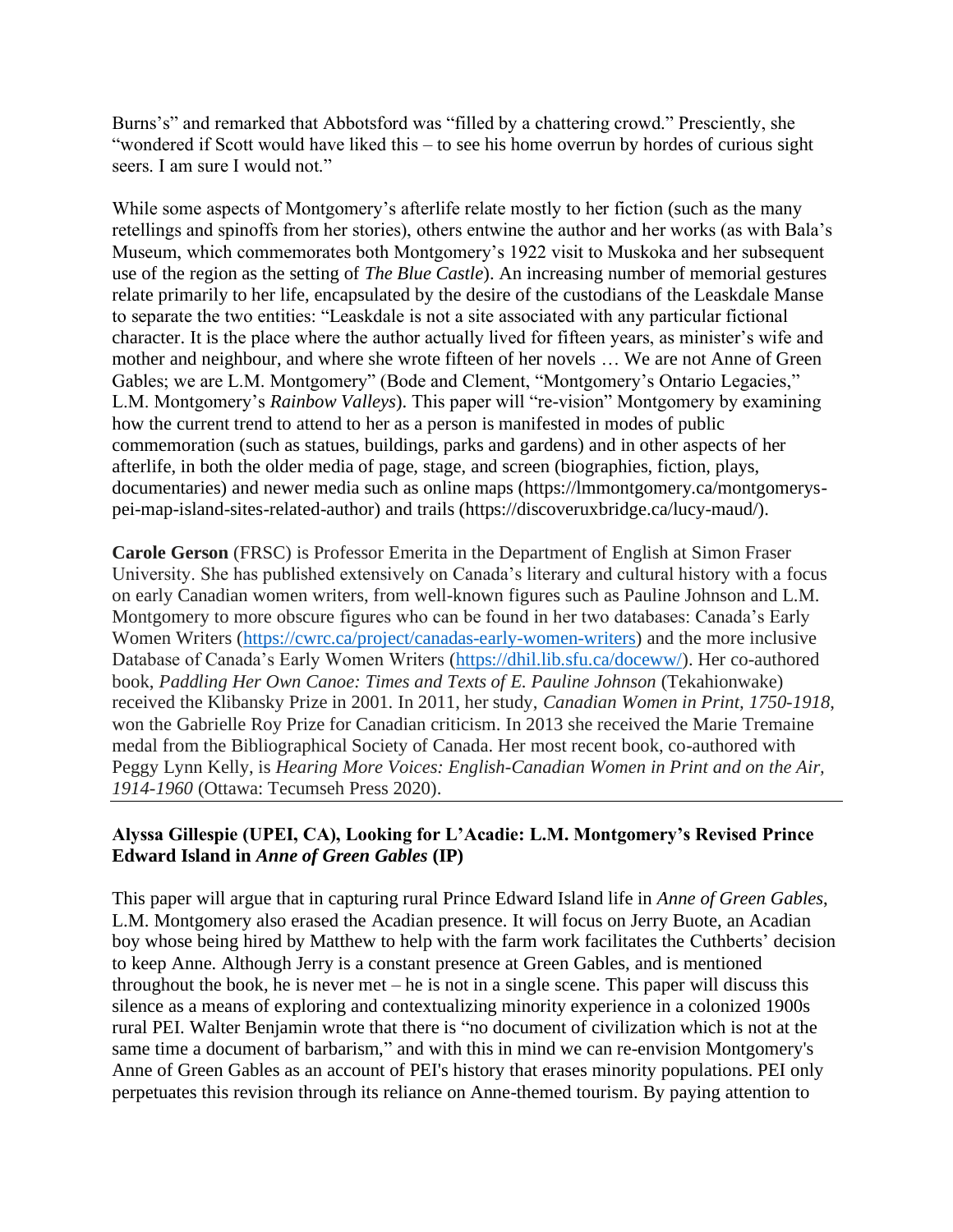Jerry Buote and the Acadian experience, one can add historical context that enriches our understanding of the novel, and help erase that erasure.

**Alyssa M.J. Gillespie** is a graduate student at the University of Prince Edward Island studying rural youth migration. She holds a BA in anthropology. She is employed by the L.M. Montgomery Institute, working as an editorial assistant for the *Journal of L.M. Montgomery Studies* since 2019. Thus far in her academic career she has been the recipient of an Island Literary Award for poetry, as well as had a poem published in an anthology of creative works entitled *Tinge*. Her previous conference experience includes a 2019 presentation of her paper "Emily Byrd Starr: The Anti-Anne Shirley."

### **Sarah Conrad Gothie (Moore College of Art & Design, US), L.M. Montgomery for the 21st Century: Revisioning the Green Gables Heritage Place Visitor Centre (IP)**

As one of the most iconic literary landmarks in Canada, Green Gables Heritage Place, the site of L.M. Montgomery's inspiration for the setting of *Anne of Green Gables* (1908), welcomed nearly a quarter million visitors in 2018. The construction of a new visitor centre, completed in 2019, is the latest in a series of revisions since the property was acquired by Parks Canada in the 1930s. The ongoing multi-phase redevelopment process at Green Gables reflects shifts in the heritage sector toward more robust practices of inclusion. Previous studies of Green Gables have centered on the house, or Montgomery tourism generally (e.g. Tye 1994; Squire 1996; Fawcett and Cormack 2001; MacEachern 2001; Fiamengo 2002; Lynes 2002; MacLeod 2010; Bhadury 2011; Gothie 2016), but as the gateway to Green Gables, the visitor reception centre plays a crucial role in setting the tone for the visitor's experience. A new 4,700-square foot exhibit hall that interprets L.M. Montgomery's life and legacy is the first space of immersive learning that visitors encounter, and the centre as a whole serves as a bridge for the visitor's "physical, mental, and sensory crossing" (Gallardo-Frías and Mairesse 2021) from the ordinary world of everyday life to the extra-ordinary experience of the site's interpretive core. Interpretation at heritage sites is what makes the past legible to visitors, and is defined by the U.S. National Association for Interpretation (NAI) as "a purposeful approach to communication that facilitates meaningful, relevant, and inclusive experiences that deepen understanding, broaden perspectives, and inspire engagement with the world around us." Guided by the NAI's notion of 'inclusive experiences,' this paper brings together analysis of the space itself, interviews with staff, and scholarship on museum best practices to understand how the practical and aesthetic choices made in the new visitor reception centre position Green Gables as a twenty-first century heritage destination fit for an ever-expanding, diverse global audience.

**Sarah Conrad Gothie** holds a PhD in American Culture, with a Graduate Certificate in Museum Studies, from the University of Michigan, and MA degrees in Popular Culture and in Literary Studies. She divides her research time between museum/heritage studies and food writing. Her recent publications include an article about *Anne of Green Gables* tourism (*Tourist Studies*, 2016) and a culinary history of damson plums (*Damsons: An Ancient Fruit in the Modern Kitchen*, Prospect Books, 2018). She was named LMMI Research Associate in 2021 and is currently drafting a book-length work about literary pilgrimages inspired by L.M. Montgomery. More about her literary tourism research may be found on Instagram: @pages2pilgrimages. She teaches academic and creative writing at Moore College of Art & Design in Philadelphia.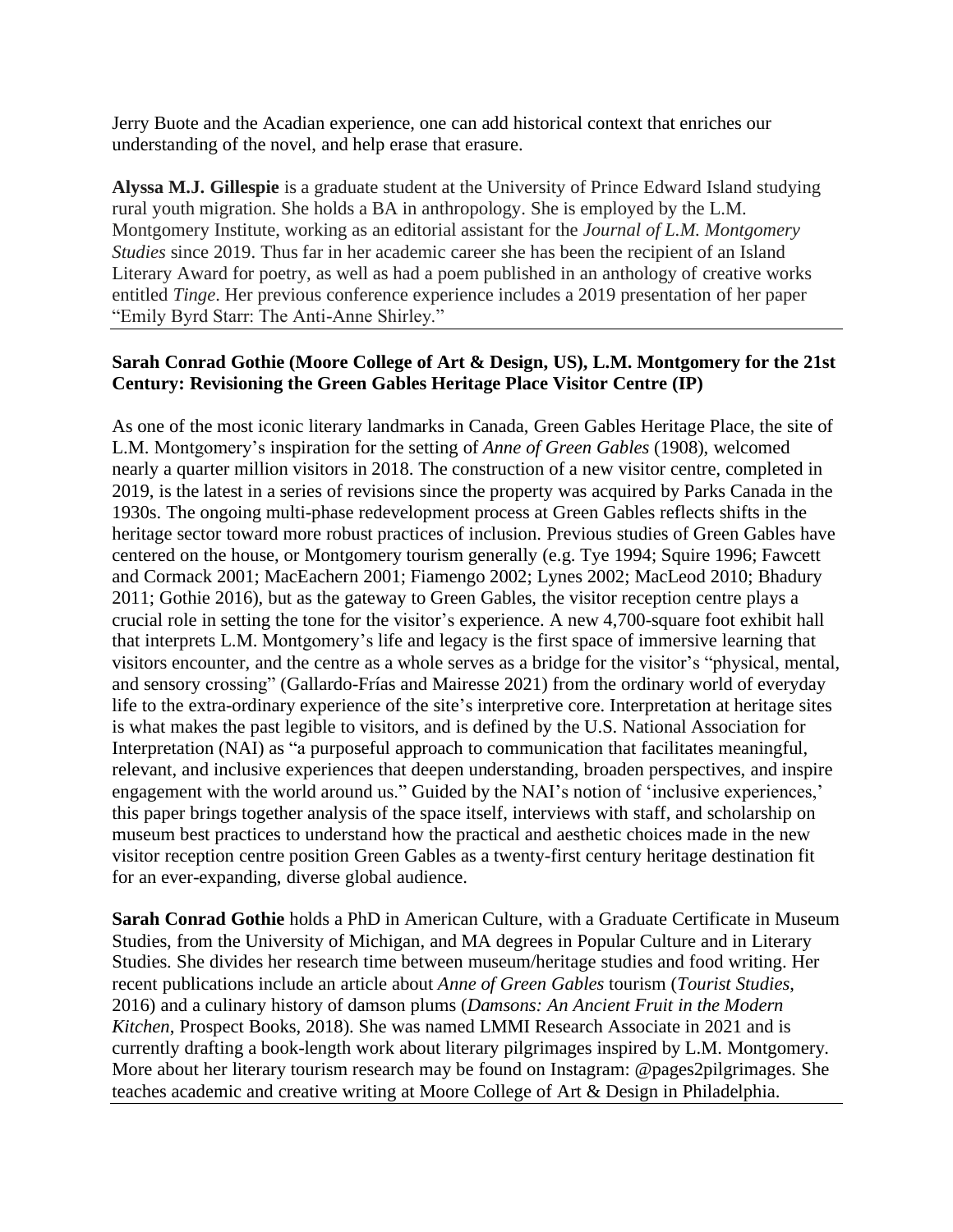## **Marah Gubar (Massachusetts Institute of Technology, US), "Little Girls, Little Girls": The Role Anne(s) Played in the Evolving Cult of the Child (IP)**

This keynote talk will contend that L.M. Montgomery's famous character, Anne of Green Gables, played a pivotal role in the cultural phenomenon known as the "cult of the child" as it evolved from Victorian into modern form. Anne herself transformed from page to stage in ways that were influenced by other similarly crowd-pleasing and metamorphic little girls, particularly Frances Hodgson Burnett's Sara Crewe and Harold Gray's Little Orphan Annie. While tracing how various versions of these characters shaped one another, this talk will explore how the relationship between cuteness and vulnerability shifted over time, as well as when (and why) child-haters such as Miss Hannigan began getting built into texts that otherwise invite us to adore little girls.

**Marah Gubar**, Associate Professor of Literature at MIT, is the author of *Artful Dodgers: Reconceiving the Golden Age Of Children's Literature*, which came out from Oxford University Press in 2009 and won the Children's Literature Association Book Award. She has also written many essays on child performers and playgoers that have appeared in journals such as *American Quarterly* and *Victorian Studies* and edited collections such as *The Oxford Handbook of Children's Literature* (2011) and *Children, Childhood, and Musical Theater* (2020). While in graduate school, she channeled her love of L.M. Montgomery's *Anne* books into a paper that became her first published essay: "'Where is the Boy?': The Pleasures of Postponement in the *Anne of Green Gables* Series," coming out first in *The Lion and The Unicorn* (2001) and later excerpted for the *Norton Critical Edition of* Anne of Green Gables (2006), edited by Mary Henley Rubio and Elizabeth Waterston.

**Nevada Gunn.** See Kylee-Anne Hingston and Nevada Gunn (St. Thomas More College, CA), "L.M. Montgomery and the Missing Mi'kmaq: Settler Revision in *Emily of New Moon* and Indigenous Knowledge in the Modern Classroom"

# **Lynda Harling Stalker (St. Francis Xavier U, CA) and Kathryn A. Burnett (U of the West Scotland, UK), Our Islandness: Affect, Romance and Re-vision of L.M. Montgomery's Legacy (IP/V)**

Much has been written about the translation of L.M. Montgomery's stories into "heritage" sites (e.g., Ashworth 2019; Lefebvre 2006), her relationship with place and nature (Bode and Mitchell 2018), and her characters into consumable branded products, such as presented in Gammel (2002) and Lefebvre (2018). This paper presents a unique perspective to L.M. Montgomery scholarship by using a sociological lens to explore the recent revisioning of Montgomery Park in Cavendish as a story-telling space that frames and storifies islandness, "a metaphysical sensation" (Conkling 2007), and island heritage through affective practice, narrative and materiality. The paper explores the concepts of enchantment and narratives of romance in regard of commodified personae space where Montgomery as a "person of significance" (https://www.pc.gc.ca/en/lhn-nhs/pe/greengables/culture/montgomery) is celebrated, memorialised and re-visioned in the "new" park but firmly placed within affective practices and materiality of cultural industry and creative economies signifying "good islandness" more broadly. We offer a final reflective comment on our own sense of researching affective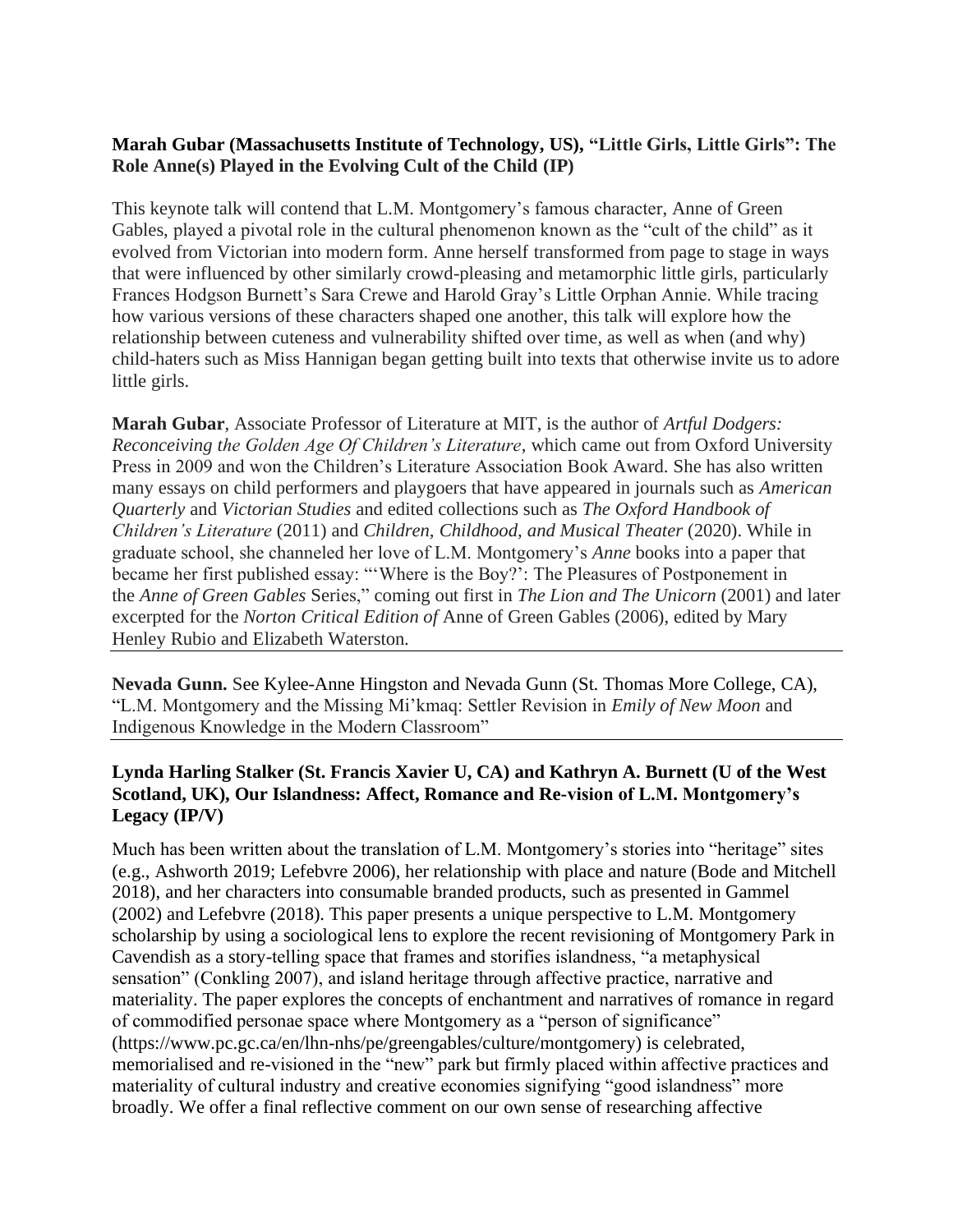materiality as expressive stories of island life and island literature that bridges Montgomery studies into the broader context of island studies as itself a valuable and contingent process of research revisioning.

**Lynda Harling** Stalker is a professor in the Department of Sociology at St. Francis Xavier University. Here she developed one of *Maclean*'s "cool courses" – The Sociology of *Anne of Green Gables*. Her research interests include island studies, narrative research, cultural work and Atlantic Canada. Her recent research projects include the connection between affective practice and memorialising on Canadian and Scottish islands, as well as an investigation of Nova Scotia's "stay the blazes home" phenomenon.

**Kathryn A. Burnett** is senior lecturer in the Division of Arts and Media, University of the West of Scotland teaching across inter-disciplinary undergraduate and Masters programmes in Creative Arts Practice and Media. With a background in social anthropology, sociology and cultural studies, and as Co-Director of the Scottish Centre for Island Studies, her research interests include the mediatization and representation of remote and island spaces; identity and place narratives of Scotland's rural communities; cultural work of islands; Scottish cultural heritage place contexts for applied creative practice; and sustainability, enterprise and cultural policy in small island and remote contexts.

# **Kylee-Anne Hingston and Nevada Gunn (St. Thomas More College, CA), L.M. Montgomery and the Missing Mi'kmaq: Settler Revision in** *Emily of New Moon* **and Indigenous Knowledge in the Modern Classroom (IP)**

Scholars such as Margaret Steffler, Clare Bradford, Mavis Reimer, Shawna Geissler, and Lynn A. Cecil have done invaluable work on race, colonialism, and the erasure of Indigenous peoples in L.M. Montgomery's children's fiction, especially *Anne of Green Gables*. Most recently, Rob Shields argues that *Anne of Green Gables* and its ongoing tourist commodification demonstrates what he calls "settler affect," an "exaggerated attachment to place identities grafted onto colonized places" (519). Building on the work by these scholars, this paper examines the narrative moves of settler colonialism in *Emily of New Moon* (*ENM*) that "seek to transform the new colony into 'home'" (Glenn 55); it also points to records of Mi'kmaq families and communities on the North Shore, researched and gathered by L'nuey, the Epekwitnewaq Mi'kmaq rights initiative, which throw the novel's land disputes and homestead narratives into relief. Furthermore, this paper reflects on the pedagogical imperative in Higher Education classrooms of laying these moves bare and of showing how Indigenous knowledge can enrich our readings of the novel. In particular, this paper evolves from Dr. Hingston's experiences of teaching *Emily of New Moon* in children's literature courses to both settler and Indigenous education students, as she endeavours to respond to the Truth and Reconciliation "Calls to Action" for "post-secondary institutions to educate teachers on how to integrate Indigenous knowledge and teaching methods into classrooms" ("Calls to Action"), and from Ms. Gunn's course research paper, which advocated for applying Indigenous ideology to the novel.

**Kylee-Anne Hingston** is a settler Canadian who lives and works on Treaty Six Territory and the Homeland of the Métis. Her research on disability, Victorian literature, and children's literature has appeared in *Women's Writing*, *Victorian Literature and Culture*, and *The Journal of Disability and Religion*, and in her book, *Articulating Bodies*, which investigates the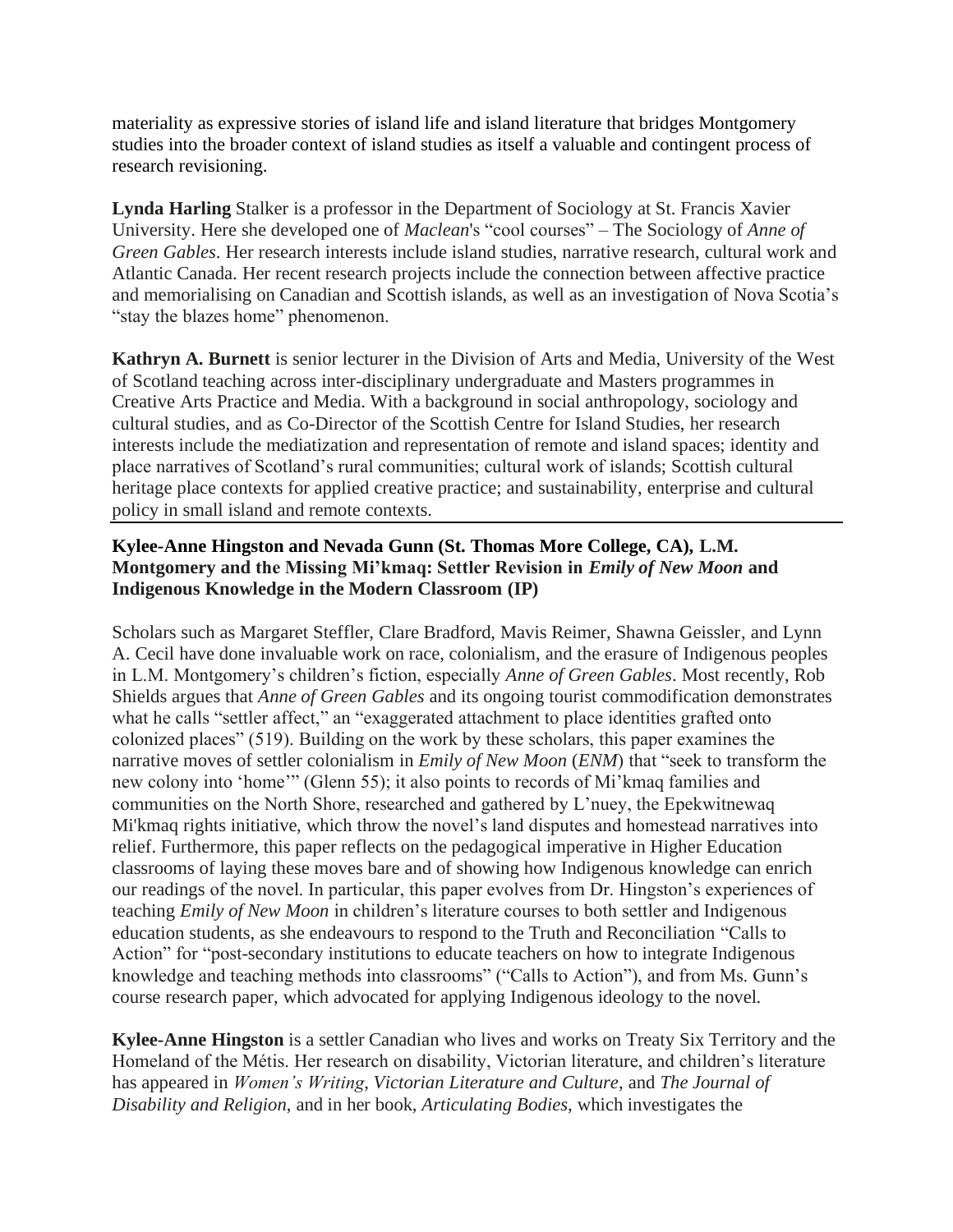contemporaneous developments of Victorian fiction and disability's medicalization. As an Assistant Professor of English at St. Thomas More College, University of Saskatchewan, Hingston is slowly working to Indigenize and decolonize her pedagogical and research practices.

**Nevada Gunn** is an undergrad student at the University of Saskatchewan majoring in Indigenous studies and obtaining her teaching degree through SUNTEP (Saskatoon Urban Native Teacher Education Program), which focuses on Metis identity, culture, and history. Originally from northern Saskatchewan, she is an Indigenous person who identifies as Denesuline and Woodland Cree and is a mother of three precious boys. She will often volunteer at the Friendship Inn in Saskatoon in her free time. She enjoys networking with others and will continue to further her journey in education. Marci Cho, Thank You.

#### **Yolanda Hood (see EDI Subcommittee Roundtable for abstract)**

**Yolanda Hood** has been a librarian for sixteen years. She is a Teaching and Engagement Librarian at Dartmouth College, New Hampshire. Although she has many research interests, most of her publications center on African American YA and Children's Literature. The project she is most proud of, however, is the diverse families database which helps identify books that depict the growing diversity of families. Yolanda is also the editor for Young Adult Library Services, a journal of the Young Adult Library Services Association which is a division of the American Library Association.

## **Allison McBain Hudson (Dublin City U, IR), Context, Character, and Connection: Material Culture in the Novels of L.M. Montgomery (IP)**

-Our lives are characterized by innumerable encounters with objects. (Woodward) -It thrilled [Emily] to think that her mother had probably crocheted the lace cover on the round pincushion on the table. (Montgomery, *Emily of New Moon*)

L.M. Montgomery's novels are saturated with objects. Into the background of all her narratives, Montgomery weaves everything from houses to books to kitchen utensils, and many of these objects play important roles like connecting and developing characters and establishing cultural context. Many of Montgomery's fictional objects have real-world counterparts – for example, Emily's "baby aprons" were based on a hated garment of Montgomery's childhood – and familiarity with such objects can also create a connection between reader and character or even author.

Material culture is generally the arena of archaeologists and anthropologists, but its application to literature is growing in popularity, and there is great scope for applying it to Montgomery's fiction. Ian Woodward's *Understanding Material Culture* (2007) and Daniel Miller's *The Comfort of Things* (2008), for example, discuss objects in ways that are transferable to fiction. With a particular focus on examples of objects in the *Emily* trilogy, I examine the significance of things in terms of their historical and cultural context, the characters' development, and the connections that these objects facilitate. The work of established Montgomery scholars in areas such as books as objects (Pike) and Canadian culture (Gammel and Epperly), as well as Rubio and Waterston's *Selected Journals* for historical and autobiographical context, further illuminate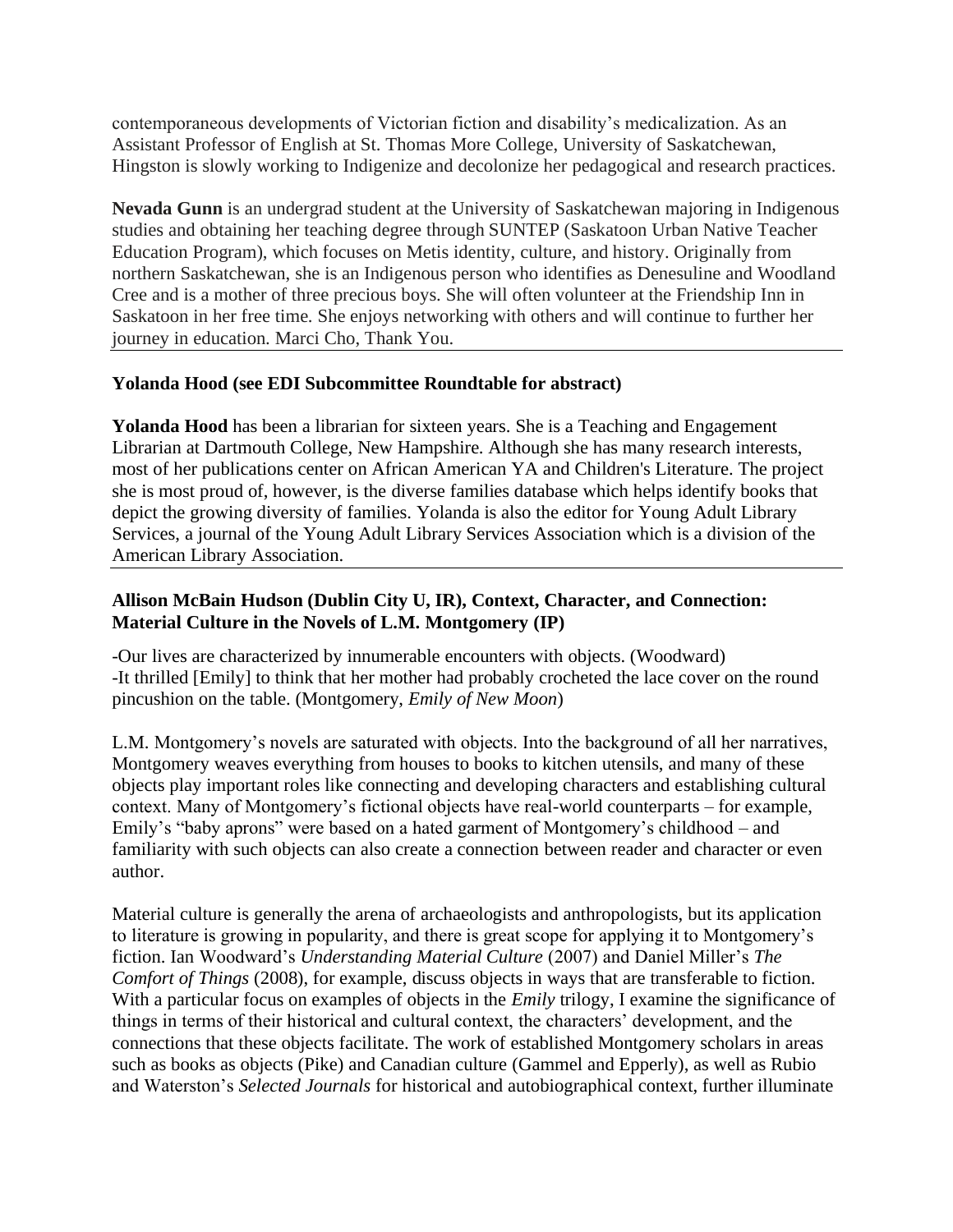this topic. Using material culture theory as a method of studying Montgomery's fiction can provide "re-vision": a way to see her work – and children's fiction more broadly – anew."

**Allison McBain Hudson** is currently a PhD candidate at Dublin City University, researching material culture in the novels of L.M. Montgomery. Originally from Alberta, she obtained a BA in English from the University of Calgary in 1995 and moved to Ireland in 1997. She earned an MA in Children's and Young Adult Literature from Dublin City University in 2019 with a focus on Montgomery's unique Romanticism and "everyday magic." She presented a paper on Montgomery's subtle feminism at the Irish Society for the Study of Children's Literature conference in Dublin in March 2019. Her other interests include proofreading and editing, pretty much any children's literature, dogs, forest walks, and old houses. She is married to an Irish artist, and they live on the outskirts of Dublin with their two teenage daughters.

#### **Daniela Janes (U Toronto, CA), Surviving the Father: Revising Family Narratives in** *Anne of Green Gables* **(IP)**

At the end of the *Anne of Green Gables*, the stability of Anne's life at Green Gables is unsettled by the sudden death of her foster-father, Matthew Cuthbert. His death, initially processed as an emotional trauma, reveals the precarity that undergirds Anne's life: Matthew's death introduces the possibility that Marilla will have to do what other bereaved women have done in Anne's past and "[break] up housekeeping." Anne's ability to save Green Gables from being sold and to preserve the integrity of the family unit disrupts the pattern that has dominated her life, affirming the value of female education and economic self-sufficiency. In this paper, I argue that Anne's disruption of the narrative of the home "[broken] up" by the death of the patriarch allows Anne to re-write the story that has dominated her life. The trauma of parental bereavement—of households disrupted by the death of a parent, of children scattered to relatives—was a part of Montgomery's own lived experience. *Anne of Green Gables* can thus be read as a fantasy of familial preservation, as it presents a daughter who can survive the catastrophe of bereavement and, in her maturity, possess the will and the economic power to keep her family together. The novel's dedication, "To the Memory of my Father and Mother," and its thematic exploration of the precarity of family structures, invites examination of the economic and emotional impacts of bereavement.

**Daniela Janes** teaches Canadian literature at the University of Toronto Mississauga. She has presented papers on *Rilla of Ingleside*, print culture, and the First World War at the 2018 L.M. Montgomery Institute conference and on *Rilla,* modernity. and time at ACCUTE in 2017. Her article "'The Clock is Dead': Temporality and Trauma in *Rilla of Ingleside*" appears in *Canadian Literature* (2021). She has also published articles on historical fiction, social reform writing, the castaway narrative, and the short story cycle. Daniela is a member of the steering committee of "Conversations about L.M. Montgomery," a virtual discussion series launched during the pandemic to connect Montgomery readers.

## **Caroline Jones, Revising What Never Was: Nostalgic Romanticism in L.M. Montgomery's Life Writing and Fiction (Submitted as a Panel) (IP)**

Many L.M. Montgomery readers experience the nostalgia described by Svetlana Boym as "a longing for a home that no longer exists or has never existed" and "a romance with one's own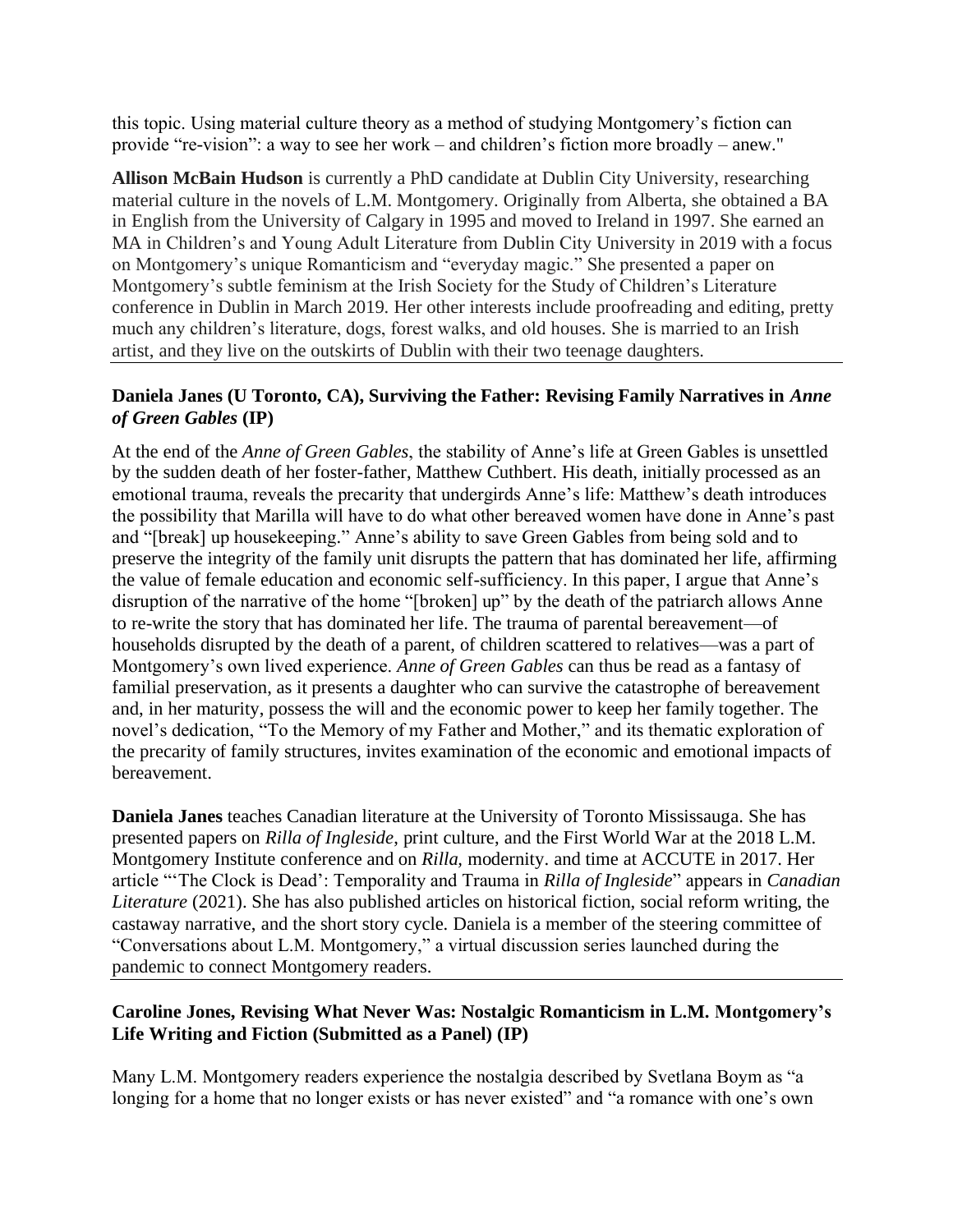phantasy." In *Through Lover's Lane*, Elizabeth Epperly applies Montgomery's habit of "looking back" through her "visual imagination" to the author's photography and fiction. This way of seeing extends to Montgomery's readers, creating a yearning much like "homesickness" for places and times they've never experienced. We often use "nostalgia" and "romanticism" interchangeably to describe emotional connection. Melanie J. Fishbane theorizes that in her life writing and fiction Montgomery creates a "Nostalgic Romanticism," focusing on the emotional elements of time and place. This panel will explore how an evolving understanding of Nostalgic Romanticism can be applied to Montgomery Studies. By reading through this lens, we can understand how Montgomery – and her readers – create re-visions of memory and experience.

See the following for individual abstracts and biographies: **Melanie Fishbane (Seneca College, CA), "Nostalgic Reminiscences": L.M. Montgomery's Re-visioning in Her Life Writing Dawn Sardella-Ayres (Independent Scholar, US), "Aggressive Pruning": Nostalgia, Restoration, and Nature in L.M. Montgomery's** *The Blue Castle*

### **Caroline Jones (Independent Scholar, US), Read What You Know: Nostalgia and the Discovery of the Self in L.M. Montgomery's** *Emily of New Moon* **(IP)**

Our panel discussion has explored the application of Melanie J. Fishbane's theory of Nostalgic Romanticism to L.M. Montgomery's fiction and life writing, and our final paper will come full circle with a focus on the personal: read what you know, a variation on the exploration of "write what you know." In this paper I will investigate how reading Montgomery's *Emily of New Moon*, the book of my heart, helped me discover and become myself, reimagining who and what I could be.

Long before I had heard of Elizabeth Epperly, I experienced the nostalgic yearning she discusses in *Through Lover's Lane*. One of the first places I felt truly myself was in the pages of Emily of New Moon. Rereading the novel as a teen, I realized the sense of loss I felt every time I finished was homesickness. But how could I be homesick for a place I had never been, a place I hadn't even known was real?

This homesickness stemmed from a deep sense of kinship with Montgomery's world. When I closed her books, I felt as if I had left part of myself inside. By the time she wrote the *Emily* books, Montgomery had left Prince Edward Island, but her work continued to satisfy her readers with idealized revisions of childhoods spent in the natural beauty and small communities of her Island. Montgomery's prose, voice, and vivid description provoke a sense of kinship, nostalgia, and re-seeing in her readers, who have, perhaps, internalized a deep connection to her characters and their places, thus fulfilling Montgomery's own re-vision of her world.

**Caroline E. Jones** is an independent scholar whose work on Montgomery goes back to her MA thesis, which explores the "happy ending" of the *Emily* trilogy. She has since presented and published on class, motherhood, the young artist, and play in Montgomery. Her most recent publication, "Idylls of Play: L. M. Montgomery's Child-Worlds," appeared in 2019's *Children's Play in Literature: Investigating the Strengths and the Subversions of the Playing Child* (Routledge), edited by Joyce E. Kelley. She also has essays in *L.M. Montgomery and War* (2017), *L.M. Montgomery's Rainbow Valleys* (2015), and *Anne around the World* (2013), all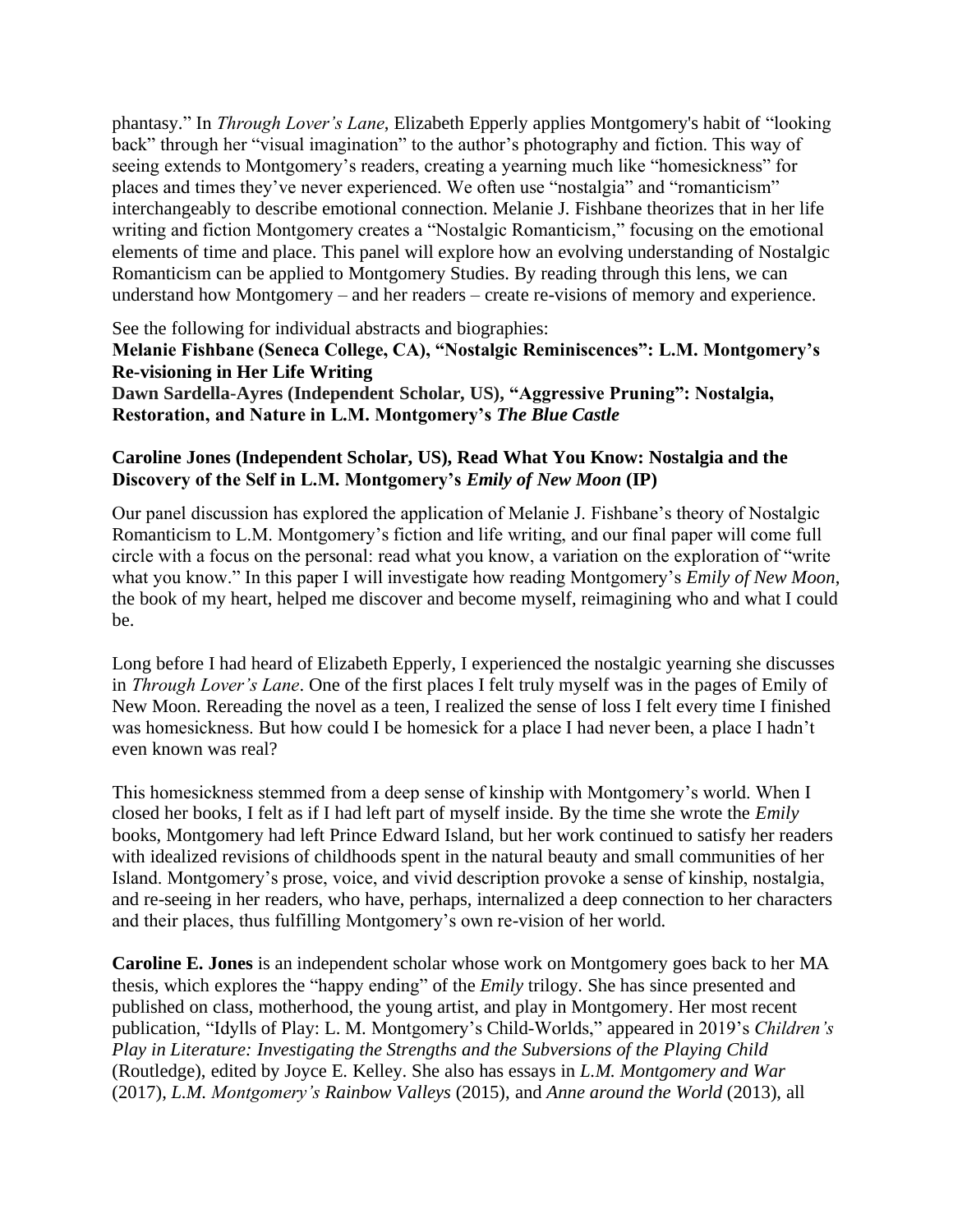from McGill-Queen's University Press. Since leaving teaching, she works as an assessment editor in Austin, Texas, USA.

## **Vappu Kannas (Independent Scholar, Author, FI), Rereading L.M. Montgomery's Journals: A Personal Reflection (IP)**

"It is never quite safe to think we have done with life. When we imagine we have finished our story fate has a trick of turning the page and showing us yet another chapter." —L.M. Montgomery, *Rainbow Valley* (1919)

L.M. Montgomery's journals are a perfect example of an author revisioning her life story by rewriting, editing and, copying. But what if we shift the perspective from the writer of the journals – Montgomery – to the reader? What kinds of re-visions appear then? This paper explores the way time affects the reading of Montgomery's journals. Using my own experiences as a scholar of Montgomery's life-writing and an author, I return to the journals after a break of seven years during which the world has changed drastically. Rereading about Montgomery's "dark years" – the thirteen years that she spent at home tending to her ailing grandmother – through the lens of the pandemic, returning to her descriptions of the First World War while news from Ukraine fill our consciousness, and coming across moments in time when Montgomery faces deaths of loved ones while coping with my own personal loss all offer new perspectives to a text that I thought I so thoroughly knew. I examine my own change from an academic to a fiction writer and how this revisioning has shaped my relationship with the journals. Being able to understand Montgomery's triumphs and tribulations as an author adds yet another layer to the reading of her life-writing, but also affects the writing of this paper: what happens when I write a personal reflection instead of an academic paper? Am I even reading the same journals as I did when researching them for my dissertation? Re-vision, then, extends to both reading and writing about the journals.

**Vappu Kannas** holds a PhD in English from the University of Helsinki, Finland. Her dissertation examines the journals of L.M. Montgomery and the depictions of romance in them. She has published articles on Montgomery in *The Looking Glass*, *Reading Today*, and *L.M. Montgomery and Gender*. She is a novelist, translator, and poet. She has published a collaborative chapbook, *As an Eel Through the Body*, co-written with Canadian poet Shannon Maguire (Dancing Girl Press, 2016); a poetry collection, based on Montgomery's life, *Morsian* (Ntamo, 2018); and two novels, *Rosa Clay* (Kustantamo S&S, 2020) and *Kirjeitä Japaniin* (Kustantamo S&S, 2021).

# **Zoe Kempf-Harris (U Virginia, US), Worlding Green Gables: The Real-Time Revision of Anne's Perspectives (IP)**

"My world has tumbled into pieces. I want to reconstruct it." (*Anne of the Island*) Across L.M. Montgomer's *Anne of Green Gables* series, Anne's imagination fights for purchase within the real world. "Barry's Pond," as a name, prosaically intrudes upon Anne's vision of the "Lake of Shining Waters." Similarly, Anne's worlds constructed within her own writing find themselves encroached upon by pragmatics; in order to get "Averil's Atonement" published, Diana rewrites the story by introducing the Rollings Reliable advertisement. In this paper, I examine the nature and the permeability of Anne's built microcosms – her named places, her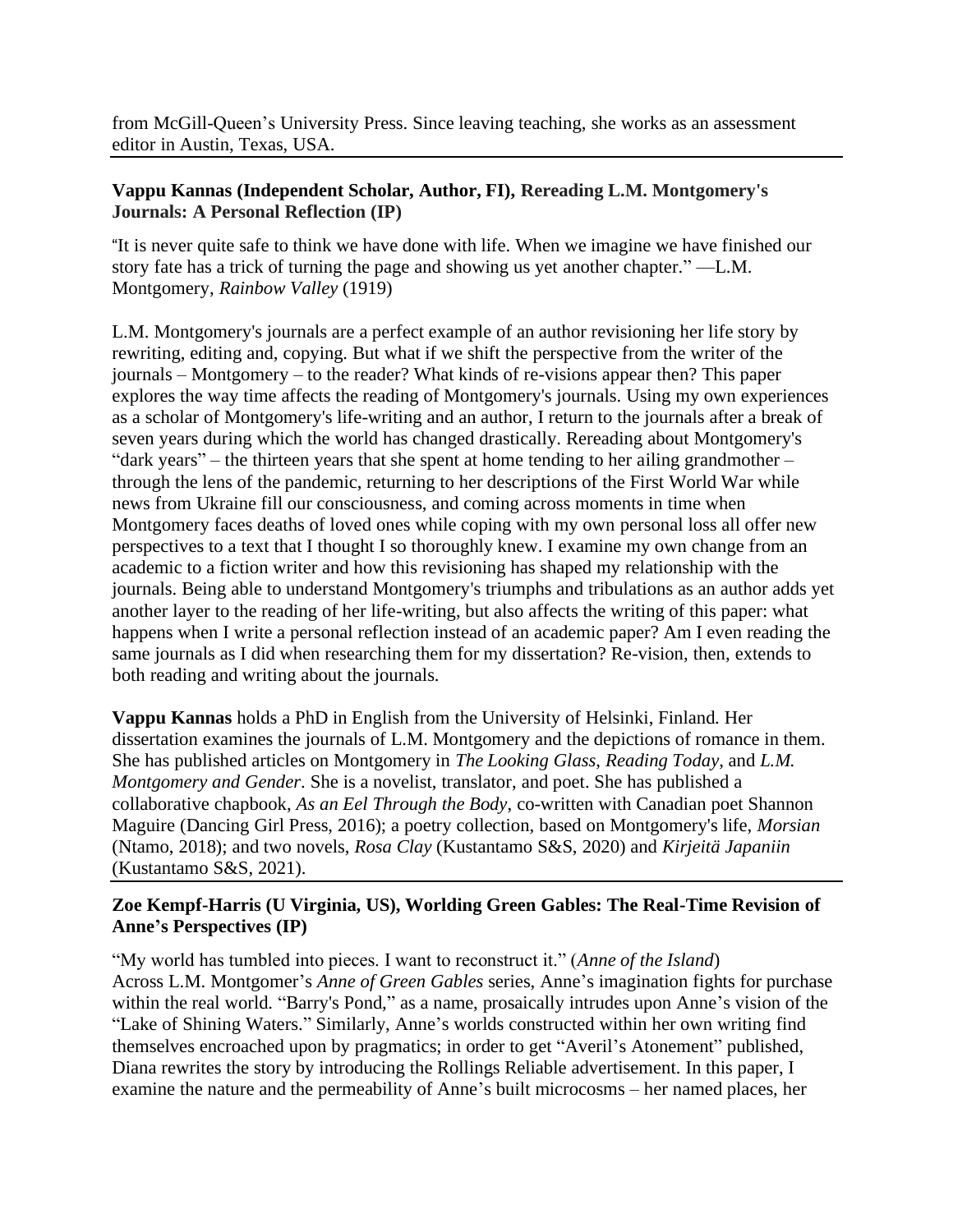stories, and her perspectives on her own life – looking especially at Anne's recognition of "conditions" such as her red hair or Gilbert's unwanted first proposal as calls to revise her world to accommodate its realities (a skill she cultivates as she matures throughout the series). As Montgomery's heroine, Anne "worlds" so readily and with a freeness of spirit; but it is Anne's developing sense of her revisory powers, as she understands how her vision interlocks with her own circumstance, that allows Anne the kind of authorial control over her life that seems to rival Montgomery's – or at least temporarily allies them on the same narrative plane. Anne begins to consciously conceive of her life as its own world and reenvisions her perspectives accordingly, deliberately acting as both character and author in her own life. The boundaries individuating Anne's reworlding impulses and Montgomery's writing blur, affording both writers creative freedom within these narrative parameters and nested worlds. Anne's continuing consciousness of her world as a writeable and re-writeable one both collides and collaborates with L.M. Montgomery's own "worlding" initiatives as author, imbuing Anne with her signature singular view."

**Zoe Kempf-Harris** is a PhD student in English at the University of Virginia, and she holds a BA from Yale University. She conducted on-site research at Knole House for her work on "Tethering Orlando" and has spent time studying at Cambridge and serving as Yale Fellow at Oakham School. Her research centres on modernist British literature, navigating issues of place, inheritance, and the passage of material objects through abstract realms.

### **Heidi Lawrence (Brigham Young U, US), Everyday Magic or Winter Haunting? Kevin Sullivan's Supernatural Re-visioning of** *Jane of Lantern Hill* **(V)**

Practical magic, natural magic – these describe the process of change that takes place in L.M. Montgomery's *Jane of Lantern Hill*. Jane Victoria Stuart's transition from awkward and oppressed to self-possessed, capable young lady is tightly bound up with the freedom she has to explore her interests, make new friends, and immerse herself in the natural world when she begins to spend summers in Prince Edward Island with her father. In contrast, Kevin Sullivan's film adaptation of this novel, *Lantern Hill*, appears to spin the story 180 degrees. Sullivan's work turns the story's focus from the everyday magic of summertime and friendship on the Island, to envisioning the novel as a ghost story, a winter haunting in which second sight and supernatural apparitions supersede the more "natural" magics to drive the mental, emotional, and psychological changes "Victoria Jane Stuart" experiences within herself. In this paper, I will examine Sullivan's unusual cinematic decisions about Montgomery's novel, interrogating the purpose of the adaptation and Sullivan's choice to virtually eliminate Jane's engagement with the natural environment. Intriguingly, many viewers responded positively to Sullivan's emphasis on the supernatural, calling the film, for instance, "lustrous" and "an old-fashioned treat" (Hiltbrand, 1991), as well as claiming it is "one of [Montgomery's] best" adventure stories (Heffley, 1991). These responses suggest that audiences have certain expectations about how magic and the fantastic are employed in media, especially when they are intended to effect radical changes in a character's physical, emotional, psychological, and/or spiritual well-being. I will explore why "fantastic" magic, the kind that evokes imagery of fairy godmothers, witches, and other worlds, outweighs the natural magics of love, friendship, sunshine, wind, and sea – which have a numinosity all their own – in bringing about changes for Jane in Sullivan's re-visioned *Lantern Hill*.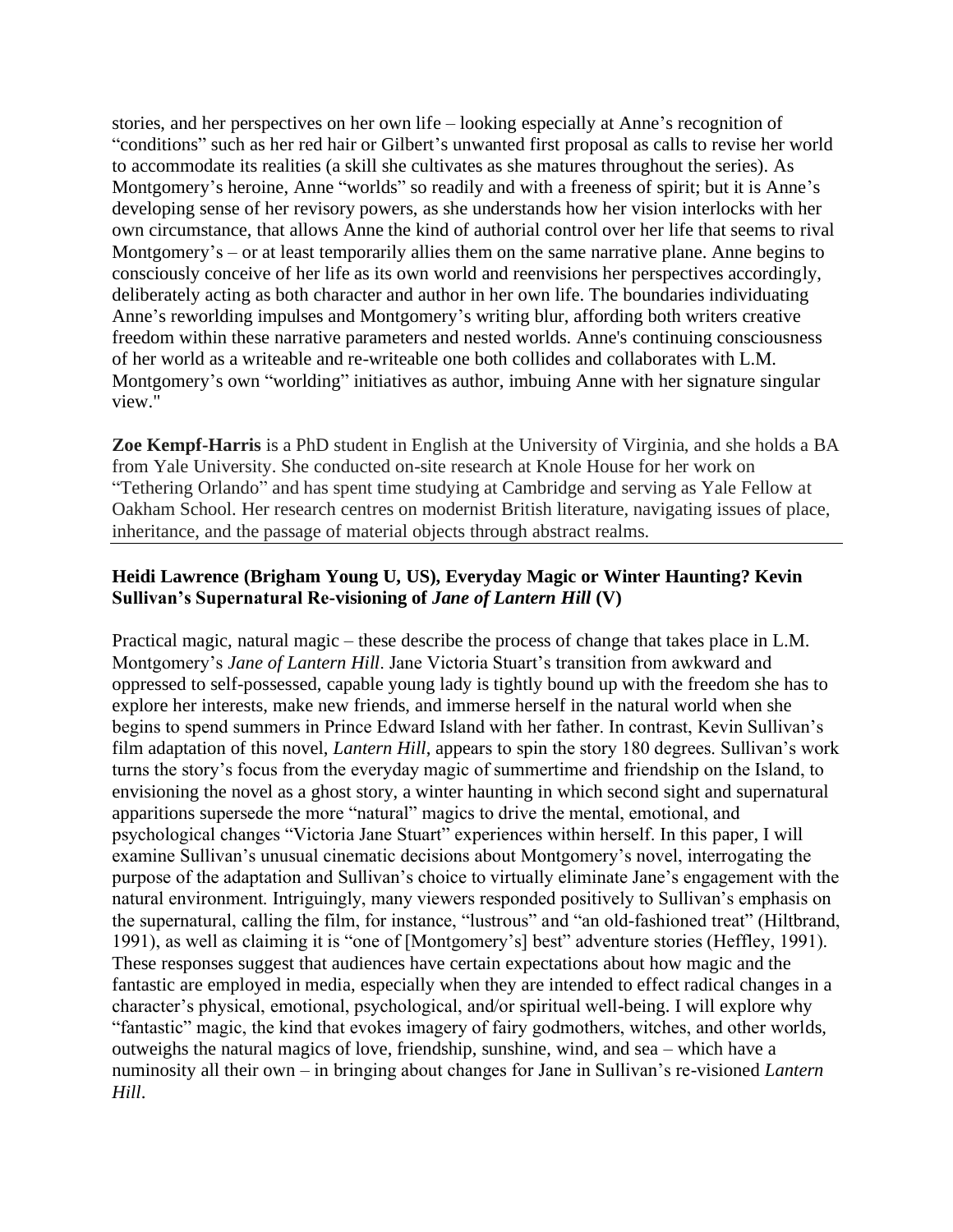**Heidi A. Lawrence** (PhD University of Glasgow) studies the intersections of ecopsychology and its praxis, ecotherapy, with children's and adolescent literature, with special interest in imaginative and fantastic literature. She considers the ways in which reading these literatures may allow audiences (both young people and adults) to re-imagine their connections and develop mutually beneficial relationships with the nonhuman, leading to more ecologically-conscious behaviors and to a greater degree of mental, physical, and emotional well-being. She has participated in international literature conferences, including the L.M. Montgomery Institute's biennial conference, MLA, IRSCL, ChLA, and ASLE, presenting on Montgomery, Louisa May Alcott, Madeleine L'Engle, and other children's literature authors. She has a forthcoming publication on L'Engle and Montgomery in *Children and Childhoods in L.M. Montgomery Continuing Conversations* (Fall 2022, MQUP). She works as adjunct faculty at Brigham Young University.

#### **Laura Leden (University of Helsinki, FI), The Female Author Domesticated?: Emily's Journey Visualized in Cover Illustrations and Other Paratexts (IP)**

L.M. Montgomery's original *Emily* trilogy, written for a crossover audience, is a bildungsroman about Emily's journey to become an author, whereas Swedish, Norwegian and Finnish translations published in the 1950s and 1960s, targeted for a younger audience, demote Emily's identity as a female author in favour of a more domestic identity. This paper analyzes the Nordic translations' paratexts such as cover illustrations, titles, and other cover elements, which are the threshold to the books (Gérard Genette, Paratexts) by building on previous research on Montgomery translations (Leden, "Girls' Classics", "Reading"; Warnqvist, "I Experienced") and paratexts (McKenzie, "Writing"). Paratexts of translations reflect the publisher's ideas about the new target readers and convey the publisher's (re)vision of the books to these readers. An examination of how paratexts characterize Emily's journey through the presence and absence of the empowering elements of nature and literature, both of which inspire creativity, shows that the Nordic cover illustrations depict Emily as moving from the outside world and nature to inside environments as she grows older. Many illustrations focus on domestic and romantic elements rather than on her writing and inspiration. Similarly, paratextual plot summaries focus on her relationships to relatives and friends rather than on her writing ambitions. The Nordic paratexts that place the Emily books strictly in the context of juvenile and girls' fiction convey a domestic image of Emily as a role model for young female readers by de-emphasizing the role of nature, writing, and creativity, which is more apparent the younger the target audience is.

**Laura Leden** completed her PhD on the adaptation of the image of girlhood in fiction for girls at the University of Helsinki, Finland, in 2021. She is a regular participant at the LMMI biennial conference. With her expertise in girlhood studies, translation studies, and paratexts, as evidenced by a strong publication and conference record in children's literature journals (for example, *Journal of L.M. Montgomery Studies*, 2021; *Barnboken – Journal of Children's Literature Research*, 2019), collections (for example, *Translating Boundaries: Constraints, Limits, Opportunities*, Stuttgart, 2018), and venues (for example, the IRSCL conference in Stockholm, 2019), her contribution to Montgomery scholarship internationally is immense.

#### **Irina Levchenko (U Vienna, AT), Russian Revisions of Anne: Retranslation, Rewriting, Repackaging and the Role of Women (IP)**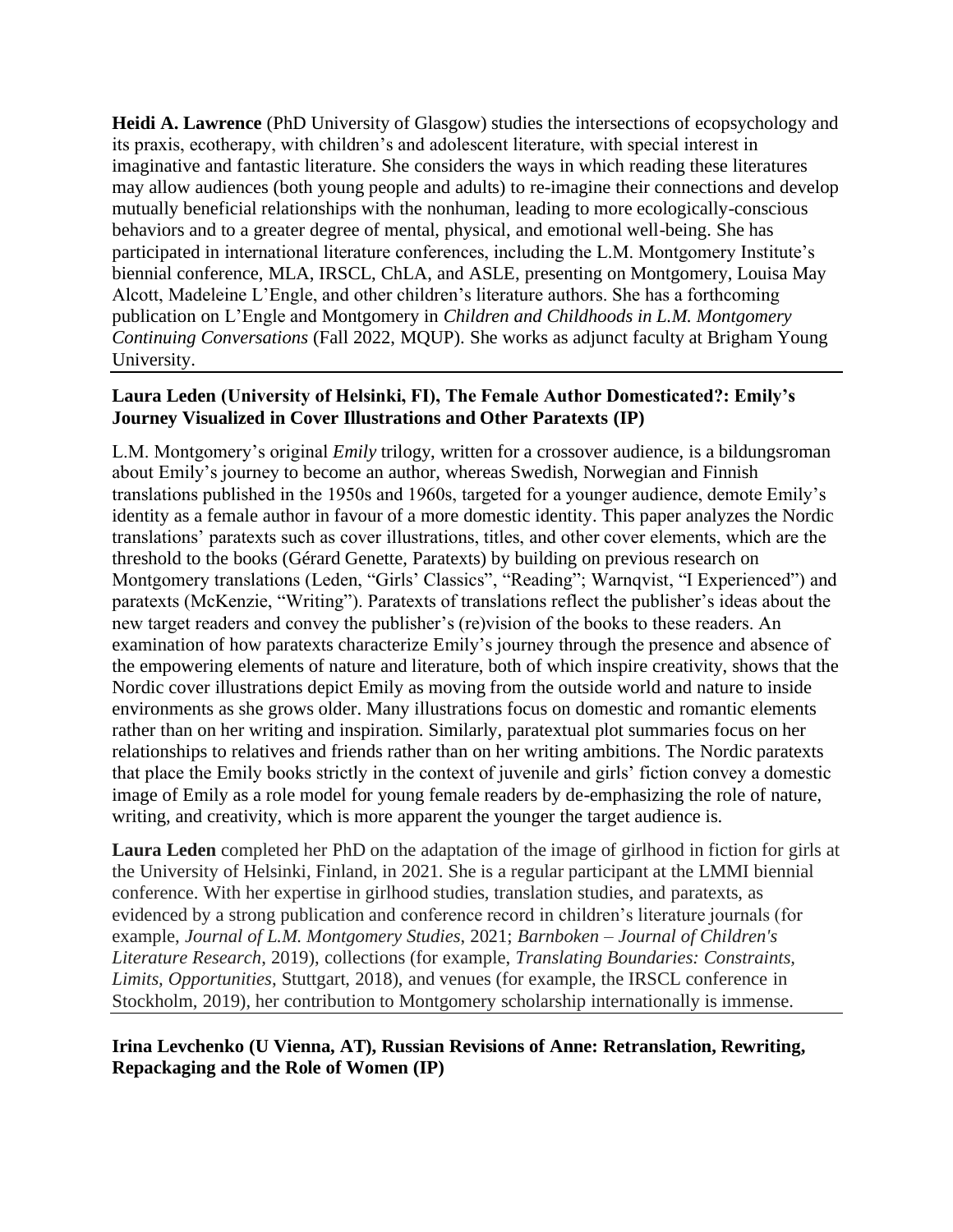First published in Russia as late as the mid-1990s, *Anne of Green Gables* nevertheless has a complex history in the Russian context which involves multiple revisions. At first, Anne's Russian reception was dominated by the phenomenon of retranslation, with different translations demonstrating different attitudes, from literal faithfulness combined with ideological (anti-Soviet and pro-Christian) agenda (Batischeva 1995) through rewriting Anne as a sharp-tongued counterpart of Pippi Longstocking in correspondence with the poetics of anarchy dominating in the Russian children's literature of the 1990s (Bobrova 2000) to oversimplifying the text for a sentimental girls' books series (Chernyshova-Melnik 2008); recent years have seen publishers' interest in Anne rekindle through recycling already existing translations mentioned above: Kacheli (2018) chose the translation by Chernyshova-Melnik for their Romantic girls' series and Malysh (2018) went for Batischeva's version but insisted on abridgement.

Combining approaches from Descriptive Translation Studies and Retranslation Studies in my research, I view translators and publishers as part of a complex system (Cadera 2017) which operates under a number of restrictions mainly concerning ideology and poetics but also the economic component (Lefevere 1992) and analyse each particular revision in relation to different aspects of historical, cultural and social context (Cadera 2017). Firstly, I identify the distinctive features of the three most canonical Russian translations; secondly, I examine the recently published revisions of these translations in order to explain publishers' decisions about the choice of texts and textual adaptation as well as about repackaging, which now includes a strong visual component in the form of full-colour illustrations and therefore adds a further dimension to the newly republished Annes. In doing so, I seek to answer the following question: to which extent do these different forms of revision reflect the theme of female creativity and liberation which is an integral part of the Anne books?"

**Irina Levchenko** is a PhD candidate in Transcultural Communication at the Centre for Translation Studies (ZTW) at the University of Vienna and a practicing literary translator. In her PhD thesis she analyses Russian translations and reception of the beloved Canadian classics *Anne of Green Gables* and other novels by L.M. Montgomery, focusing on the treatment of feminist elements in the target texts and exploring ideological and poetical reasons behind various translation strategies and reception patterns. As a translator, she has worked with several Russian publishers, including Polyandria Publishing House and Azbooka-Atticus Publishing Group, and has translated picturebooks, children's fiction and other titles from German and English into Russian, including the bestselling *The Diary of a Bookseller* and its sequel by Shawn Bythell.

#### **Joanna Lipinski (Independent scholar/translator, UK), Polish Pat - Lost in Translation (V)**

*Anne of Green Gables* is one of the most popular books in Poland. There have been plenty of editions and translations; the first part of the series has been translated fourteen times. Seeing the popularity of Montgomery's books, it is surprising that *Pat of Silver Bush* has been translated only once – in 1993. Although I was familiar with the sequel to this novel, I had not read the first part until this year. Knowing about a number of mistranslations/omissions in the last Montgomery book that I have recently re-read, *Rilla of Ingleside*, I was curious if there are any differences between the Polish version of *Pat* and its source. What I found is that the original *Pat* is a very different book to the one that Polish readers know. At first I noticed a completely different rhythm to both books – it changes from lovely legato to sharp staccato. English *Pat*'s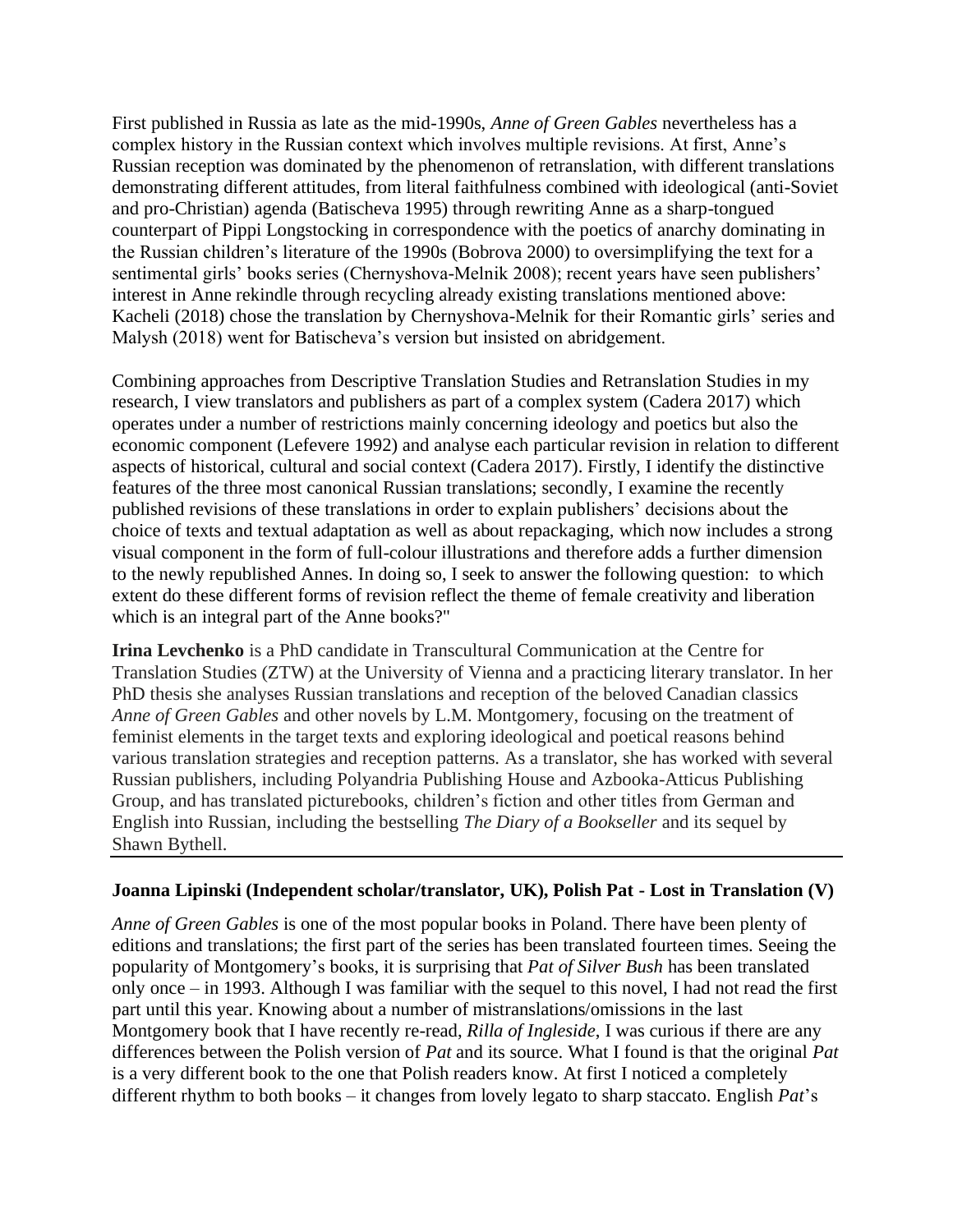tempo is slow, as if our heroine takes extra time to find the right words to describe her world and her feelings. There are many ellipses, pauses, moments to breath and to contemplate. Polish *Pat* is short and clipped. Most of the ellipses have been replaced with full stops, which changes the reading flow. Long sentences have been divided into shorter ones. The Polish translation not only feels shorter; it is considerably shorter. Larger passages (mostly descriptions of nature) have been completely omitted. Some of Judy's famous stories are left out. Sometimes half a page has been lost, other times it was a single sentence, but with a lot of meaning behind it. Overall a significant amount of original text is not known to Polish readers.

**Joanna Lipinski** graduated from Polish Philology in 2008 after a five-year MA course at the University of Gdansk in Poland. Her MA thesis focused on the way women are depicted in stories and illustrations by Bruno Schulz, a Polish writer, author of *The Street of Crocodiles*. For the past eight years, she has taught Polish as a foreign language in the UK, preparing high-school students for their final exams.

### **Jennifer Litster (Independent Scholar, UK), Hogg-wash! Revising - and Scoticising – "Una of the Garden" (IP)**

In 1909, at the *insistence of L.C. Page & Co., which was eager to capitalise on the success of Anne* of Green Gables, L.M. Montgomery revised a story only but recently serialised in *The Housekeeper* (Dec. 1908-Apr. 1909). Written for adults, "Una of the Garden" is a "love story with a psychological interest" (*Selected Journals*), a hackneyed tale of a mute girl, a fiddle, a curse and miraculous cure. Montgomery "amplified" the original with background detail and nature descriptions, shifting the main location to PEI. "Una of the Garden" became *Kilmeny of the Orchard* – a titular revision requested by Page and explicitly inspired by the writer James Hogg (1770-1835), a contemporary, friend and collaborator of Walter Scott. "Kilmeny" is the best-known poem in Hogg's *The Queen's Wake* (1813), a narrative cycle of twelve lays purportedly sung to Mary, Queen of Scots by bards welcoming her to Edinburgh, and competing for a harp. Written in pseudo-archaic Scots, "Kilmeny" tells of a beautiful, enigmatic and pure maiden who is taken to "a land of love and a land of light". Part religious allegory, part sojourn in fairyland, "Kilmeny" is a tale of visions, affinity with nature, loss and transcendent joy.

This paper examines why Montgomery turned to Hogg's poem, how she drew on its themes when revising "Una," and what a closer look at this Scottish source adds to our reading of the novella. It argues that this revision is more than cosmetic, and sees in the invocation of Scotland, old world legends and the supernatural, avenues of critical analysis into this largely unstudied book. In a story already infused with uncomfortable messages on race, class and heredity, a look at Montgomery's "Hogg-wash" stimulates interest in her nascent construction of Canadian national and cultural identity.

**Jennifer H. Litster** completed her PhD on *The Scottish Context of L.M. Montgomery* at the University of Edinburgh in 2001. She has published on Montgomery in the journal *Canadian Children's Literature*, in *L.M. Montgomery and Canadian Culture* (1999), *The Intimate Life of L.M. Montgomery* (2005), and *L.M. Montgomery and the Matter of Nature(s)* (2018). Until 2016 she worked at the UCL Institute of Education, London, for a centre conducting research to support adult literacy and numeracy, and she continues to work as a consultant in this area. She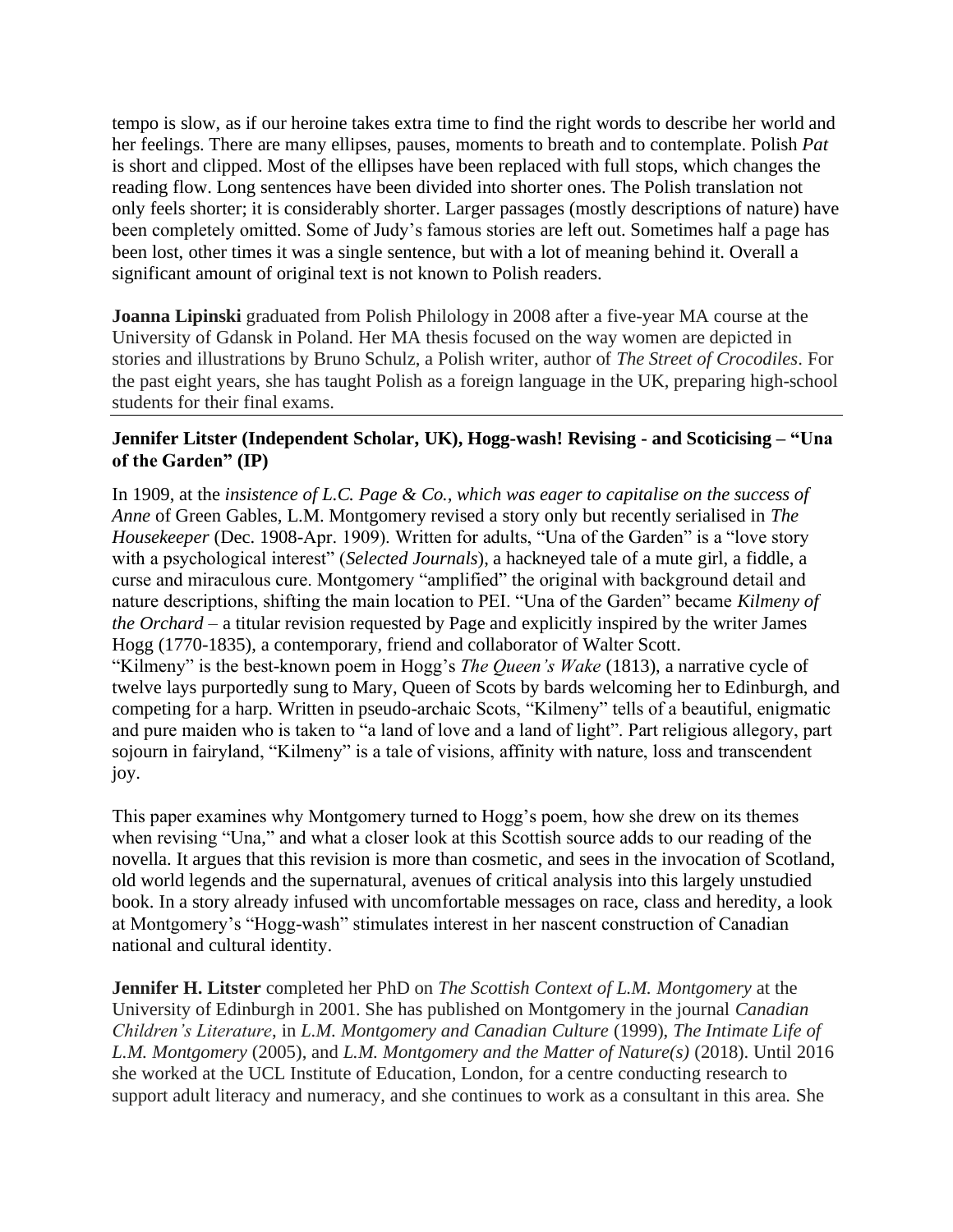lives in Edinburgh, Scotland, where she conducts "expert" private tours of the city for Context Travel.

## **Ariel Little (UBC, CA), Imagining an Educated Mother: L.M. Montgomery's Re-scripting of the Effects of Higher Education on Maternity (IP)**

During the nineteenth and early-twentieth centuries, it was widely believed that higher education posed a serious risk to women's health, especially to their reproductive systems. For example, Edward H. Clarke's famous treatise *Sex in Education* (1873) argued that women pursuing education like men was likely to have a negative impact on their ability to bear children and could even "divest woman of her chief feminine functions" altogether. Placing Montgomery's decision to have highly educated Anne become a prolific mother within the context of this cultural debate enables the *Anne* series to read as participating in the re-scripting of women's capacity for education alongside the work of contemporary feminists, such as Mary Putnam Jacobi. As opposed to being disabled by her feminine functions, Anne possesses the physical and intellectual capacity for rigorous study throughout what were believed to be the critical years for female development. After years of participating in "dangerous" mental exertion, Anne's prodigious reproductive capability featured in the later installments of the series proves a reversal of the dire predictions of ill health and infertility foretold by doctors like Clark and Silas Weir Mitchell. Feminist critics, such as Cecily Devereux, have largely responded to Anne's fate as a homemaker and mother of seven children as an unsatisfying conformist path for the educated and imaginative Anne. However, over the last decade, critics, such as Irene Gammel and Sarah Galletly, have begun to re-evaluate Montgomery's portrayals of maternity. Participating in scholarly reconsiderations of maternity in Montgomery's works, this paper aims to revise critical understandings of Anne's maternal destiny by bringing historical understandings of Anne's female body into the conversation. By placing Anne's progression from scholar to mother within the context of contemporary debates regarding the impact of education on women's bodies, Anne's motherhood can be read as the liberating embodiment of a feminist re-scripting in which education and motherhood are not mutually exclusive paths for women.

**Ariel Little** is a PhD student at the University of British Columbia where she studies nineteenth and early-twentieth century literature. Currently, she holds a SSHRC Doctoral Scholarship for her research on constructions of health and girlhood in girls' domestic fiction. In addition to conference presentations on children's literature, she recently contributed the chapter "'Hope Remains While the Company is True': The Community Heroic in *The Fellowship of the Ring*" to the publication *The Inklings in Culture: A Harvest of New Scholarship from the Inklings Institute of Canada* (Cambridge Scholars, 2020). She holds a Masters of Arts in Interdisciplinary Humanities from Trinity Western University (2018).

# **Audrey Loiselle (Université de Sherbrooke, CA), A Caveat Against Revisionist Impulses Through the Improbable Pairing of Montgomery and Kerouac (IP)**

It is tempting when confronted with the thwarted aspirations, repressed sentiments and hidden vexations Montgomery poured into her journals from the 1920s onward to envision a more satisfying existence in which the writer and woman, emboldened by her early successes and unfettered by the obligation to maintain a certain standing in the community, would have written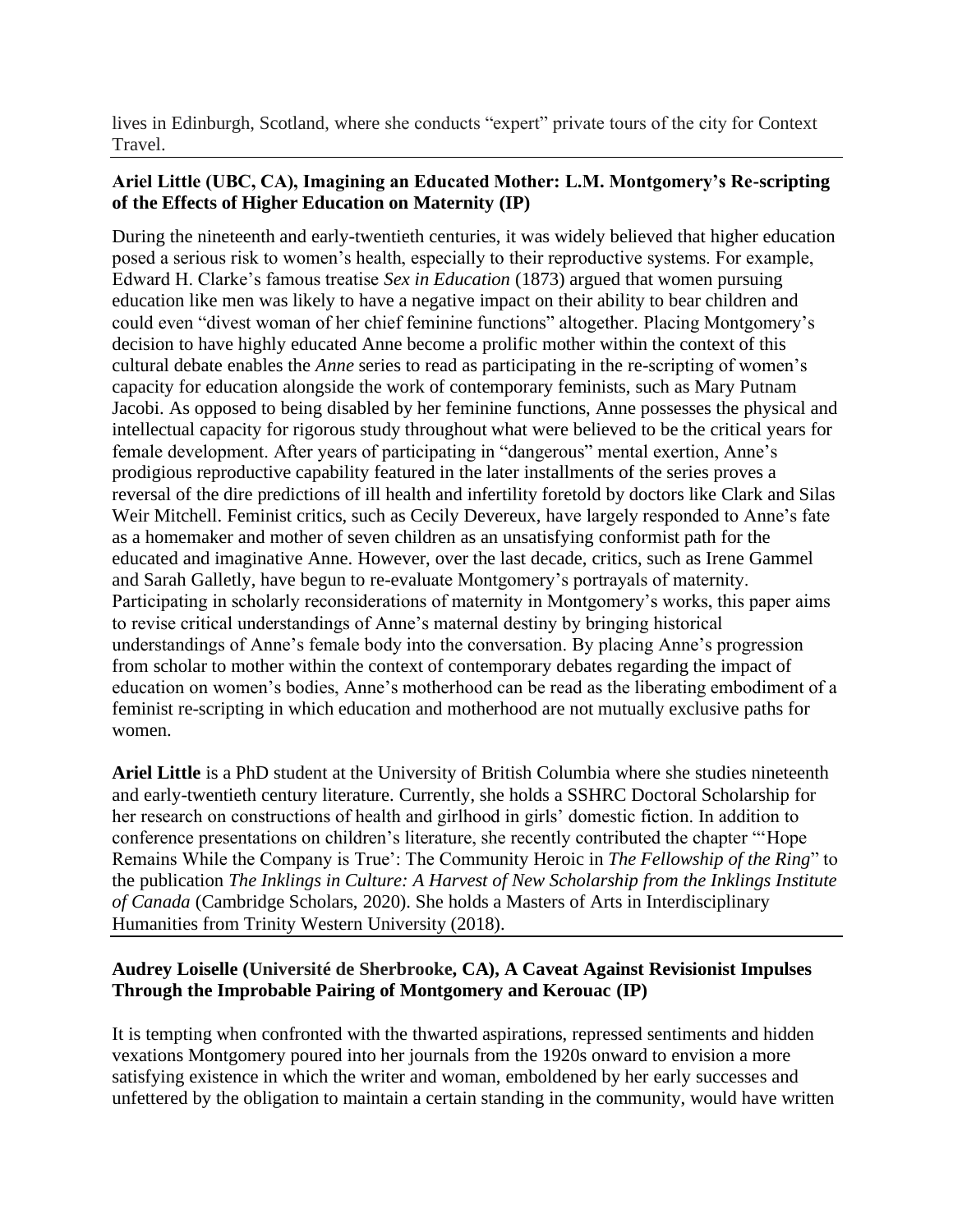and spoken her mind with an audacity akin to that of Jack Kerouac, with whom she surprisingly had much in common in spite of their widely different times and authorial styles. Rooting its argument in comprehensive biographies (Mary Rubio's *The Gift of Wings* and Gerald Nicosia's *Memory Babe*) and personal and public records of Montgomery and Kerouac (journals, correspondence and interviews), this presentation would, however, rebut such a revisionist approach to Montgomery's life story by exploring the similar hurdles met by those two offspring of hard-working, deeply conservative communities after their unexpected rise to literary fame following the publication of their most famous work, *Anne of Green Gables* (1908) and *On the Road* (1957), respectively. These poignant tales of search for identity and home strongly resonated with young audiences inclined to picture the authors' lives through the lens of the novels and to project the fictional heroes' free and adventurous spirit on their aging creators, forcing both Montgomery and Kerouac to strive – first to reflect, then to carefully or brassily reject – this idealized image forged by their readership. Combined with their growing frustration with critics who refused to acknowledge them as serious writers with clear artistic visions, this constant exertion, discreet on Montgomery's part and open on Kerouac's, exacerbated their cynicism and fed the paranoia and addictions that dogged them in their later years and ultimately (over)took their lives.

**Audrey Loiselle** holds a B.A. in French Studies with Specialization in Translation from Concordia University in Montréal and is completing a Masters in Comparative Canadian Literature at the Université de Sherbrooke. She grew up in the Eastern Townships of Québec, but now lives in the Ottawa region, where she has been working as a translator for the Government of Canada for the last sixteen years. She has given presentations at the L.M. Montgomery Institute Conference at UPEI in 2018 and at the L.M. Montgomery International Conference at Reitaku University in Japan in 2019. Her paper on a shift to a benevolent approach for an eventual French translation of *The Blythes Are Quoted*, will be published in the forthcoming edition of *Les Cahiers Anne Hébert* and will form the framework of her upcoming thesis.

# **Lucy Maud Montgomery Society of Ontario (LMMSO), "Maud of Leaskdale" (IP)**

"Maud of Leaskdale" is a one-woman play conceived in 2011 by playwright Conrad Boyce and produced by the LMMSO. Conrad delved into Montgomery's journals, especially those written between 1911 and 1926, the Leaskdale years. He created the play with one actress in mind, Jennifer Carroll, to play the title role and speak Maud's words about her joys and sorrows during these years. The presenters, LMMSO executive member Melanie Whitfield, will show filmed excerpts of the play, interviews with the playwright and the actress who has embodied Maud, and reactions of audiences and critics to the play to profile how stage productions can both corroborate and upset visions of Montgomery.

The Lucy Maud Montgomery Society of Ontario is the caretaker of the Leaskdale Manse National Historic Site in Leaskdale, Ontario. The site consists of the Historic Leaskdale Church where Montgomery's husband, Ewan MacDonald, served as Minister and the Leaskdale Manse, Montgomery's first matrimonial home. The LMSSO is committed to preserving and sharing with the world at large Montgomery's heritage in Leaskdale.

## **Alan MacEachern (Western U, CA), The Webbs of Green Gables (IP)**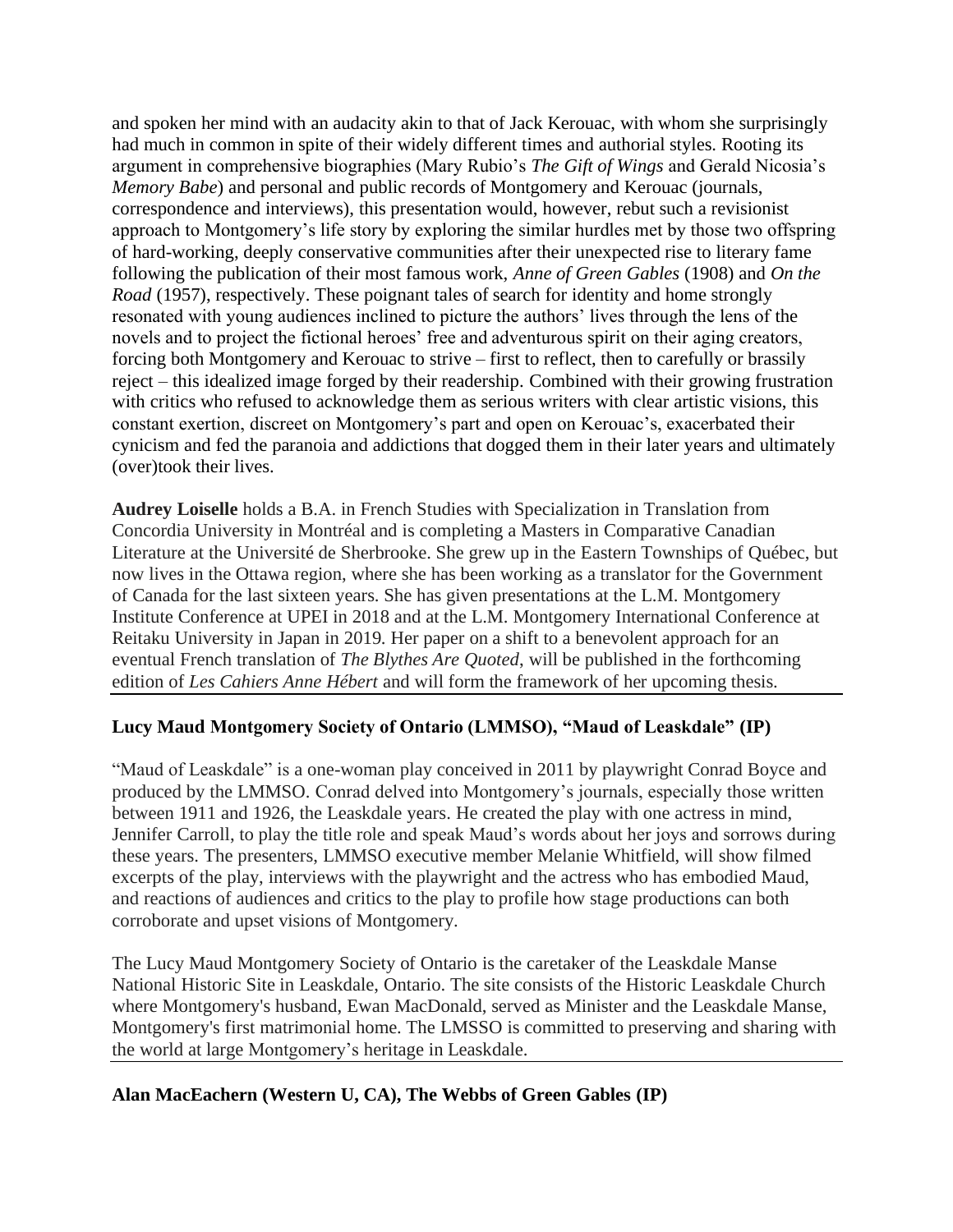In 1909, Myrtle and Ernest Webb took possession of an attractive but ordinary farm in Cavendish, PEI. Already their new home was being called an inspiration for *Anne of Green Gables*, published by Myrtle's cousin just a year earlier. The Webb farm became entrenched as "Green Gables," an association that would enrich and ultimately upend the family's life there. Alan MacEachern is writing a book about the Webb family's almost four decades at Green Gables, basing it largely around a diary that Myrtle kept between 1924 and '54. The diary is a wonderful social history snapshot of life in early-to-mid twentieth century rural Canada. At the same time, it is a chronicle of what is now the most famous house in Canada while it was in the process of becoming the most famous house in Canada – and more than that, of how the Webbs, with the approval of LM Montgomery herself, participated actively in making it so.

For his keynote address, MacEachern will introduce the book project, discussing how the story of the Webbs of Green Gables deepens our understanding of the cultural history and meaning of Montgomery and her work. He will then focus, as a case study, on the Green Gables house itself. The house was unusually well-suited for tourism development from the outset, and the diary documents the Webbs' continuous renovating and redecorating it to accommodate a growing rush of boarders in the 1920s and '30s. The Green Gables house that was preserved as part as part of Prince Edward Island National Park in 1936 was, by virtue of such constant refurbishment, already distinct from the "typical farm house of the late Victorian period" that Parks Canada maintains it as today.

**Alan MacEachern** is a Professor of History at the University of Western Ontario and the L.M. Montgomery Institute's Visiting Scholar for 2021-23. He is an environmental historian whose most recent works are *The Miramichi Fire: A History* (2020) and, with Edward MacDonald, *The Summer Trade: A History of Tourism on Prince Edward Island* (2022).

## **Yuko Matsumoto (Independent Scholar, Author and Translator, JP), The Revising of the Japanese Translation of** *Anne of Green Gables***: From a Children's Story to Canadian Literature in the 20th Century (V)**

In Japan there have been many translations of *Anne of Green Gables*, most famous of which is the translation by Hanako Muraoka in 1952. I was fascinated by her classic style in my teenage days and loved it. However when I read *Anne of Green Gables* in English, I was surprised to know that Muraoka omitted many scenes, sentences, and decorative words from Montgomery's original work, as well as the epigraph and dedication. Also Muraoka changed many Western things and plants into the similar Japanese ones. Other translators made the same abridgements and alterations. Consequently in Japan *Anne of Green Gables* has been recognized as a children's story. So I translated *Anne of Green Gables* as the first complete, unabridged Japanese one in 1991 to 1993. However why had no one made an exact literary translation of *Anne of Green Gables* for more than 40 years in Japan? There are several reasons for these deletions and changes: the unique history of translation in Japan; a lack of understanding of Christianity, Canadian literature and culture; a contempt for works written by female authors; and a prejudice against novels with young female protagonists (to compare with novels with young male protagonist, such as Mark Twain's works, which are praised as great American masterpieces) in Japan. My whole translations of the *Anne* books with 250 to 500 annotations – on Shakespearian plays, English poems, the Arthurian Legend, fairies, Celtic Christianity, Presbyterian Church,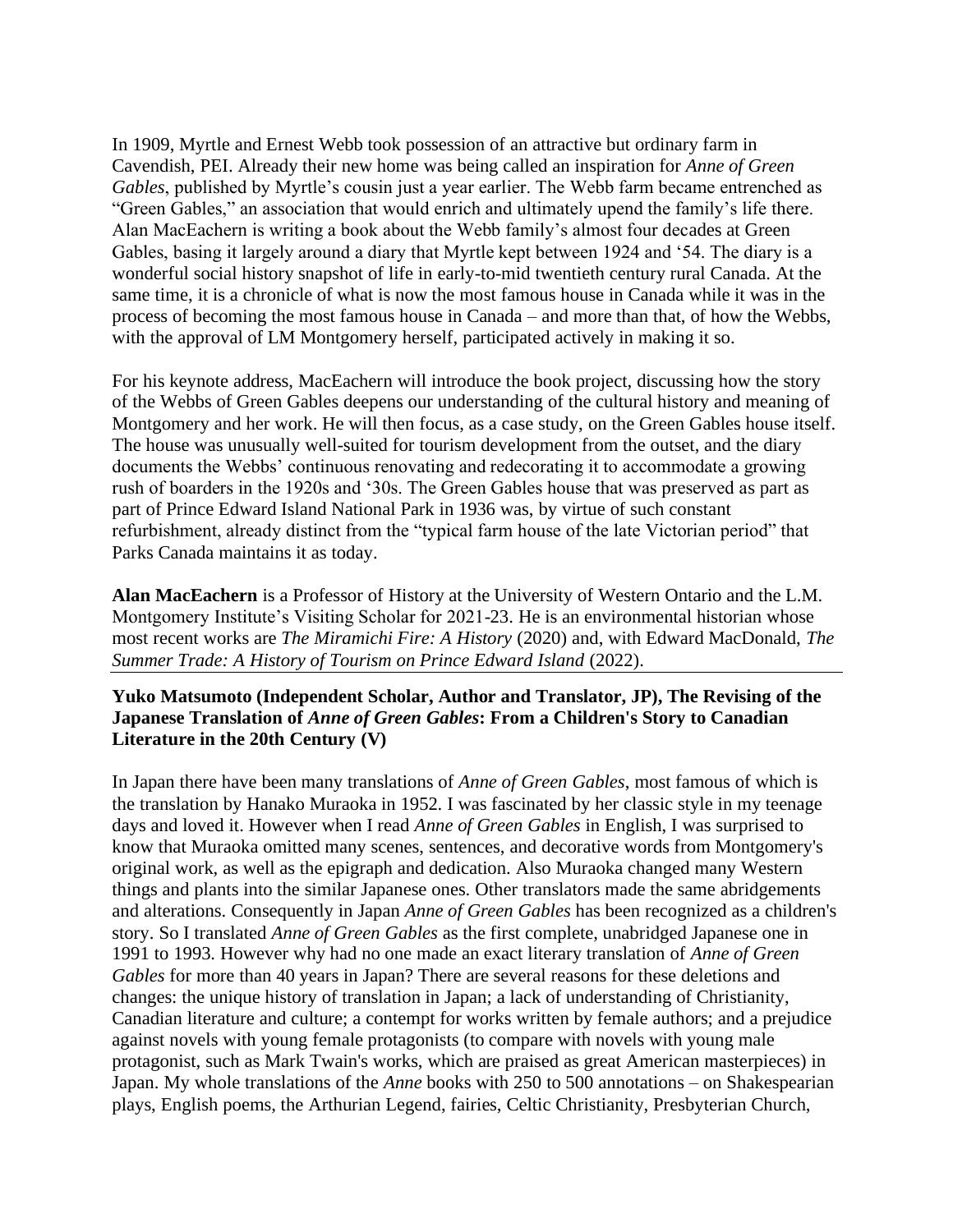and Canadian history and culture and politics – are revising the image and understanding of Montgomery works from a frivolous children's story to Canadian literature of the 20th century.

**Yuko Matsumoto** is a Japanese author and translator and an executive director of Japan P.E.N. from 2007 to 2019. Her novel *For An Over-Eating Girl, The Dawn Never Comes* won The Subaru Literary Award in 1987. Her critical biography *Fireflies in Love; Tomie Yamazaki and Osamu Dazai* won The Nitta Jiro Literary Award in 2010. Her 50 books have been published in Japan and some of her works were translated in China, Korea, and Italy. Since 1991 she has translated and studied the *Anne* Books and found many quotations from them through research at the Harvard University Library and the British Library. She visited the settings of the literary works in *Anne of Green Gables* – England, Scotland, Ireland, the U.S., Italy, Denmark, Spain, Belgium, and Germany for 15 years. She has traveled to Canada 21 times to follow Montgomery's footsteps. Matsumoto has written 10 commentary books about *Anne of Green Gables* and Montgomery. Her recent works –the first complete, unabridged Japanese translations of the *Anne* Books with annotations – are currently being published and have been well received. The first unabridged *Rainbow Valley* including about 400 annotations will be published in November 2022.

### **Le**ï**la Matte-Kaci (UBC, CA), Who's the Fairest in Avonlea?: A Century of Illustrating Montgomery's Anne and Diana (IP)**

Fashion was always a part of Montgomery's life. We can find evidence of this in her diaries and scrapbooks, with mentions of puffed sleeves, bangs, and fashion plates cut-out peppered through the remaining traces of her life. As Elizabeth Epperly (2008) noted this interest tells us about Montgomery's attempt at understanding the place of women in the world and in so doing understanding her own. Fashion therefore reveals something of our view of womanhood. In her article Andrea McKenzie (2013) describes the cover of the first edition of *Anne of Green Gables* as the portrait of "of a beautiful, classic, timeless adolescent, whose status is to be desired by the reader," also noting that this image of Anne "adheres to fashionable images of women found in popular magazines of the day." Thus, the very first depiction of Anne readers ever saw reflected the fashionable ideal woman of the turn of the century. From the very beginning, the image of Anne has served as an aspiration model for women and girls to strive towards. However, while Anne has remained the same within the pages of Montgomery's novel, our ideals of womanhood have changed overtime. Using this idea of 1908 Anne as a reflection of a feminine ideal, I want to compare her to illustrations from Sybil Tawse's 1933 edition, Hilton Hassell's 1942 edition, and Mick Ellison's 1994 edition to delve into these varying portrayals of Anne and Diana over the century. Focusing on fashion, I want to see how contemporary trends have influenced these illustrations and what this tell us about shifting views of womanhood embodied in Anne and Diana. If Anne has remained the same, the way we imagine the ideal woman/girl to emulate has changed and thus so has our vision of Anne.

Leila Matte-Kaci is an emerging scholar in the area of children's literature, and a recent graduate of the MA in Children's Literature program at the University of British Columbia (UBC) in Vancouver, Canada. She is currently studying for her Master in Library and Information Studies at UBC. She has previously presented a paper on the recent Netflix adaptation of *Anne of Green Gables* at the Biennial Graduate Student Research Conference on Children's Literature and at the L.M. Montgomery Institute's 13th Biennial Conference. She also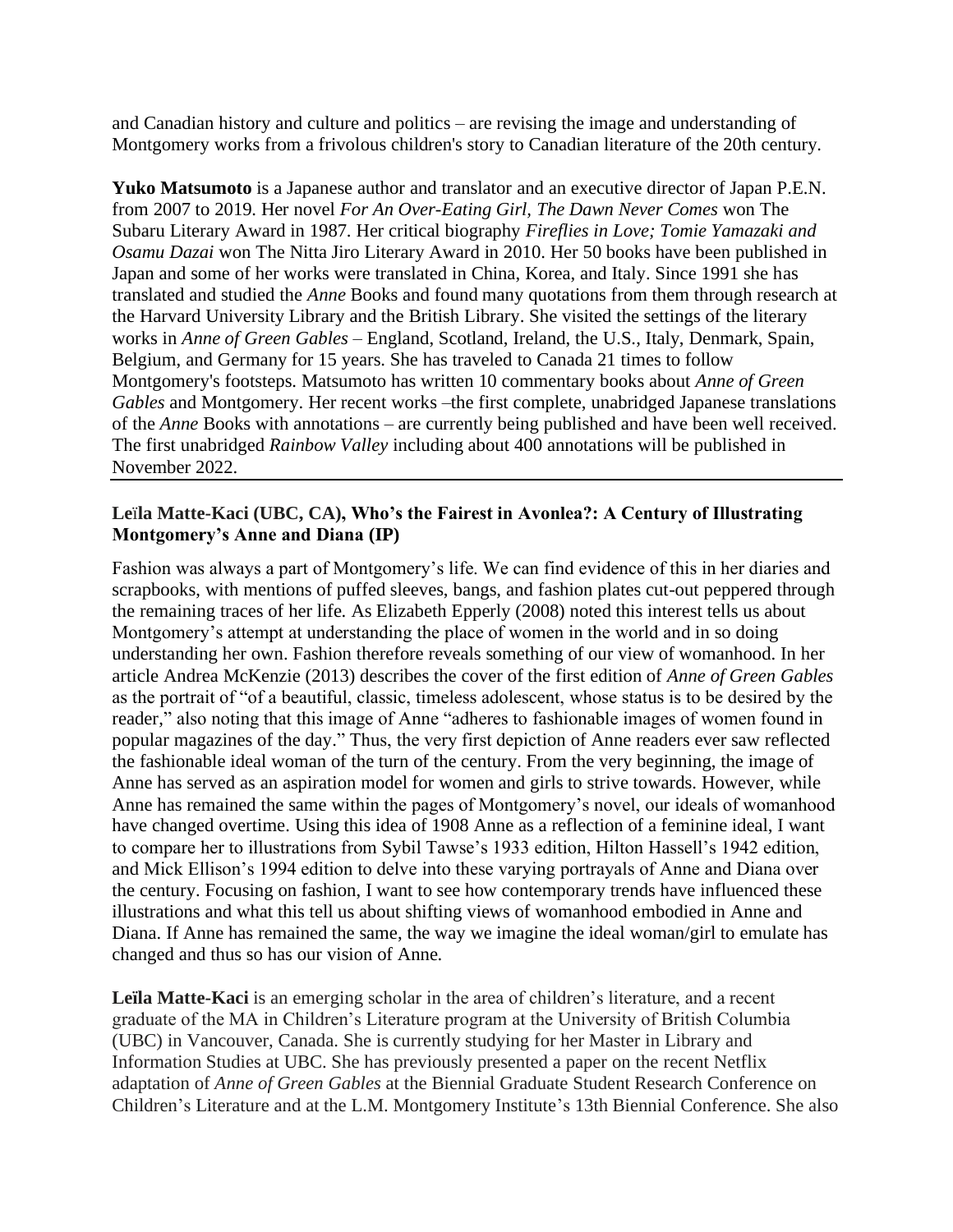presented a paper on Disney's *Frozen* (2013) at the 2019 International Research Society for Children's Literature conference in Stockholm. Her Master's thesis addresses the queerness of the Disney film *Frozen*.

## **Andrea McKenzie (York U, CA), Murder and Mayhem:** *Jane of Lantern Hill* **Meets Gothic Romance (V)**

L.M. Montgomery's *Jane of Lantern Hill* is a joyous celebration of an oppressed child finding identity, community, and agency through the beauties of domestic arts, PEI landscapes, and language. An isolated, oppressed and fearful Jane Stuart is a prisoner of her grandmother's wealth and tyranny in Toronto, where only her love for her mother and orphan Jody lightens her life. Jane's reluctant visit to her father in PEI is transformative: Jane discovers confidence and community through a combination of her previously untapped domestic skills and her appreciation of PEI's beauty (Epperly; Waterston), and her father's shared love of language. Jane's courage and recognition of language's power help to reconcile her estranged parents. An outlier in Montgomery's oeuvre and in scholarship, the power of language in Jane's transformation has not yet been fully recognized, though Rita Bode has touched on it and other aspects have been studied (Bode; Clement; Chlebek; Jones; Johnston; Litster; Rothwell; Tye). *Lantern Hill* (1989, Sullivan Entertainment associated with the CBC), the award-winning movie starring Mairon Bennet, Sarah Polley, Sam Waterston, and Colleen Dewhurst, never gained popularity (and was greeted with much hilarity when Montgomery scholars screened it in 2019). Instead of Montgomery's realistic depiction of Jane's parents as two young people in love, separated by intrusive relatives and the failure to interpret one another's language, Sullivan inserts murder and mayhem: Jane's father is suspected of murder, which caused her parents' separation, and Jane, aided by a mystic, turns detective and heroine of a gothic romance – complete with ghosts. This paper provides a double interpretation: first, it better illuminates the role of language as transformative in Montgomery's Jane; and secondly, it examines the essential elements of successful adaptations of Montgomery's works – and why Sullivan's *Jane* fails.

**Andrea McKenzie** is an associate professor and chair of the Writing Department at York University in Toronto, Canada. Co-editor, with Jane Ledwell, of *L.M. Montgomery and War* (2017, McGill-Queen's), and with Benjamin Lefebvre, of the restored original text of *Rilla of Ingleside* (2010), she has contributed multiple chapters and articles about L.M. Montgomery's works. She was also Visiting Scholar with the L.M. Montgomery Institute, co-chair of the 2014 and 2016 conferences, and co-founder of the L.M. Montgomery Readathon.

## **Jean Mitchell (UPEI, CA), Re-visioning L.M. Montgomery's "Cavendish" from the "South Seas" (IP)**

In 1838 Rev. John Geddie, a young man from Pictou, Nova Scotia, was ordained in Cavendish where he served as the presbyterian minister for seven years. While in Cavendish, Geddie, with the support of his north shore congregations, successfully advocated for creating an overseas mission in the former New Hebrides (Vanuatu). Geddie, his wife Charlotte, and their two young children arrived on the Island of Aneityum in the Southwest Pacific Ocean in 1847 and in so doing launched the first Canadian Presbyterian overseas mission. It is famously said of Geddie: "When he arrived there were no Christians, when he left there were no heathens." In this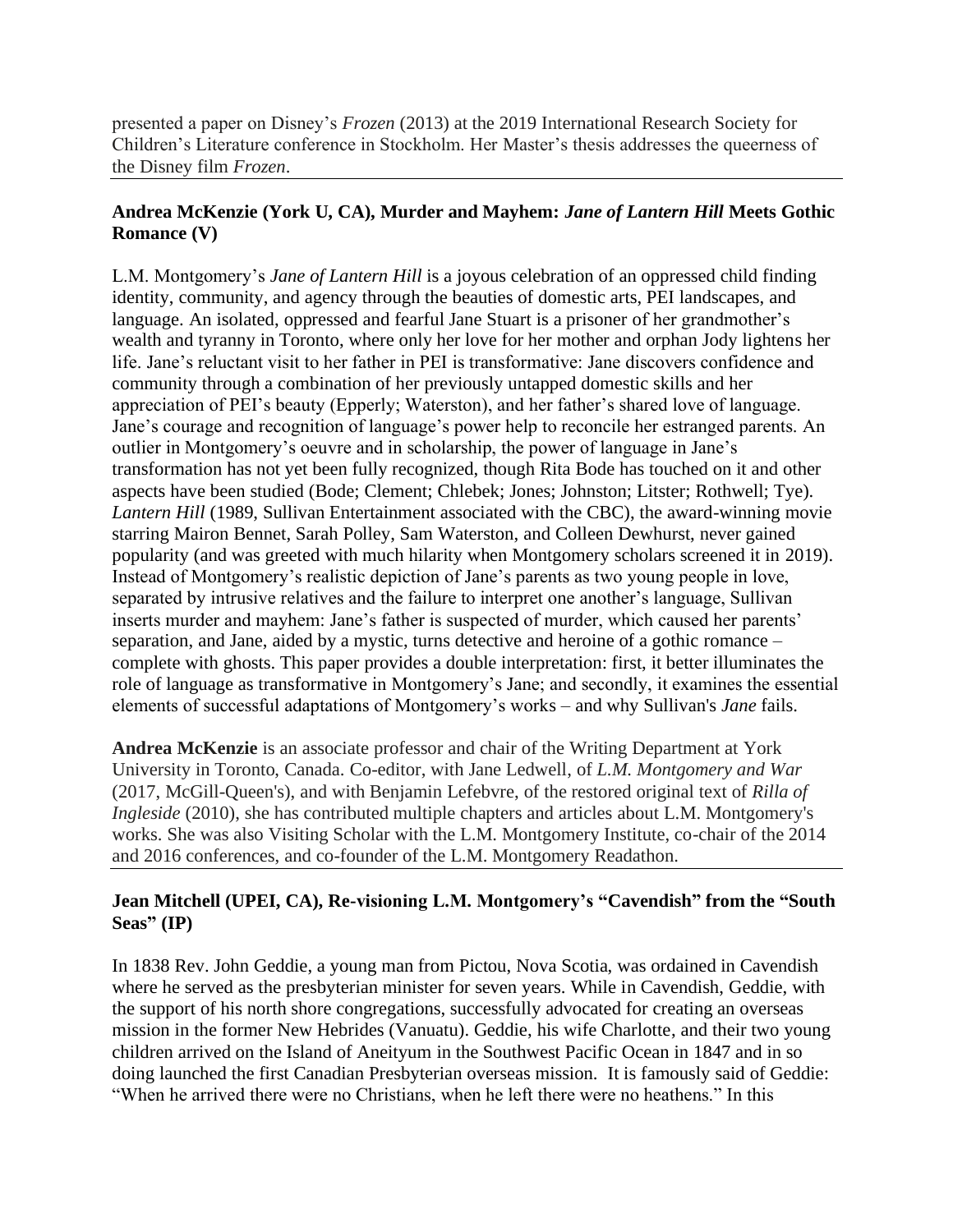presentation I shall explore how L.M. Montgomery and her work engaged with and were shaped by the already internationally recognized evangelicalism of Cavendish and surrounding communities. I shall argue that Cavendish is "multilocal," that is, relational, political, cultural, historical, and both local and global (Rodman 1992:641). Drawing on theories of place and postcolonialism, I will attend to several of these "multilocalities" embedded in Cavendish by focusing on Geddie's eyeglasses, now a treasured artifact in Aneityum. This artifact recalls the technologies of translating, reading, and writing which he and Charlotte Geddie introduced with their printing press to encourage the reading and writing of the Bible among converts. His eyeglasses provide insight into the optics, technologies, and practices of evangelical Presbyterianism crafted in Cavendish and enacted in Aneityum landscapes that I explore from the vantage point of Montgomery's work and her vision of Cavendish.

**Jean Mitchell** is an associate professor of Anthropology, Department of Sociology and Anthropology at the University of Prince Edward Island. She has worked with UNICEF in India and has conducted research in the South Pacific nations of Kiribati, Solomon Islands, and Vanuatu. Current research interests include the Presbyterianism missions on the southern Islands of Vanuatu that were launched from Prince Edward Island in the nineteenth century. She most recently co-edited (with Rita Bode), *L.M. Montgomery and the Matter of Nature(s)*.

## **Emily Mohabir (U Calgary, CA), Anne, the Accidental Feminist: Feminist Ethics of Care and Bildungsroman Development in** *Anne with an E* **(V)**

From the media promotion surrounding CBC/Netflix's *Anne with an E*, during which its creators announced that the series would not directly follow the original chronology of events from the books or previous adaptations, to the opening theme rendition of The Tragically Hip's "Ahead by a Century," the framing around this new interpretation of L.M. Montgomery's *Anne* novels establishes the series as not only a new take on the source material, but one rooted in discourses of being forward-thinking and concerned with issues relevant to a twenty-first century audience (Ahearn). However, given Montgomery's Anne's assessment of herself as being multilayered, with "such a lot of different Annes" in her, as well as the Anne narrative's overall centring of girlhood and popularity as a bildungsroman text (Brock-Servais and Prickett), *Anne with an E*'s reconciliation of the tensions between Anne's nostalgic identity and Anne's contemporary identity lies in how *Anne with an E* emphasizes the layer of Montgomery's Anne's personality that reflects a feminist ethics of care, in that she is community-centred and oriented towards social change through the care of and interest in others (Trites). Particularly, *Anne with an E* utilizes the serialized television form to demonstrate the concurrent development of Anne's identity through micro-storylines that parallel Anne's growth with her community activism. This paper therefore examines how *Anne with an E*'s re-envisioning of Anne's character construction allows for an emphasized view of the layer of Anne's personality that reflects a feminist ethics of care that still reflects the novels' bildungsroman structure, thus appealing to new-generation audiences through reinforcing Anne's autonomy as a community activist who is ultimately shaped through her experiences of caring for and helping others.

**Emily Mohabir** is an English and media and communications teacher, researcher, and content writer who holds a BA in English, specializing in Children's and Young People's Texts and Cultures (minor in conflict resolution studies) from the University of Winnipeg and MA in English from Acadia University, where she wrote her thesis on fan media surrounding *Anne of*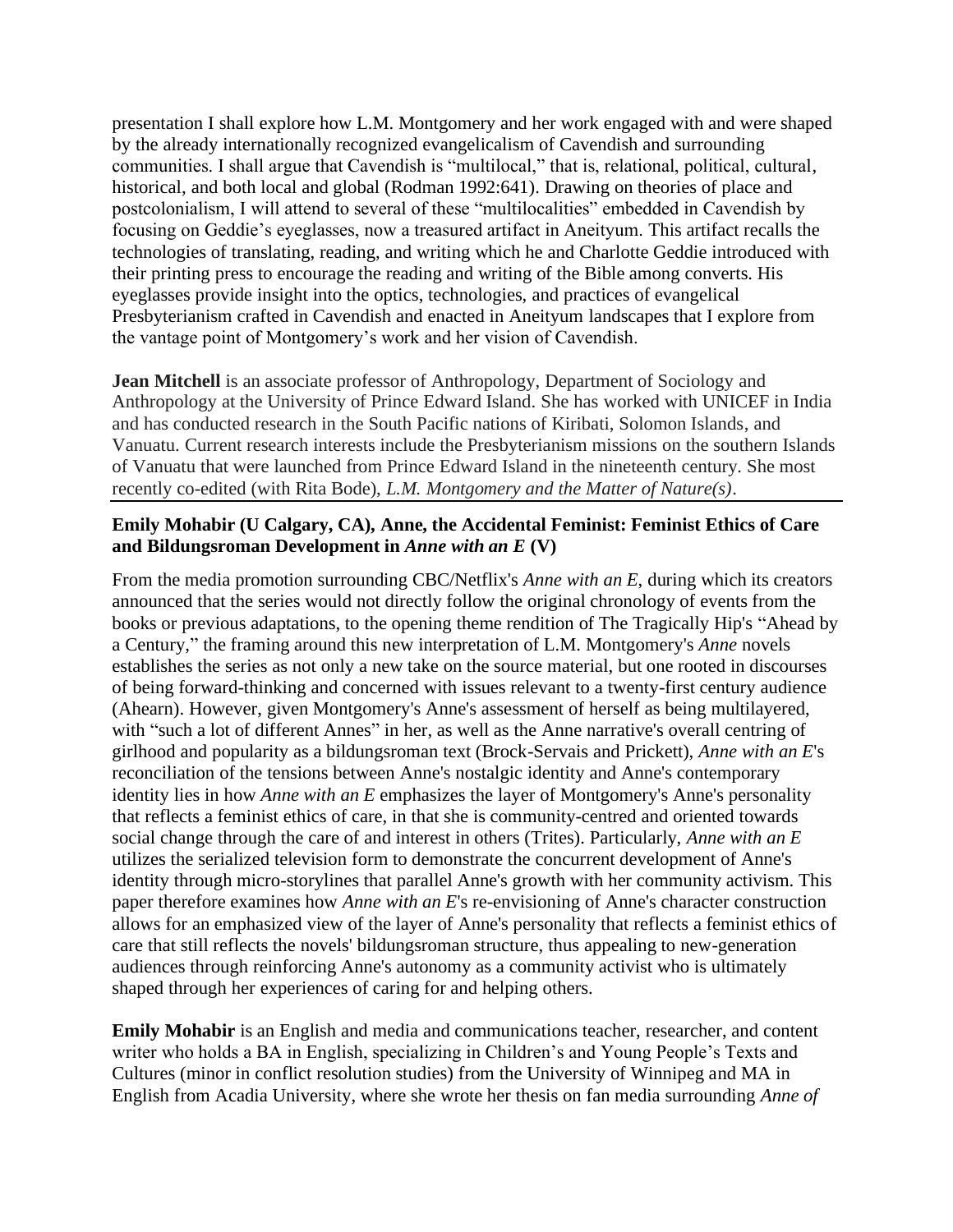*Green Gables*. She is currently a PhD Candidate in Communication and Media Studies at the University of Calgary. Her doctoral research work involves young people's aesthetic and emotional experiences with Korean webtoons and dramas and webtoons' growing transmedia expansion into North American popular culture.

## **Louise Mould, The Landscape of the Imagination: Re-visioning Prince Edward Island (art exhibition) (IP)**

L.M. Montgomery's landscape descriptions allow readers to envision the Island before ever having actually seen it. The black lettering organized on pages enters through our eyes and into our mind. There we see with our inner eye a world of her making that combines with our own imagination. The landscape features most prominently in the body of my work. It is a landscape of suggestion, rather than a faithful figurative rendering; it is a landscape of fiction and abstraction. It contains elements of the earth, sky, and the sea, a river, estuary or lake. Fluid, with an expanded sky and sea, describes my paintings, achieved through colour, design, and composition.

**Louise Mould** has been painting since her formative years. Born in Ontario, she holds degrees from the University of Prince Edward Island and McGill University. She studied art for two years at the Université du Québec à Trois Rivières. She has lived in the Democratic Republic of the Congo and spent many years in Haifa, Israel before returning to Canada. She now lives in Charlottetown. She has had numerous solo shows and group shows, including juried exhibitions. Her work is currently showing in The Dunes Art Gallery and Café and Gallery and Ellen's Creek Gallery and can also be viewed online at<http://artistsincanada.com/mould>

**Eri Muraoka (Independent Scholar/ Biographer, JP).** See Elizabeth R. Epperly (UPEI, CA) and Eri Muraoka (Independent Scholar/ Biographer, JP), Passionate Vision: L.M. Montgomery's Revision of *Anne of Green Gables* and the Life Behind Hanako Muraoka's *Akage no An*

# **Emily L. Newman (Texas A&M U, US),** *Anne of Manhattan?:* **The Struggle of Adapting**  *Anne of Green Gables* **into the Contemporary World (IP)**

Briana Starler responded to a twitter call for an updated *Anne of Green Gables* in today's United States. Green Gables became a winery located in the Hamptons, Marilla and Rachel were in a lesbian relationship, Matthew lived, and Anne was enrolled in Graduate School in *Anne of Manhattan* (2021). The stories that are often so beloved in L.M. Montgomery's cherished *Green Gables* appear only in flashback, as Starler decides to focus on Anne's final year of an Education program, where she must confront Gilbert Blythe's return.

It is useful to compare this novel to one of many retellings of Jane Austen's *Pride and Prejudice* (1813). From sweeping blockbuster films to made-for-television Hallmark movies, her novel continues to draw adaptations, such as Curtis Sittenfeld's *Eligible* (2016). In this narrative, England has become Ohio, Liz (originally Elizabeth) is a magazine writer and Darcy is a surgeon, and they brave a world filled with reality tv, cross-fit, online schooling and more – but the romantic tenets remain the same. By contrast, *Anne of Manhattan* establishes itself quickly as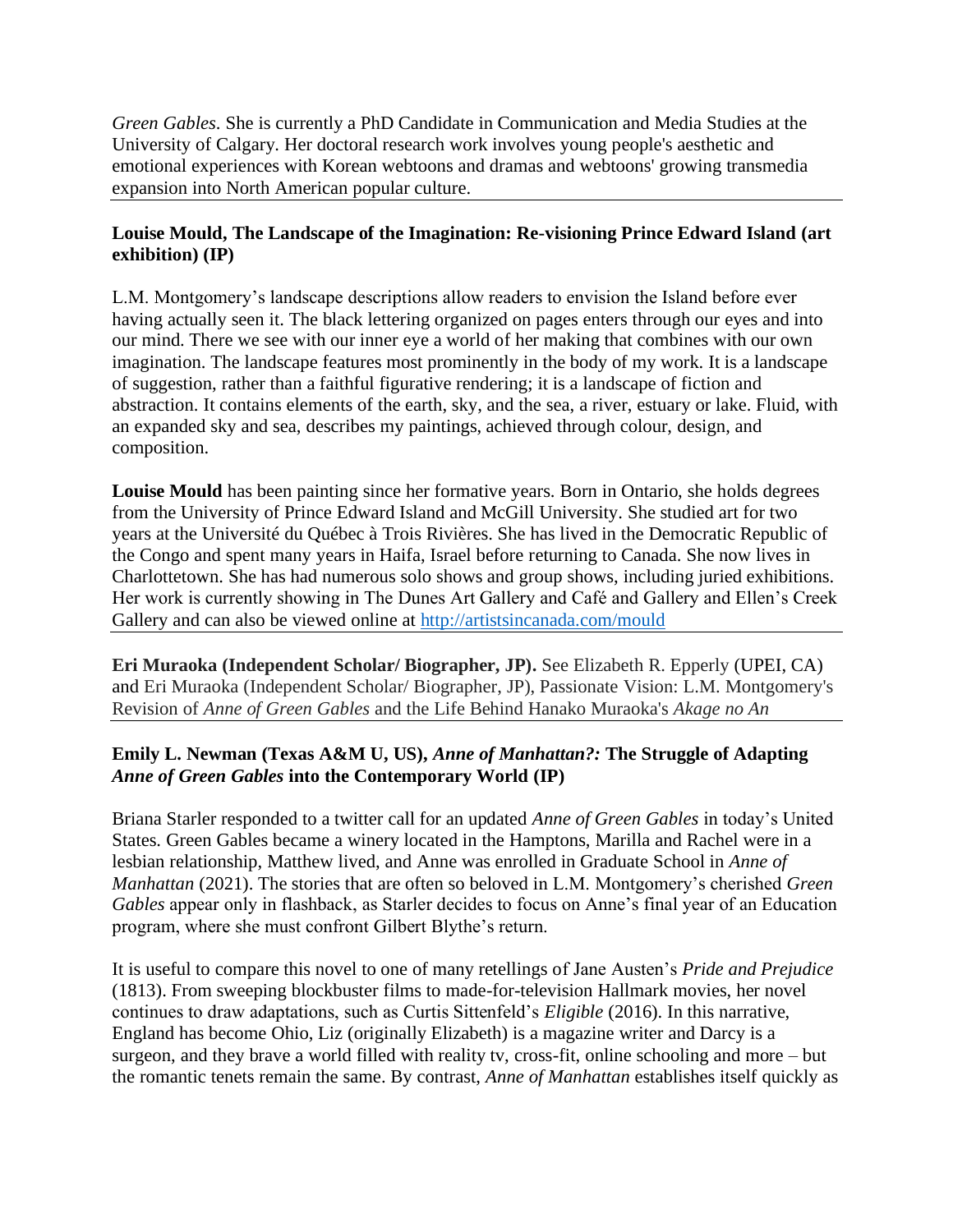a wish fulfillment romantic text, as the reader gets great detail about Anne and Gil's first sexual experiences together, their dating life, the successful building of their careers, and more. Yet, this reader was left wanting. This weary New York Anne loses her natural curiosity and unique approach to the world. Her compassion remains, but even in the stories of her youth, she seems almost cruel, and it is her personality that is one of the ways which allows for a comparison to other versions of the book, many which are addressed in Irene Gammel's edited collection *Making Avonlea* (2002). Removing Anne from Prince Edward Island and its amazing vistas just did not work; Manhattan and the Hamptons are not given the same kind of magnificence of the original setting as thoughtfully detailed by Catherine Reid in *The Landscapes of Green Gables* (2018). By comparing the lives of two classic novels, and previous adaptations of the original storytelling, we can understand the appeal of our girl Anne, and why attempts at contemporary adaptions often fall flat.

**Emily L. Newman** is Associate Professor at Texas A&M University-Commerce in Liberal Studies. She completed her PhD at The Graduate Center, City University of New York, where she specialized in contemporary art and gender studies. Her research concerns intersections of contemporary art history, popular culture, and the female body, exemplified by *Female Body Image in Contemporary Art: Dieting, Eating Disorders, Self-Harm, and Fatness* (Routledge, 2018). Newman is completing a book manuscript on feminist art and fashion in United States politics and protests. Among a variety of articles including separate takes on both *Anne of Green Gables* and *Pride and Prejudice*, she has co-edited *The Lifetime Network: Essays on "Television for Women" in the 21st Century* (2016), *ABC Family to Freeform TV* (2018), *The Hallmark Channel: Essays on Faith, Race and Feminism* (2020) and *The Food Network Recipe* (2021), all with Emily Witsell and McFarland.

#### **Kateryna Nikolenko (Ivan Franko National U, UA), L.M. Montgomery and the English-Canadian Künstler(in)roman (V)**

While the *Künstlerroman* may well be considered one of the genres that have blossomed most prominently in the 20<sup>th</sup> century English-Canadian literature, research investigating its poetics has remained on the fringes of literary scholarship. Attention has been drawn to fictional portraits of the Canadian artist in autobiographical writing (Hammill 2021), modernist (Williams 1991; Harris 2009) and postmodernist novels (Hutcheon 1988; Macfarlane 1998), with some critics also exploring the potential of the *Künstlerroman* as a subgenre of Canadian Prairie novel (Ovcharenko 1996) and its link to the tradition of the Canadian *Bildungsroman* (Keith 2006). However, seeing as L.M. Montgomery's novels have not been sufficiently studied in their quality as *Künstler(in)romane*, we are interested in highlighting this (often introspective) facet of her work. By trying to define "the self-consciously constructing voice of a woman narrator" (K.E. Macfarlane), we would like to take a closer look at the metafictional discourse within early  $20<sup>th</sup>$ century women's writing in Canada – examining not only the socio-cultural environment which served as background for the creation of literature, but also the writers' reflections regarding the process of bringing said literature into the world. The question of female subjectivity, which concerns women's perceptions of their own writing (and their fate as artists), is central to our research. Drawing on the scholarship of M. Bakhtin, J. Buckley, R. Seret, E. Varsamopoulou, F. Hammill, D. Williams, G.A. Guth, E. Holly Pike and others, this paper aims to analyze L.M. Montgomery's "sophisticated handling of genre" (E.R. Epperly) in greater depth and place her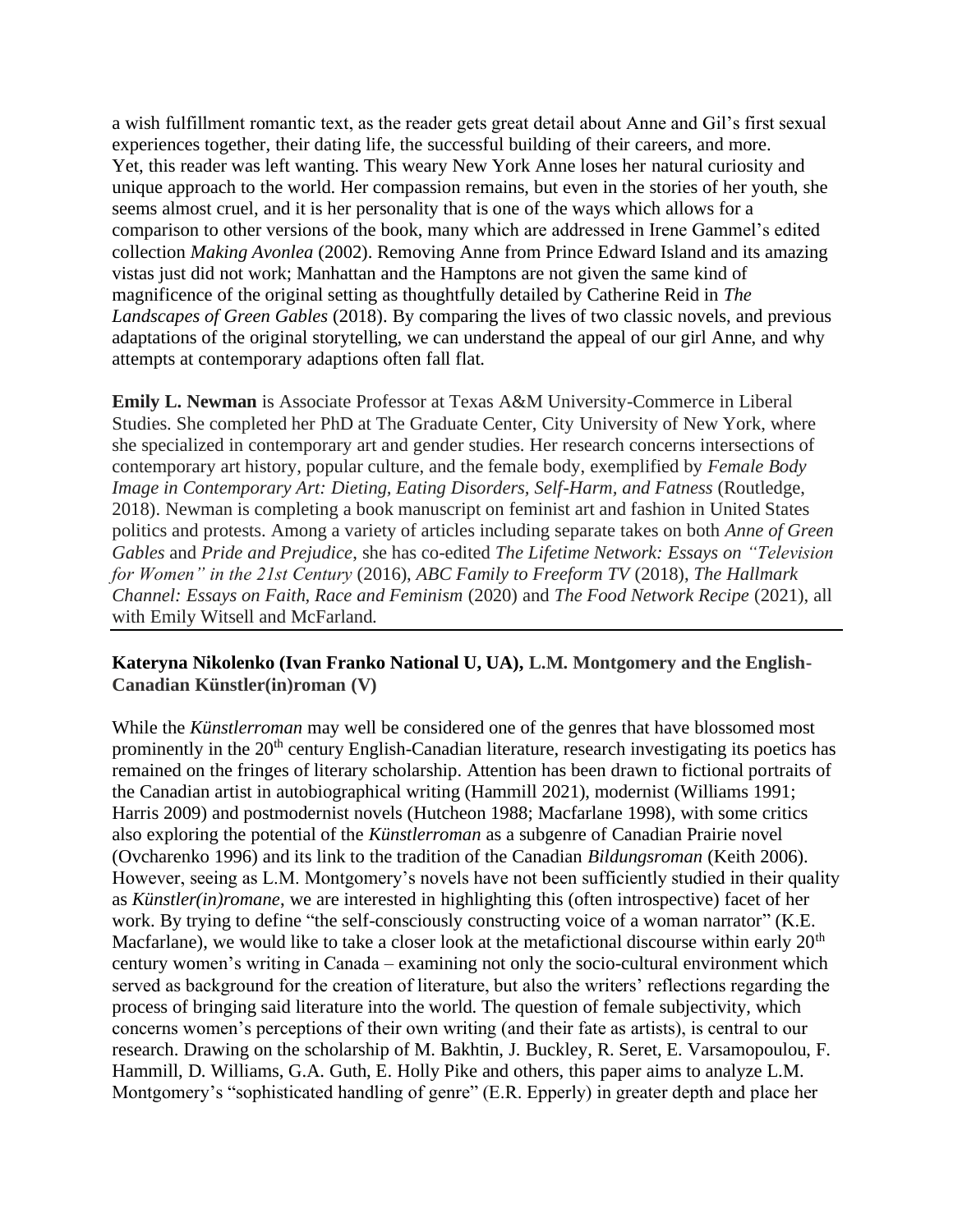"portraits of the artists as young girls and women" within a broader cultural and literary context. This offers insight into how the female artist chooses to narrate herself and the world around her, simultaneously letting the reader in on the "mystery" of her creative process.

**Kateryna Nikolenko** is a PhD candidate with the Ivan Franko National University of Lviv (Ukraine). Her thesis focuses on the feminine discourse within L.M. Montgomery's novels, viewed through the lens(es) of cognitive narratology, ecocriticism, and feminist literary studies. After obtaining an MEd from Poltava V.G. Korolenko National Pedagogical University (Ukraine), she has been teaching English, German, and World Literature in her hometown of Poltava. She presented papers on L.M. Montgomery at the  $12<sup>th</sup>$  Biennial Chicherin's Readings conference (October 2021) and the international seminar for students and young researchers from Saitama State University (Japan), Poltava V.G. Korolenko National Pedagogical University (Ukraine), and Ivan Franko National University of Lviv (Ukraine) (January 2022).

## **Olga Nikolenko (Poltava V.G. Korolenko National Pedagogica U, UA), Forms of Intertext in** *Anne of Green Gables* **(V)**

This paper aims to analyze the different forms of intertext as they are represented in L.M. Montgomery's bestselling novel *Anne of Green Gables*, to determine the intertextual connections of said novel with various phenomena of literature and art in general, and explore the role of intertext as it pertains to the author's goal. First of all we should note the significance of autobiographical elements in Montgomery's novel (e.g. the image of Avonlea, a small town in Canada, as a joint representation of the places Montgomery inhabited throughout her life, most importantly in her childhood). While the plot of Anne Shirley's growing up unravels locally, it is also part of a broader cultural context, which is represented largely by intertextual means (direct and indirect quotations, allusions to the works by Browning, Andersen, Shakespeare, Carroll, Scott, etc.). In this way, the author emphasizes Anne's romantic worldview, her openmindedness and vivid interest in literature, art and nature. By referencing the works of Shakespeare and Coleridge, Montgomery aims to further illustrate the motive of loneliness and abandonment, as they are related to her heroine's story (having lost her parents and spent the majority of her life in an orphan asylum). Biblical intertext also plays an important role when it comes to the relationship between Anne and Matthew. Different forms of intertext (literary, biblical, autobiographical, historical, etc.) and intertextual connections fulfill important functions in the text, especially in terms of creating multi-faceted characters, the social and cultural atmosphere of Montgomery's era, and the various problems (social, moral, and artistic) discussed in her works.

**Olga Nikolenko** is a Doctor of Philology, Professor, and Chair of World Literature Department at Poltava V.G. Korolenko National Pedagogical University (Ukraine). She has authored more than 350 publications, including monographs, articles in Ukrainian scientific journals and conference proceedings. Along with a team of co-authors, she has also created a series of World Literature textbooks for secondary schools, which are now used all over Ukraine. Her recent publications include "Narrative Aspects of the Novels by Lucy Maud Montgomery and Eleanor Porter," "Impressionistic Intertext in O. Wilde's Novel *The Picture of Dorian Gray*," "Dynamics of the Impressionistic Writing in the Novels of Edmond Goncourt," and others.

**Idette Noome, Breaching the** *hortus conclusus***:** *Kilmeny of the Orchard* **(V)**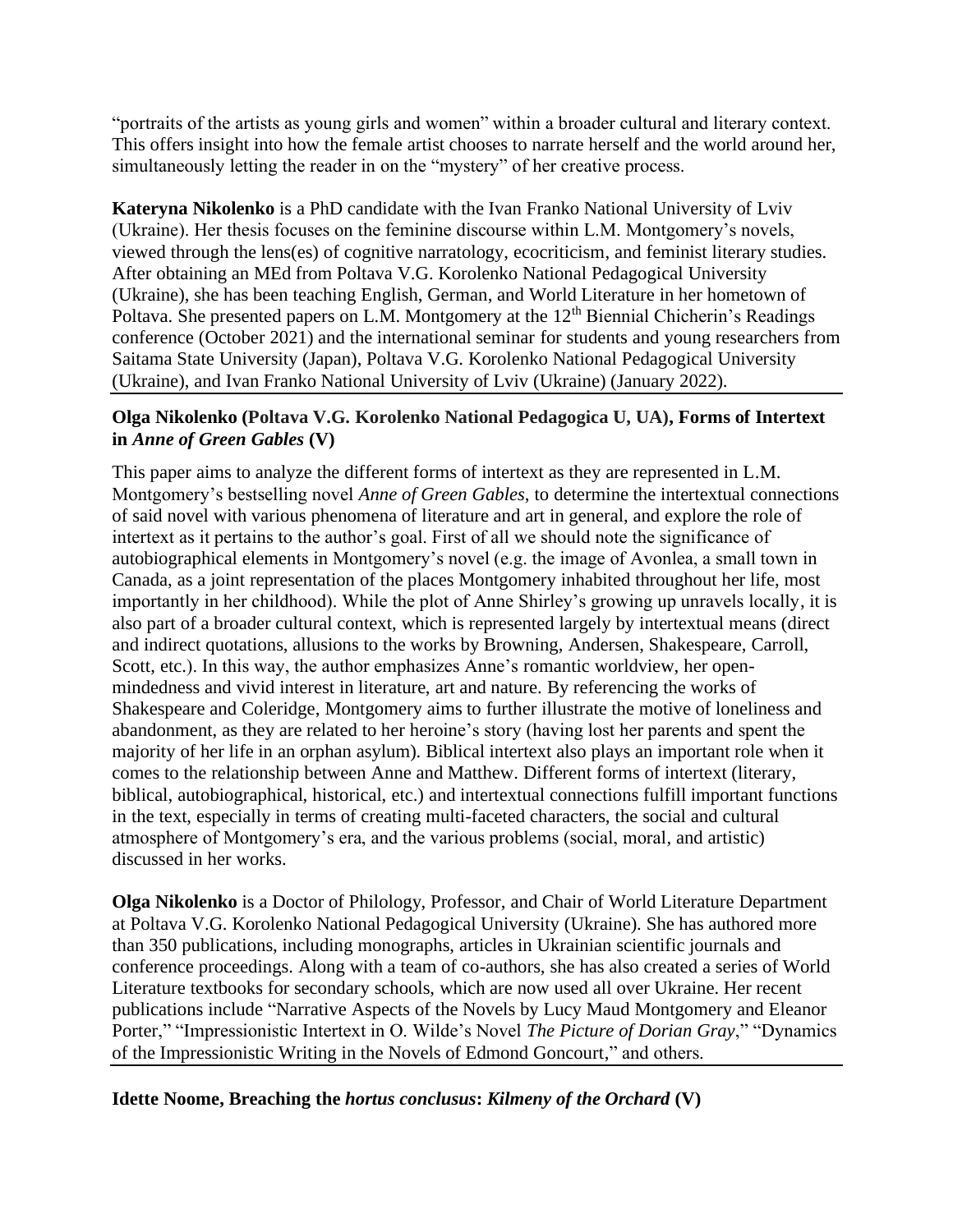This paper rereads L.M. Montgomery's *Kilmeny of the Orchard* (1910), arguing that the gossamer delicacy of the modes of the fairytale/medieval romance of imprisoned maiden and rescuing knight collide with a more realistic mode, connecting to the wider embodiment of Montgomery's ambivalence regarding romantic love.

The *hortus conclusus*, the enclosed garden, offers a key to Montgomery's exploration of Kilmeny's emergent self-awareness. Montgomery's replacement of the garden in *Una of the Garden* (1909) in her revision with an orchard breaches the enclosure, as does Eric Marshall's entry into the orchard/garden. Archetypal overtones connect this space to Eden, the *Song of Songs*, and Milton's *Paradise Lost*. In this setting, Kilmeny's mutism/speech raises uncomfortable questions about innocence/guilt, about intended/unintended harm, troubling the novel's ending, as does the novel's epigraph, opening a conversation with Hogg's 'Kilmeny' in *The Queen's Wake* (1819).

Aside from the interplay between imprisonment/liberation and protection/invasion, the *hortus conclusus* motif also invites investigation of the garden as a sensuous and sensory space and a consideration of Montgomery's emphasis on the senses of sight, hearing, smell, touch and taste as compensatory elements in the absence of Kilmeny's voice. The related role of the mirror and its enclosing/liberating effects is also explored. Montgomery's use of flower language offers another avenue to interpretation related to the garden motif.

**Idette Noomé** has lectured in English language, literature, and editing in the Department of English at the University of Pretoria (South Africa) since 1985, specializing in Medieval and seventeenth-century literature. Her DLitt explored the translation of legal anthropology texts on indigenous law. She has published on girls' school stories and on possibilities for a *Bildungsroman* for girls in English, German, and Afrikaans, including a discussion of Montgomery's Anne books, and has presented papers at LMMI Biennial conferences in 2008, 2010, and 2018. Her essay 'The Nature of the Beast: Pets and People in L.M. Montgomery's Fiction' was included in *L.M. Montgomery and the Matter of Nature(s)* (2018).

# **Hiromi Ochi (Senshu U, JP), Re-visioning Democracy in Anne: Translator Hanako Muraoka in Cold War Cultural Politics (IP)**

This paper situates the *Anne of Green Gables* books and Hanako Muraoka, the first translator of the *Anne* books into Japanese during the 1950s, in the context of the U.S. cultural diplomacy, to argue that Muraoka, knowingly or unknowingly, was complicit with cultural diplomacy promoting democratic culture first under the Occupation Army and then under the United States Information Service (USIS).

Recent scholarship on Cold War cultural politics including *Pressing the Fight: Print, Propaganda, and the Cold War*, edited by Greg Barnhisel and Catherine Turner (2010), has revealed how translated books were considered an integral part of cultural diplomacy. Although Muraoka deeply engaged herself in war efforts during the war to facilitate home front culture under the fascist government, she was also involved in the postwar redeployment of gender norms including gender equality and women's suffrage through her work commissioned by the Ministry of Education, and was a powerful advocate of gender equality and the significance of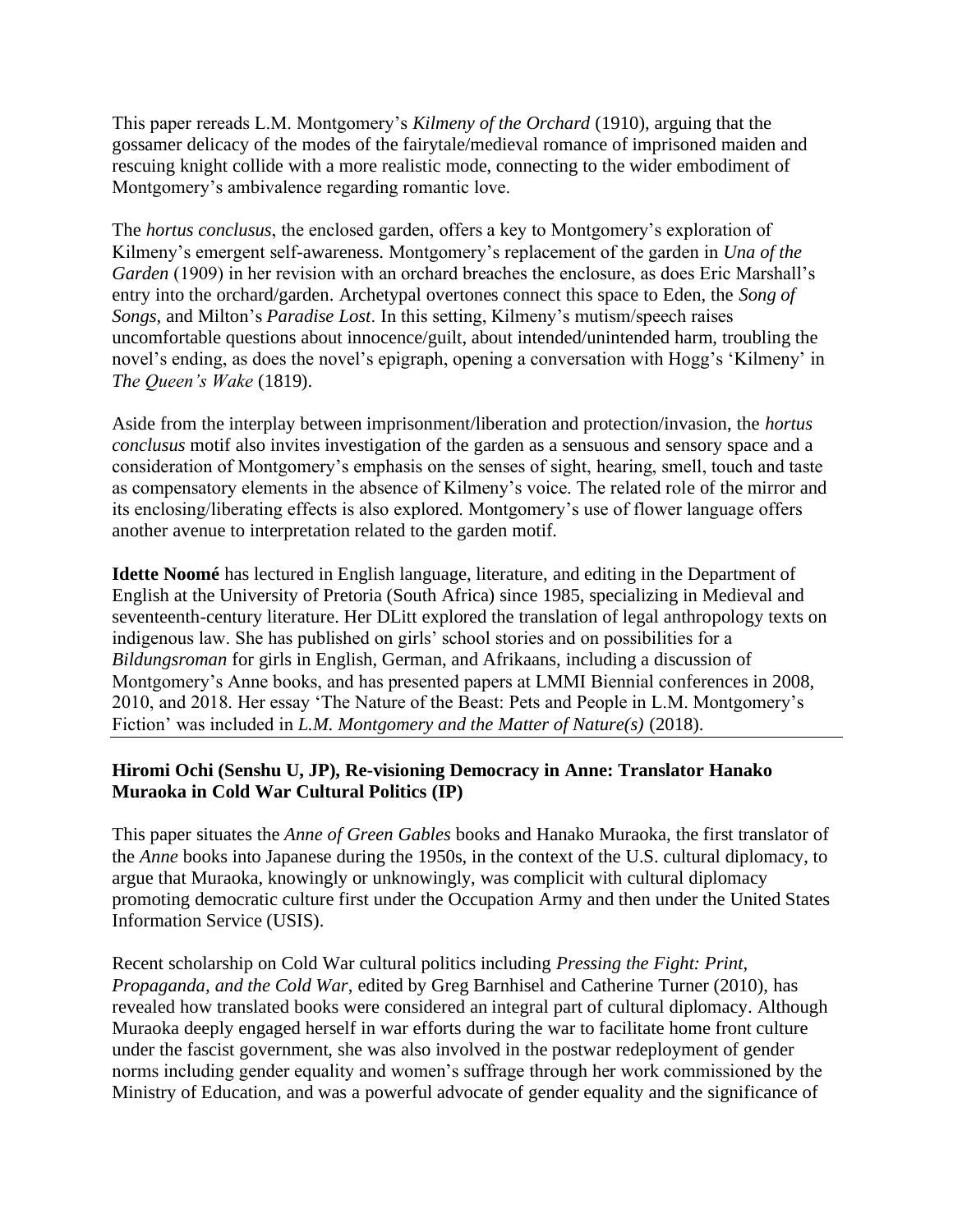children's books. By viewing *Anne of Green Gables* and its sequels as facilitating the reconciliation of her war efforts and her post-war reimagining of democratic culture, we can see how Muraoka's translation, known for its numerous omissions, conveys *Anne* as a story that embodies Muraoka's postwar democratic vision through its ideas of friendship, romance, childrearing, female voting, etc. Reading *Anne* along with Muraoka's essays and considering her affiliations with various organizations and institutions including UNESCO that were instrumental in Cold War cultural diplomacy, as well as her activities in the Home Library Circle, enable us to see in the *Anne* story a democratic vista that Montgomery conveyed and Muraoka embraced. Though Montgomery was not an American author, contextualized in Muraoka's translation, her statements, essays, and activities, the *Anne* books were enmeshed in Cold War geopolitics.

**Hiromi Ochi** is Professor of American Literature at Senshu University, Tokyo. Her interest is in the literature of the American South, the political aspects of New Criticism, and Cold War cultural politics. She has published *Truman Capote: His Life and Works* (Bensei Shuppan, 2005, in Japanese), *The Southern Moment of Modernism: Southern Poets and Cold War* (Kenkyusha, 2012, in Japanese), and her recent publications include: "Democratic Bookshelf: American Libraries in Occupied Japan" in *Pressing the Fight: Print, Propaganda, and the Cold War* (U of Massachusetts P, 2010), "Kawabata and the Discovery of 'Snow Country'" in *On the Pacific Waterfront: Geopolitics in Cultural Formations of "Japan"* (Sairyusha, 2014, in Japanese), "The Reception of American Literature during the Occupation" in the *Oxford Research Encyclopedia of Literature* (Oxford, 2017), and "Translations of American Cultural Politics in the Context of Post War Japan" in Routledge Companion to Transnational American Studies (Routledge, 2019).

#### **Tara Parmiter (NYU, US), A "Conspiracy of Perception and Imagination": Montgomery's Tourist Writings of the 1920s (IP)**

Upon returning home from Bala, Ontario, in 1922, Montgomery muses in her journal that "our vacation has been as most vacations are – a compound of pleasures and discomforts." Two years later the family experienced a similar "compound" on their trip to Kentucky, a journey in which they experienced the sublimity of Mammoth Cave and Niagara Falls, but also the mundane annoyances of motor travel. In describing the "pleasures and discomforts" of these trips, Montgomery participates in a familiar rite of the modern tourist: attempting not only to see the magnificent sights as promised by travel guides but also to craft one's own unique experience of these much-travelled routes. As her vacation accounts reveal, encountering a tourist landscape depends not only upon re-seeing the expected sights but also on re-visioning one's own relationship with the place.

Montgomery's vacation accounts, in other words, highlight what travel writer Pico Iyer identifies as one of the blessings of travel: it encourages a "conspiracy of perception and imagination." While previous scholars have examined how Montgomery's experience as a tourist in the 1920s influenced her fiction writing (e.g., Pike, Rodenburg), I will focus on her writing as a tourist, considering how her written accounts help her both to perceive and reimagine the landscapes she visits. Vacation historian Orvar Löfgren describes such tourist destinations as "vacationscapes," places where the tourist is "moving in a physical terrain and in fantasylands," where "personal memories mix with collective images." In this presentation I will juxtapose "collective images" from postcards and promotional materials with the "personal memories" and imagined vistas that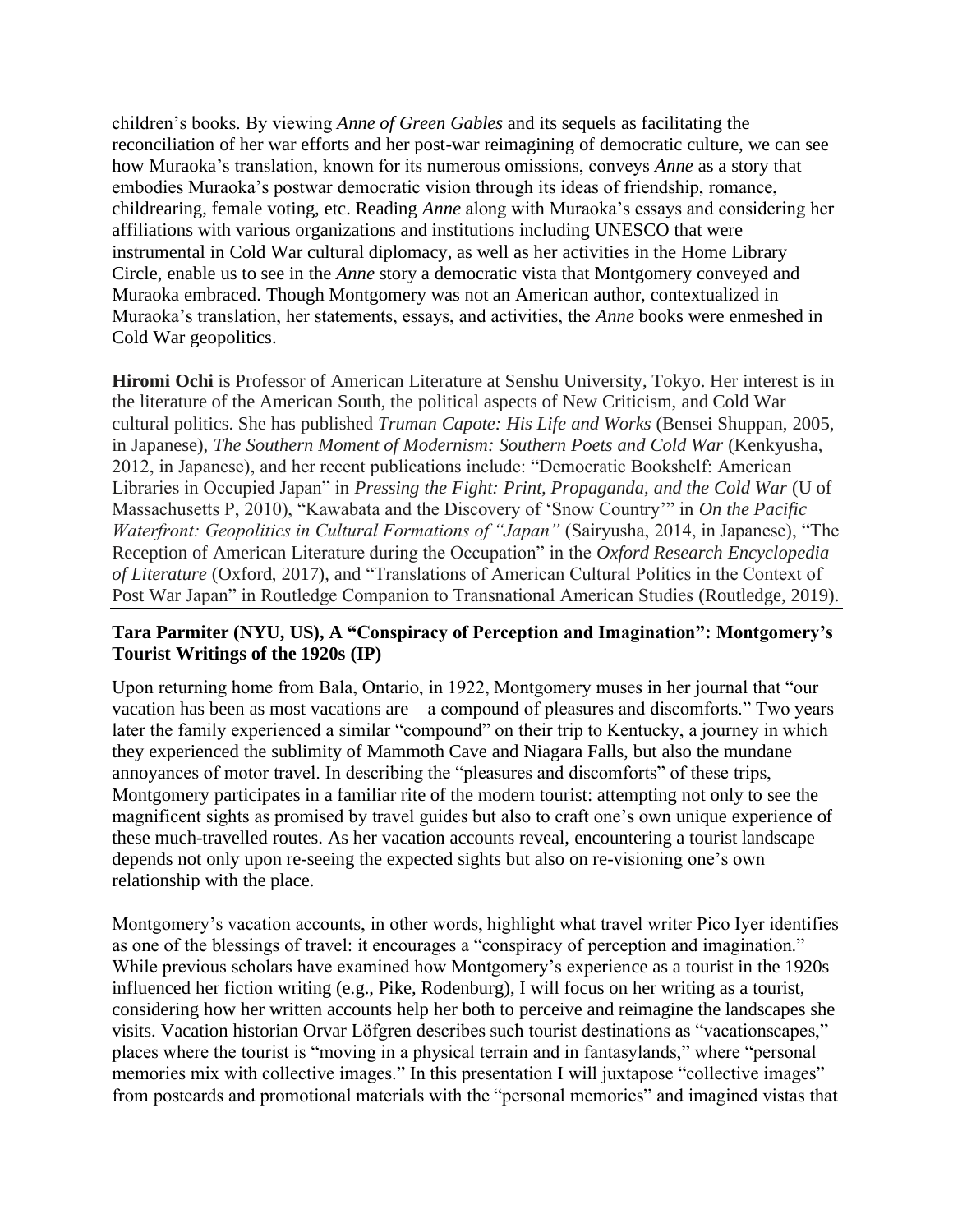Montgomery layers over these sights, exploring how Montgomery as a tourist participates in both the consumption and the re-visioning of these vacationscapes.

**Tara K. Parmiter** received her BA in English from Cornell University and her PhD from New York University, where she teaches in the Expository Writing Program. Her research interests include children's literature, literature and the environment, travel narratives, and popular culture. She has presented at numerous Montgomery conferences on such topics as memory and ghost stories and the intimacy between readers and writers. She has published articles on village improvement societies in Anne of Avonlea in *CREArTA* (2006), on nature study in the *Anne* books in *L.M. Montgomery and the Matter(s) of Nature* (2018), and on motherhood and childloss in *L.M. Montgomery and Gender* (2021). She also serves on the editorial board of the *Journal of L.M. Montgomery Studies* and is co-editing with Lesley Clement a collection on L.M. Montgomery and Vision.

#### **Michael B. Pass (U Ottawa, CA), Putting the Anne in Japan: The Rise of Japanese Literary Tourism to Prince Edward Island, 1960–1970 (IP)**

Today it is common knowledge that the novel *Anne of Green Gables* is popular in Japan and that this fact has encouraged Japanese tourism to Prince Edward Island. However, while much has been written about how the stylistic and thematic elements of the novel appealed to Japanese readers—and how translator Muraoka Hanako adapted them to Japanese sensibilities—the broader social, economic, and political factors that facilitated this success remain understudied. My paper for the *L.M. Montgomery and Re-vision* conference explores the moment when the penny dropped for Canadians that *Anne of Green Gables* was a major success in Japan, and how they capitalized on this revelation over the course of the 1960s. In doing so, I will show how the competing objectives of policymakers in Charlottetown, Ottawa, and Tokyo aligned to make this promotion a mutually beneficial transaction. For Islanders, the Japanese connection exemplified their government's new bipartisan strategy to "modernize" and "globalize" the provincial economy. For Canadians, it was an opportunity for national self-promotion in an era of rising Canadian nationalism as the country shed its links to the British Empire in an often-fitful process of nation-building. For the Japanese, the domestic success of the novel provided an opportunity to soften their hypermasculine Second World War image as a nation of warmongers and war criminals, promoting a more munificent, pacifist, and feminine image of both the Japanese state and its people to a global audience. When *Anne of Green Gables: The Musical* eventually premiered at the Osaka world's fair in May 1970, it marked a culmination of these trends, setting the stage for the rise of Japanese literary tourism to Prince Edward Island during the 1980s and 1990s.

**Michael Pass** grew up in Charlottetown where he received his BA from the University of Prince Edward Island in 2017. He completed his MA in history at Saint Mary's University in 2019, where his thesis was focused on the role of NGOs in developing relations between the United States and Japan during the interwar period. He is currently completing his PhD in history at the University of Ottawa on the destruction and reconstruction of Japanese-Canadian relations around the Second World War. He has authored several articles on Prince Edward Island's historical links to Japan, including "A Black Ship on Red Shores: Commodore Matthew Perry, Prince Edward Island, and the Fishery Question of 1852–1853," for the journal *Acadiensis* in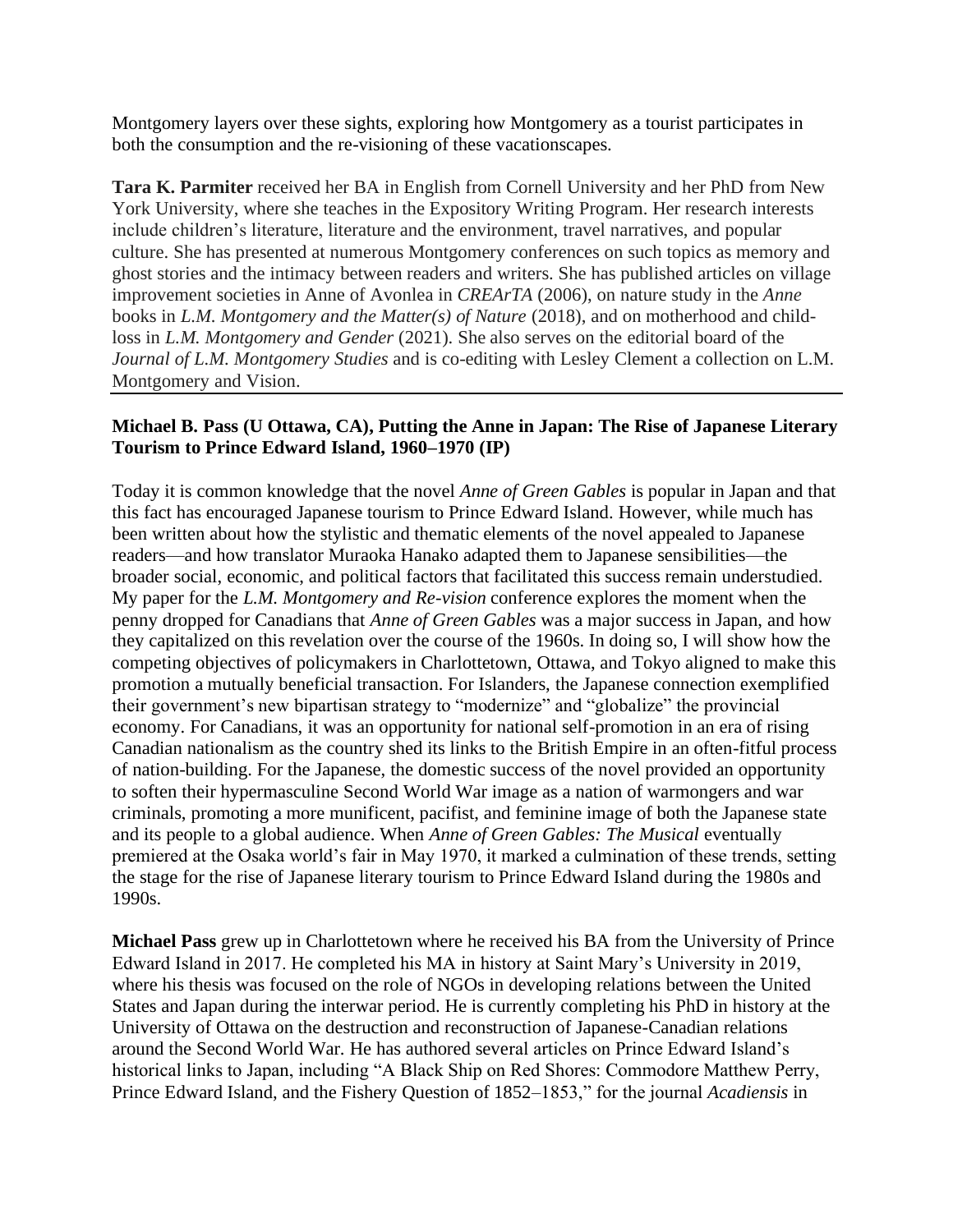2020, and "Red Hair in a Global World: A Japanese History of Anne of Green Gables and Prince Edward Island," with the *Journal of L.M. Montgomery Studies* in 2021.

## **Julie Pellissier-Lush (Mi'kmaq Confederacy, Poet Laureate PEI), Revisioning Land as Teacher and Healer: Mi'kmaq Stories and Theories (Workshop) (IP)**

Relationships to place, land, and nature are key elements of L.M. Montgomery's novels, poetry, and life-writing. It is, then, imperative to explore these themes through the Indigenous philosophies, poetry, songs, and stories of the ancestral land and unceded territory of the Mi'kmaq People of this region. Indigenous scholars and storytellers have narrated how stories are theories and not separate from the land, but of it. Organized by the L.M. Montgomery Institute's Equality, Diversity, and Inclusion (EDI) subcommittee, this workshop will convey the place-based ways of knowing and being of the land and the healing it offers through Mi'kmaq stories and the act of storytelling.

**Julie Pellissier-Lush** is the Poet Laureate of Prince Edward Island, an author, actor, and educator of Mi'kmaq culture and heritage. She is Coordinator of the Mawi'omi Student Centre at UPEI, and has worked with young families at the Mi'kmaq Family Resource Centre and as vicepresident of the Aboriginal Women's Association of PEI. She wrote the poems for the play "Mi'kmaq Legends," which has been performed throughout Atlantic Canada since 2010, and she is the author of the best-selling "My Mi'kmaq Mother."

# **Holly Pike (Grenfell Campus-Memorial, CA), "The Expulsive Power of a New Affection": Conversion Experiences in** *A Tangled Web* **(IP)**

In *A Tangled Web*, the narrator's indirect reference to Thomas Chalmers' well-known sermon, "The Expulsive Power of a New Affection" frames Donna Dark's realization that she has been performing grief as a conversion experience. In his sermon, the 19th-century Scottish theologian argues that people progress only through the replacement of one desired object with another more worthy object, a process that I see as informing characters' attempts to change to be worthy (in Aunt Becky's or Dandy Dark's eyes) of the jug. This revision of aims and desires is explicit in the love plots of the novel that involve love at first sight; scenes in which characters "re-see" others (Donna Dark and Peter Penhallow; Joscelyn Penhallow and Frank Dark; Gay Penhallow and Noel Gibson) further link sexual attraction to conversion experiences. Benjamin Lefebvre's discussion (2005) of Montgomery's ambivalence about "marriage, patriarchy, and feminism" in the novel and other critics' discussions of the extent to which the novel conforms to generic expectations (Waterston, 2008; Rubio and Waterston, 2005; Wiggins, 1992) indicate how ambiguous are the results of changes and conversions, which Caroline Jones (2017) terms "life changes and attitude adjustments." Two strands in the novel that Elizabeth Waterston notes but undersells – love scenes "closer to passion than ever before" and "cynicism" about the church – are more fully developed through references to pregnancy and childbirth, seductiveness, sexualized bodies, and extramarital affairs and accounts of superstition, prejudice, relics, and depiction of religion as transactional. I will argue that Montgomery implicitly applies Chalmers' reasoning to the behaviour of characters who try to change, and through the ambiguity of the results overturns readers' assumptions about how heterosexual love and religion function in her works.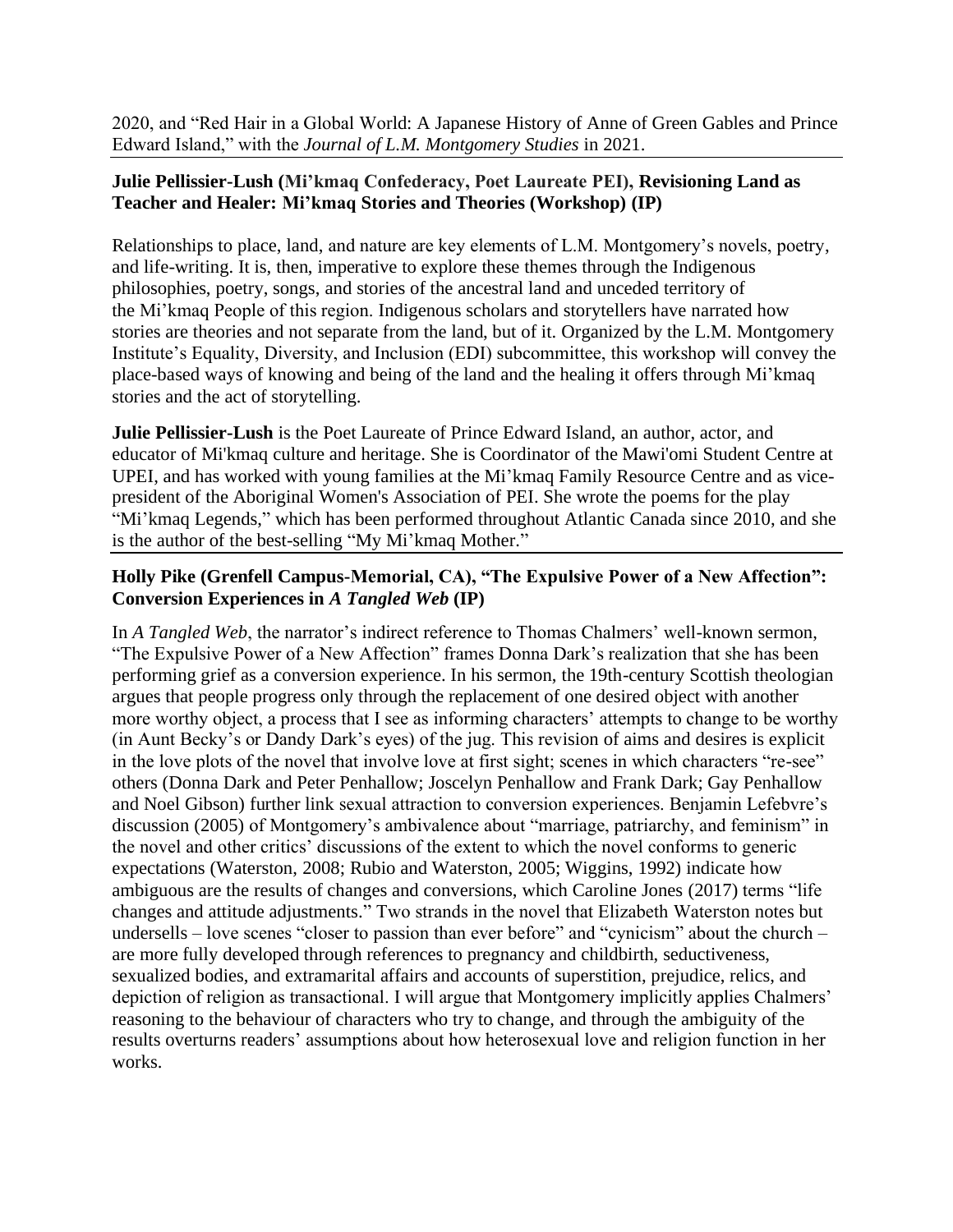**E. Holly Pike** earned her doctorate at the State University of New York at Buffalo in 1991 and has recently retired from the faculty of the English Program at Grenfell Campus, Memorial University. She has presented on Montgomery at ACCUTE and LMM conferences and has published on Montgomery in the *Journal of L.M. Montgomery Studies* and in several collections, including *L.M. Montgomery's Rainbow Valleys*, edited by Rita Bode and Lesley Clement (MQUP 2015) and *L.M. Montgomery and War*, edited by Andrea McKenzie and Jane Ledwell (MQUP 2017). Her chapter in *L.M. Montgomery and Gender* (MQUP 2021), a volume she coedited with Laura M. Robinson, is titled "Cross-Dressing: Twins, Language, and Gender in L.M. Montgomery's Short Fiction." A volume of essays, *Children and Childhoods in L.M. Montgomery: Continuing Conversations*, co-edited with Rita Bode, Lesley D. Clement, and Margaret Steffler, is forthcoming (MQUP 2022).

#### **Laura Robinson (Acadia U, CA), Ewan as Invisible Man, or Hidden Heterosexualities in Montgomery's Writings (IP)**

Scholars and readers have often remarked on Montgomery's lack of description or discussion of her husband, Ewan Macdonald. In a book review for Mary Rubio's biography of L.M. Montgomery, Irene Gammel writes, "Ewan remains curiously voiceless in this biography," and that's most certainly because not much detail about the Reverend abounds. Underscoring how one source of information, Montgomery's journals, are not very helpful, Benjamin Lefebvre blogs the following: "One aspect that has always amazed me about Montgomery's journals is the murkiness of her overall portrait of Ewan Macdonald." In her PhD thesis that traces Montgomery's depiction of romance in her journals, Vappu Kannas notes the degree to which Montgomery tried to control the representation of Ewan and their marriage, mostly by altering her journals and keeping strangely silent. Rubio herself states, "His side of his story will never be told."

I propose to examine Montgomery's representation of her husband from the earliest stages of their meeting, through their courtship, and throughout their marriage. In addition to looking at her journals and letters, I'll look at such other objects such as her photographs and the backsides of paper that reveal information about Ewan on which she wrote manuscripts. Putting pressure on her representation of him and on her silences or under-representations, I will argue that Montgomery focuses the lens precisely on what she appears to make invisible, doing so to establish her legacy both as a proper heterosexual woman but also one who was tied to a deeply troubled and troublesome man.

See also EDI (Equity, Diversity, Inclusion) Subcommittee, L.M. Montgomery Institute, Roundtable: Re-Visioning Montgomery Studies through an EDI Lens

**Laura Robinson** is the Dean of the Faculty of Arts and professor of English and Women's and Gender Studies at Acadia University. Former Visiting Scholar at the L.M. Montgomery Institute at the University of Prince Edward Island, she has published many articles on Montgomery's work. With E. Holly Pike, she edited the volume L.M. Montgomery and Gender (MQUP 2021). She also acted as a consultant on Historica Canada's *L.M. Montgomery Heritage Minute* and the *Inspiring Places: L.M. Montgomery Literary Tour in PEI*, and she created the travelling exhibit, "The Canadian Homefront: L.M. Montgomery's Reflection on the First World War."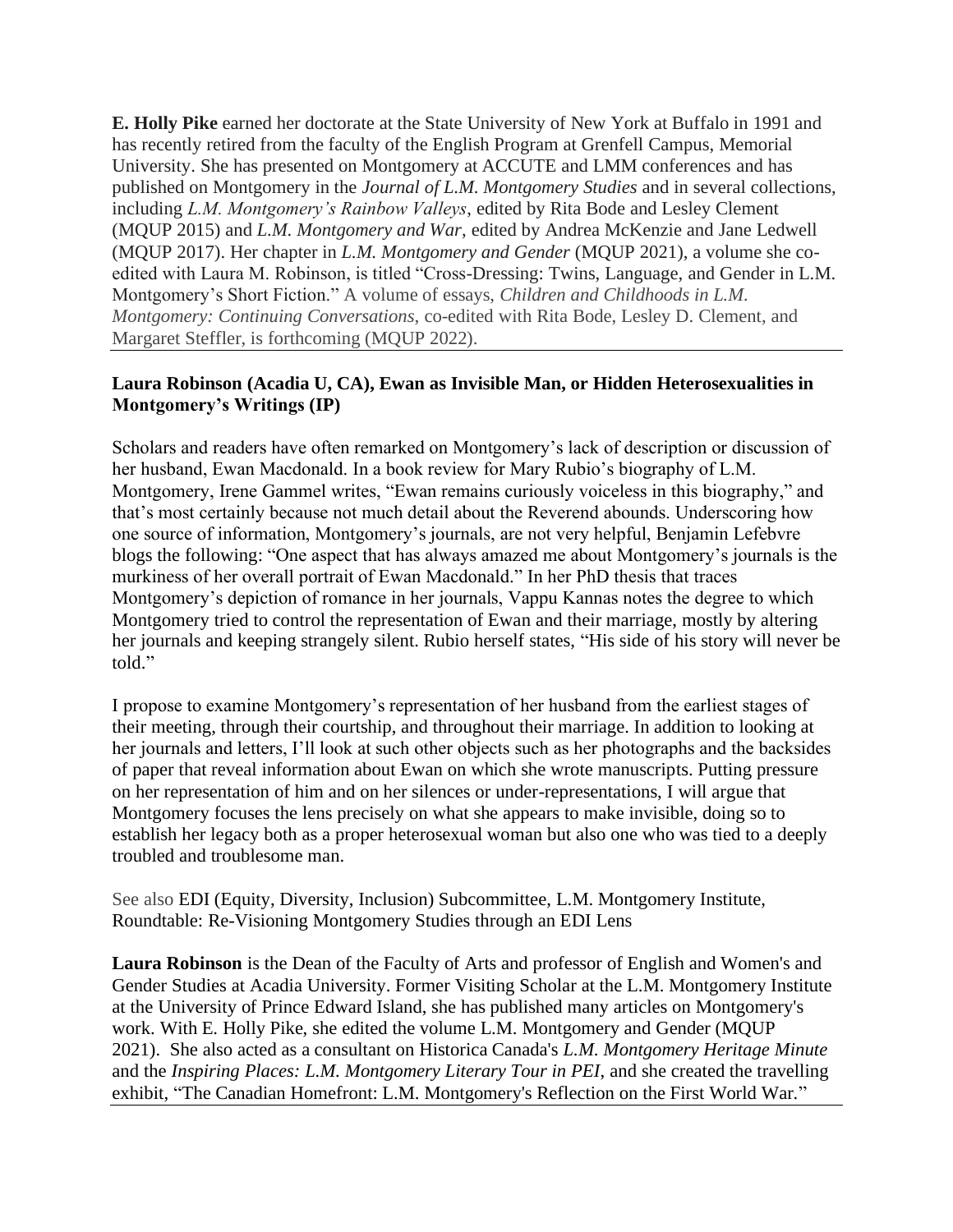### **Tatiane Rodrigues Lopes dos Santos (São Paulo State University, BR), The Vitality of** *Anne of Green Gables* **by L.M. Montgomery (V)**

Applying the theoretical contributions of the reception theories of Hans Robert Jauss and Wolfgang Iser, this paper will reflect on the importance of the formation of young readers through critical reading of books they find appealing, in particular *Anne of Green Gables*. Researchers indicate that most Brazilian students do not appreciate reading or read the books suggested by teachers, which leads to reflections on the ways school works with literature. The reading experience in Brazil's school environment as a process to ensure the formation of critical young readers has been a challenge Thus, this paper will consider the Jaussian concept of vitality – that literature is an event and that only the reader guarantees the vitality and the continued effect of a literary work – by comparing Montgomery's novel and the CBC/Netflix television series *Anne with an 'E*' (2017-2019). It will analyze whether the television adaptation has resulted in a production endowed with aesthetic value, reflecting if both the literary work and television series captivate twenty-first-century youth in the same way. Both the novel and television adaptation expand the reader's and viewer's imagination and awaken their critical sense by challenging their previous concepts about reading, human relations in society and literature and so perform a social function by expanding horizons of expectations. This topic was inspired by the recent success of the television series *Anne with an 'E,'* which prompted Brazilian publishers to bring out new translations and which in turn generated academic discussions about the vitality and potential interpretations of *Anne of Green Gables*.

**Tatiane Rodrigues Lopes dos Santos** is a Master's Student in Literature, working under the supervision of Dr. Eliane Aparecida Galvão Ribeiro Ferreira at the Assis campus of São Paulo State University (UNESP), one of Brazil's leading research universities. She has a teacher's degree in Portuguese and English from UNESP, where she was an undergraduate researcher. Her ongoing research (2021-2023) on L.M. Montgomery's *Anne of Green Gables* reflects on the importance of this novel on the formation of critical young readers in the Brazilian school system. She is one of the first scholars to research and publish on Montgomery's novels in the context of literary works for Brazilian youth. She is also a writer, storyteller, and English and Portuguese teacher.

## **Kazuko Sakuma (Sophia U, JP), Re-Visioning the Images of Anne in Japan: L.M. Montgomery, Gender, and Lookism (IP)**

The first edition of Hanako Muraoka's translation of *Anne of Green Gables* features the picture of a blonde woman on the cover, reflecting the Japanese fascination with the West. In their theory of visual grammar, Gunther Kress and Theo van Leeuwen maintain, "Visual compositions are not—despite assumptions to the contrary—transparent and universally understood…. [T]he culture-specific aspects lie in their application over history, and in specific instances of use." Eastern in terms of cultural geography, Japan's complicated reception of Western culture over the past seventy years can be approached by examining the "revisioning" of Anne over the course of its publishing history. More than the text itself, cover art reflects the defining moments of a translation's publication as it addresses potential readers and consumers. Referring to Andrea McKenzie's approach of the previous mentioned studies (2014, 2017), I will provide a brief historical overview of the Japanese covers of the Anne series to trace how representations of Anne, who began as blonde, have steadily moved toward a "Japanized" Anne, inhabiting the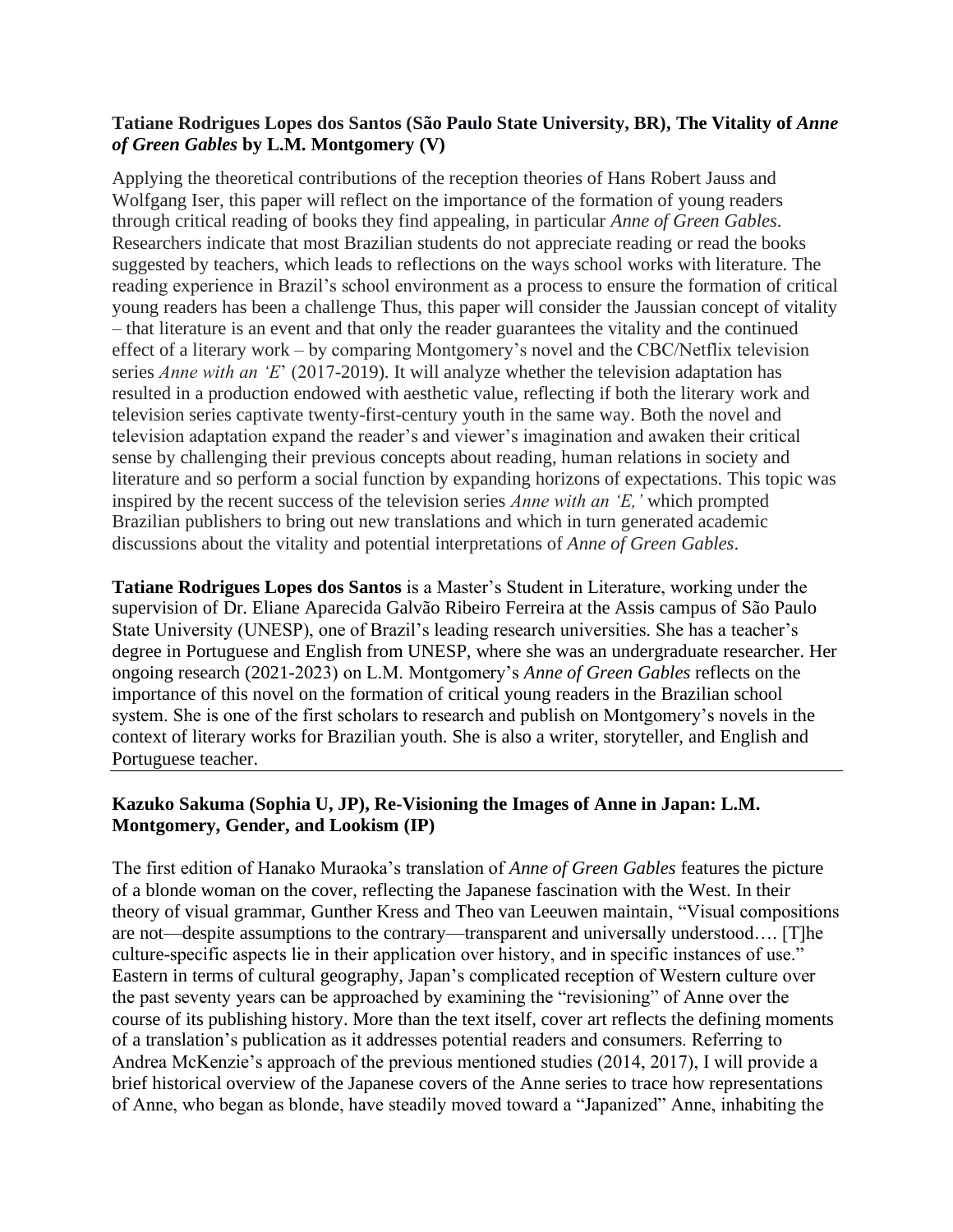comic art world. I will especially focus on three artists who have portrayed Anne: Yoko Yamamoto, Mitsumasa Anno, and Maki Minamino.

To highlight striking features of their representations, I will compare them to Isao Takahata's animated series *Akage no An* (1979) and to the Canadian TV series *Anne with an E* (2017–2019). Further, stimulated by Yamamoto's visual representation of the homely Anne, I will also consider how Montgomery depicted facial beauty and homeliness, and how she challenged appearance discrimination in texts, which is inherent in gender structure, applying the relatively new concept of "lookism."

**Kazuko Sakuma** teaches English and literature at Sophia University in Tokyo, Japan, where she completed her MA and PhD programmes. She has presented and published extensively on nineteenth- and twentieth-century women writers including L.M. Montgomery. Her primary research interests are gender, war and peace, and translation. She has contributed a chapter to *Reflections on our Relationship with Anne of Green Gables: Kindred Spirits* (2021), and a chapter on the gendered representation of the white feather to *L.M. Montgomery and Gender* (2021). Her most recent article, "Reading L.M. Montgomery's *Pat* Books Out of Order," was published in the *Journal of L.M. Montgomery Studies* in 2021 and was included into the special edition on *L.M. Montgomery and Reading*. She has given presentations at L.M. Montgomery International Conference since 2014, and is on the editorial board of the *Journal of L.M. Montgomery Studies*.

## **Dawn Sardella-Ayres (Independent Scholar, US), "Aggressive Pruning": Nostalgia, Restoration, and Nature in L.M. Montgomery's** *The Blue Castle* **(IP)**

#### For panel abstract, see Caroline Jones

Compared to scholarship on the more popular *Anne* and *Emily* books, less critical work has been done on L.M. Montgomery's 1926 novel, *The Blue Castle*, and its protagonist Valancy Stirling. I argue this text has much to communicate about what it means to be a woman during a rapidlychanging time, particularly when read through a lens of Svetlana Boym's nostalgia and Melanie J. Fishbane's Nostalgic Romanticism. As Valancy navigates what she believes is her last year to live, she demonstrates how a woman actively makes a place for herself in a world that has denied her joy, creating her own sources of happiness. She achieves this, in part, by looking back over her own life's disappointments, and revising, recreating, or completely rewriting them to suit her own needs and perspectives.

In this presentation, I will explore nostalgia in the displacement and restoration of a broken, unloved, sickly, unhappy heroine, and discuss the ways Valancy actively finds her place in new home situations, especially through the natural world around her. Idealized as her "Blue Castle," Valancy has longed for a place that was never real to begin with; she actively seizes restorative space that fills her nostalgic longings, and chooses a partner and companion who can help her fulfill those longings and teach her about the natural world, which both literally and symbolically refers to sexual awakening. In these ways, Valancy rewrites her life and creates her future by revisiting and revising her past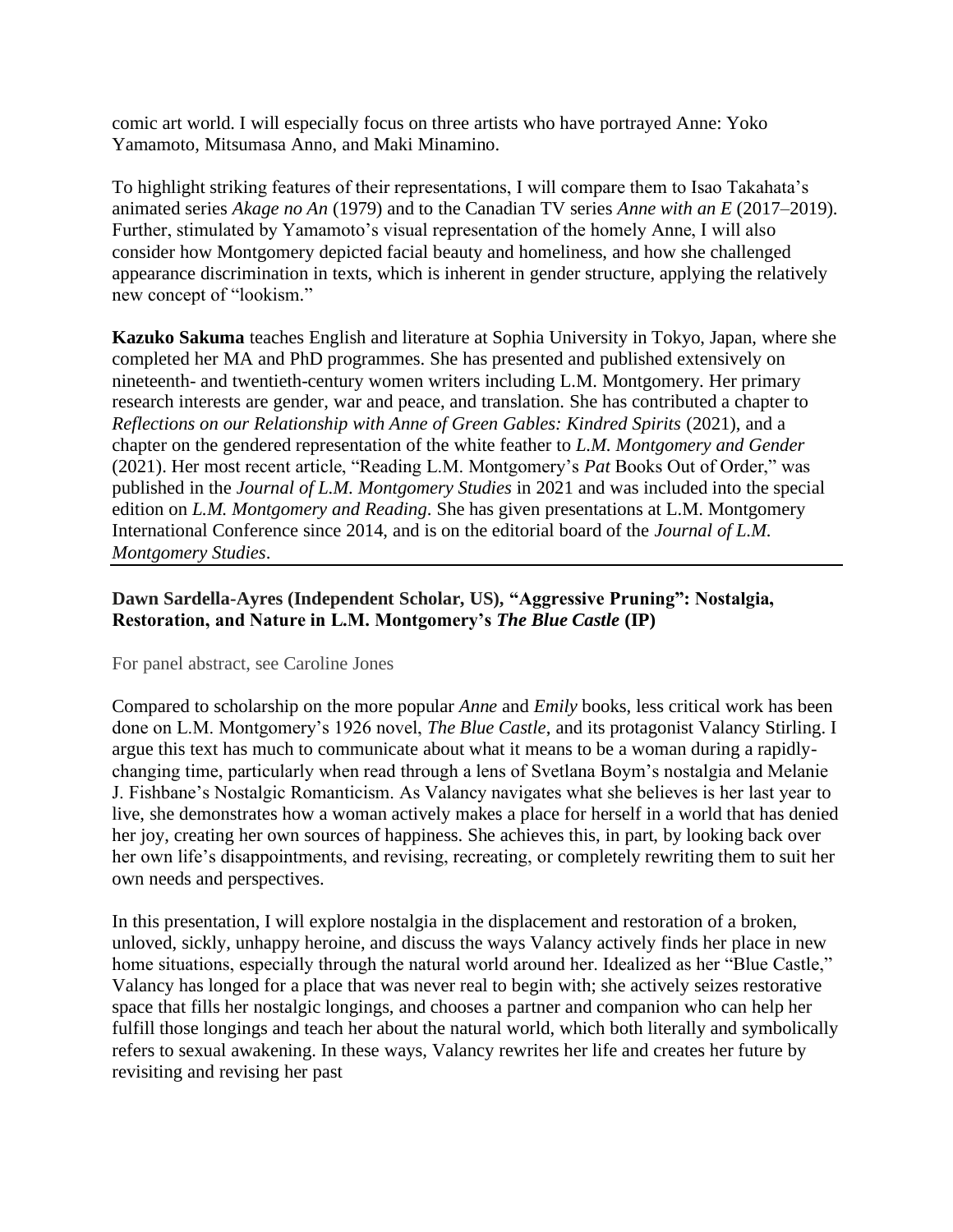**Dawn Sardella-Ayres** received her PhD from the University of Cambridge in 2016. She completed a 2019 tenure as the Ofstad Guest Scholar at Truman State University, teaching a course on girls' literature and the girls' Bildungsroman in the United States and Canada. Sardella-Ayres has published on Alcott, Montgomery, Johnston, and Wilder, and researches issues related to gender and race performativity, as well as the Kunstlerroman, in late nineteenth and early twentieth century girls' texts. Her current critical work explores girls' literature as a distinct genre, rooted in theories of genre as social action.

### **Julie Sellers (Benedictine College, US), "I Saw it in a Picture in my Mind": Reflections, Mirrors, and the Mind's Eye in** *Anne of Green Gables* **(IP)**

"I saw it in a picture in my mind," Anne Shirley responds upon hearing the name of the Shore Road. This statement, early in *Anne of Green Gables*, establishes the power of words to generate images in another's mind's eye. Visual patterns in L.M. Montgomery's prose frame scenes in such a way as to make them portable and identifiable among readers (Epperly *Through Lover's Lane*; Fiamengo "Towards a Theory of the Popular Landscape in *Anne of Green Gables*"). Specifically, the motifs of mirrors and reflections in *Anne of Green Gables* direct the reader's gaze and elicit images in her visual mental imagery. Like the mind's eye, mirrors reflect a visual copy of the tangible world, and they symbolize the imagination. Reflections in the novel are interwoven with moments of imagination and creativity to introduce pivotal plot points. Additionally, mirrors and mirror-like elements of nature frame Anne's identity transformation from orphan to heroine. The practice of looking, reflecting, and imagining modeled in these scenes primes the reader's mind's eye to envision similar images (Frever "Seeing Female Readers"). This contributes to synchronization, a phenomenon by which the reader's brain experiences a story as if she were actually living it, feeling empathy with the characters. In this presentation, I consider how the pattern of mirrors and reflections in *Anne of Green Gables* sparks re-vision in the reader's mind's eye, introducing her into the story itself through the empathetic process of viewing and re-reviewing alongside Anne.

**Julie A. Sellers** is an Associate Professor (Spanish) and Chair of the Department of World and Classical Languages at Benedictine College in Atchison, Kansas. Julie's publications include articles and chapters on popular culture, identity, second language acquisition, and interpreting, and she is the author of three books on Dominican music and identity. She has published an article on Anne Shirley as a female Quixote in the *Journal of L.M. Montgomery Studies* and a chapter on quixotic identifications with Anne in *Reflections on our Relationships with Anne of Green Gables*. Julie is also a creative writer, and her prose and poetry appear in publications such as *105 Meadowlark Reader*, *Cagibi*, *Wanderlust*, *The Write Launch*, and the *Journal of L.M. Montgomery Studies*. Her collection, *Kindred Verse: Poems Inspired by Anne of Green Gables*, was published by Blue Cedar Press in 2021. Julie was the Kansas World Language Association's Teacher of the Year in 2017, and the Kansas Authors Club 2020 Prose Writer of the Year.

**Douglas Sobey (Independent Scholar, CA), Maud Montgomery, Herman Leard, and a Revision of the Lower Bedeque Schoolhouse (IP)**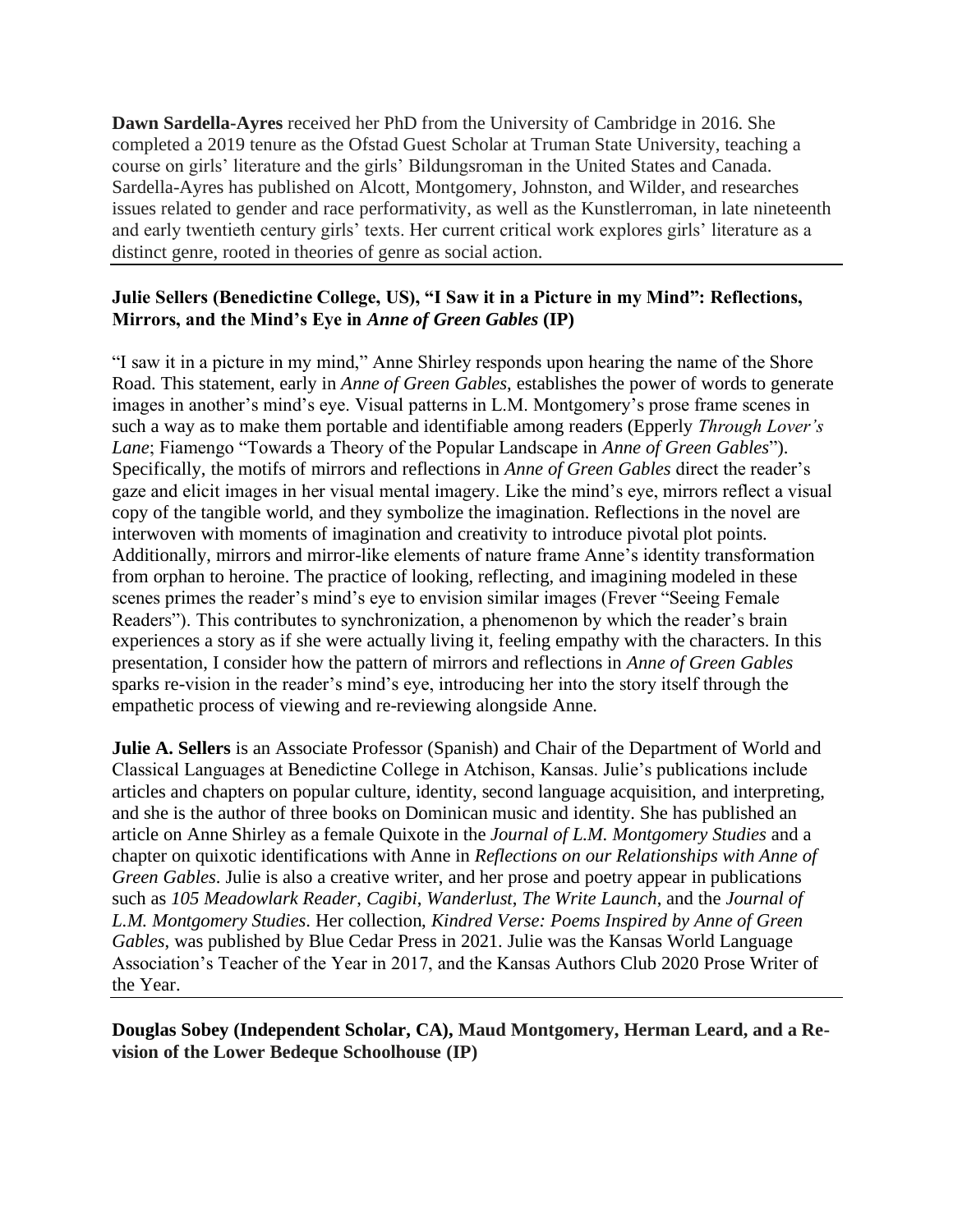L.M. Montgomery spent six months of the 1897-98 school term teaching in Lower Bedeque, Prince Edward Island. This brief stint was especially significant for her because, as she wrote in her journal, this was where she experienced the greatest love of her life. In 1989 the Lower Bedeque schoolhouse dating from about 1880 was restored by a group of local residents incorporated as the Friends of the L.M. Montgomery Lower Bedeque Schoolhouse. From then until 2018 the school opened each summer, attracting many visitors. However, with the passing away of the older generation in the community, local involvement with the school dwindled. It has thus not opened since 2018 and if it remained closed, would inevitably be vandalized and lost. The future of the schoolhouse was thus hanging in the balance. It was against this background that the Bedeque Area Historical Society adopted a plan to save the school by moving it to the Loyalist Monument Park in Central Bedeque where it could be operated as part of the Bedeque Historical Museum. We were well aware that moving the school to Central Bedeque would break the important connection with its original site but it was considered better to save it by moving it than lose it forever. Thus the school was moved in July 2021 and will open in 2022 with its nostalgic ambiance retained but with an updating of the displays and with new topics covered, including Maud's romance with Herman Leard, a local farmer who died aged 28 in 1899. Also featured will be Maud's Loyalist ancestry and the nature of education in nineteenth-century P.E.I. The presentation will include slides showing the school at its original site, the move itself, the school at its new location, and the contents of the new displays.

#### **Exhibition: Maud Montgomery, Herman Leard, and a Re-vision of the Lower Bedeque Schoolhouse**

L.M. Montgomery spent six months teaching in Lower Bedeque, Prince Edward Island in 1897- 98. This short period was significant for her because, as she recorded in her journal, it was in Bedeque that she fell passionately in love for the only time in her life. The recent moving of the Lower Bedeque schoolhouse to the Loyalist Monument Park in Central Bedeque has enabled an updating of the displays and the creation of new panel boards. This exhibit presents these new panels, including one on Maud's romance with local farmer Herman Leard, who died aged 28 in 1899. Also on display are the few surviving items which have a direct connection with Herman, including contemporary photographs and a personal calling card. Other panels in the display tell the story of Maud's Loyalist ancestry, the nature of education in nineteenth-century Bedeque, and the saving of the Lower Bedeque school in the 1990s.

**Doug Sobey**, a native of Prince Edward Island, taught ecology and environmental biology in Northern Ireland universities for thirty years. In retirement he continues his research into the history of the forests of the Island and has published many papers and monographs on the subject. In the 2010 conference on L M Montgomery and the Matter of Nature he gave a paper titled "The Natural World of L.M. Montgomery, in which he examined in detail the real natural world in which Montgomery grew up and her descriptions of that world. He has since adapted that talk for five different audiences on Prince Edward Island. He has also been involved in the Bedeque Area Historical Society since its creation in 2010 and has been on the Board of the Friends of L M Montgomery Lower Bedeque Schoolhouse since 2017.

# **Mayumi Takizawa (Tokai, JP), A Revision of L.M. Montgomery in a Tourism Project for Young Generations in Canada and Japan (IP)**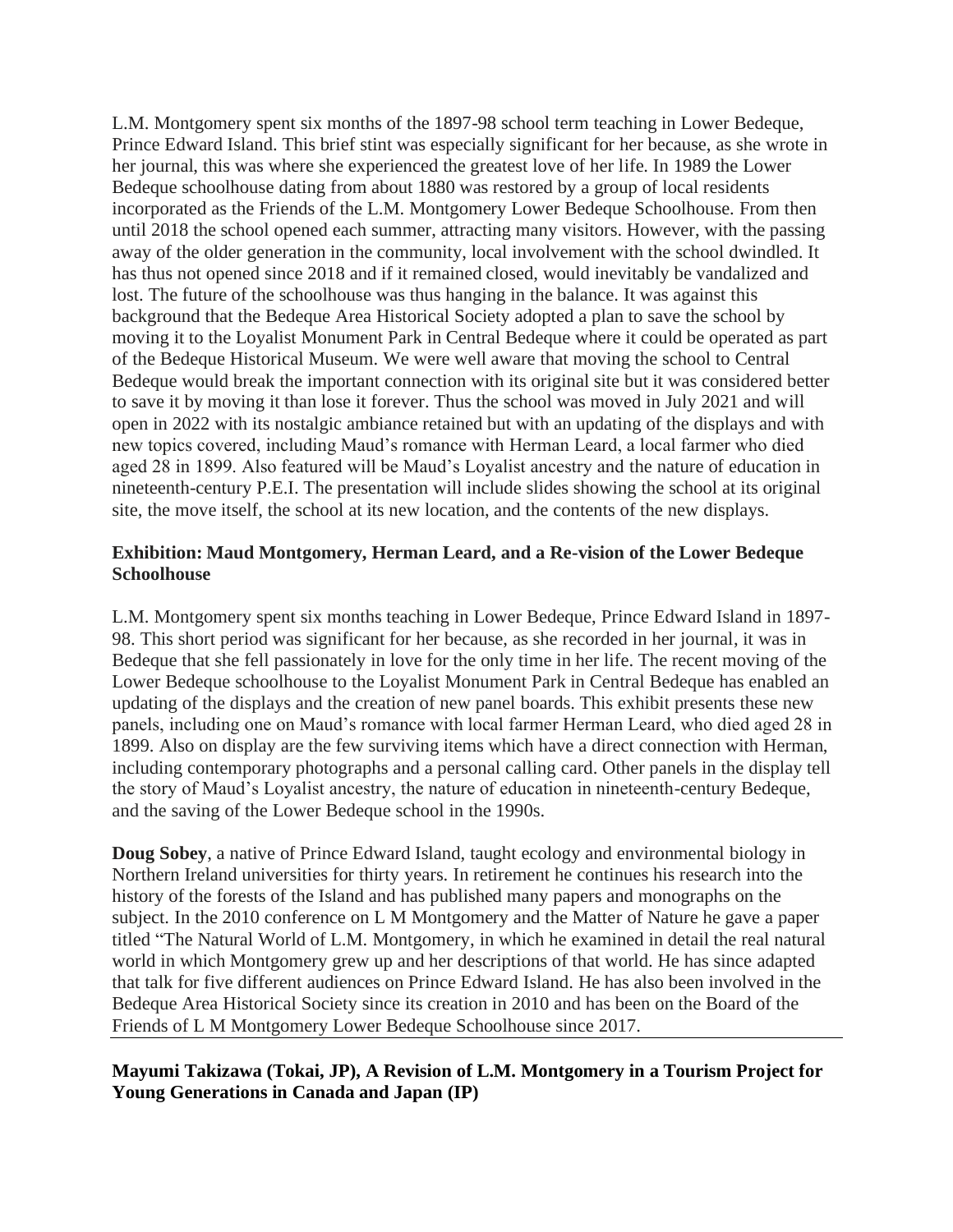According to Destination Canada, Japanese tourists began visiting Prince Edward Island in the mid-1980s. Many of the annual visitors were young female fans of *Anne of Green Gables*, which appealed to them as "island life that has not changed since Anne's era." But now, in 2022, after this two-year and a half pandemic, will this popularity reach younger generations? As the results of an April 2022 pre-project survey of 28 sophomore students in School of Tourism, Tokai University in Japan, less than 20% of students had read Anne's book in elementary school, and about 50% knew only the novel's name. Over 30% did not know anything about it, and most never knew about PEI or sustainable/responsible tourism in Canada. Based on these results, this project had two objectives for the students: 1) not only to learn about the charms of Montgomery's works and sustainable/responsible tourism in PEI, but also to introduce and promote them to young generation in Japan through presentations, and 2) to foster international connections with UPEI's students. Unfortunately, due to a significant difference in semester schedules between Canada and Japan, even asynchronous collaborative online learning was unfeasible this time. However, thanks to UPEI, School of Business faculty member Susan Graham, two UPEI students created an inspiring video introducing "Anne," Montgomery, and sustainable tourism in PEI. With this powerfully authentic material as an introduction, what would be the outcomes, insights and changes of the Japanese students as responses to the UPEI students? This presentation will report on this question, connecting the young generations in the two countries to learn more about sustainable/responsible tourism to see it as a new value to them.

**Mayumi Takizawa** used to work in the tourism industry from the late 1980s to the early 1990s and organized several tours to Canada, including PEI. She holds an MA in TESOL from Teachers College, Columbia University and has been mainly teaching English for Tourism at School of Tourism, Tokai University in Japan for over a decade, as well as serving as a board director of iEARN-Japan, an NGO that promotes collaborative online learning in global projects on the SDGs for K-12 students. She has facilitated an Olympic and Paralympic education project for Tokyo 2020 and Beijing 2022, hosted online international conferences, published two books, and written several papers and articles on the education.

## **Rebecca J. Thompson (King's College, US), Anne of the 21st Century: Reimagining Montgomery's Classic in the Modern World (V)**

Can Anne still be Anne in 2015 or in Long Island or even without her signature red hair? Montgomery's classic tale has captured readers' hearts for over a century, so it is unsurprising that it has been adapted in a variety of ways from screen to stage to other books. Studying these adaptations has also been an important branch of Montgomery studies with scholars such as Rhonda Brock-Servais and Matthew Pricket, Benjamin Lefebvre, and Lauren Beth Signore evaluating and examining the ways these adaptations interact with both the novel and the audiences. In the last decade, several adaptations have not only revisited Anne's story but also modernized it. Little scholarly work has, as of yet, been done on these newer adaptations. The transmedia productions *Green Gables Fables* and *Project Green Gables* as well as the novels *Anne of Manhattan* and *Ana of California* and the graphic novel *Anne of West Philly* shift the story to the 21st century and even different geographic locations. In *A Theory of Adaptation*, Linda Hutcheon argues that the "pleasure" of adaptations "comes … from the comfort of ritual combined with the piquancy of surprise." The creators of these modern retellings use the comfort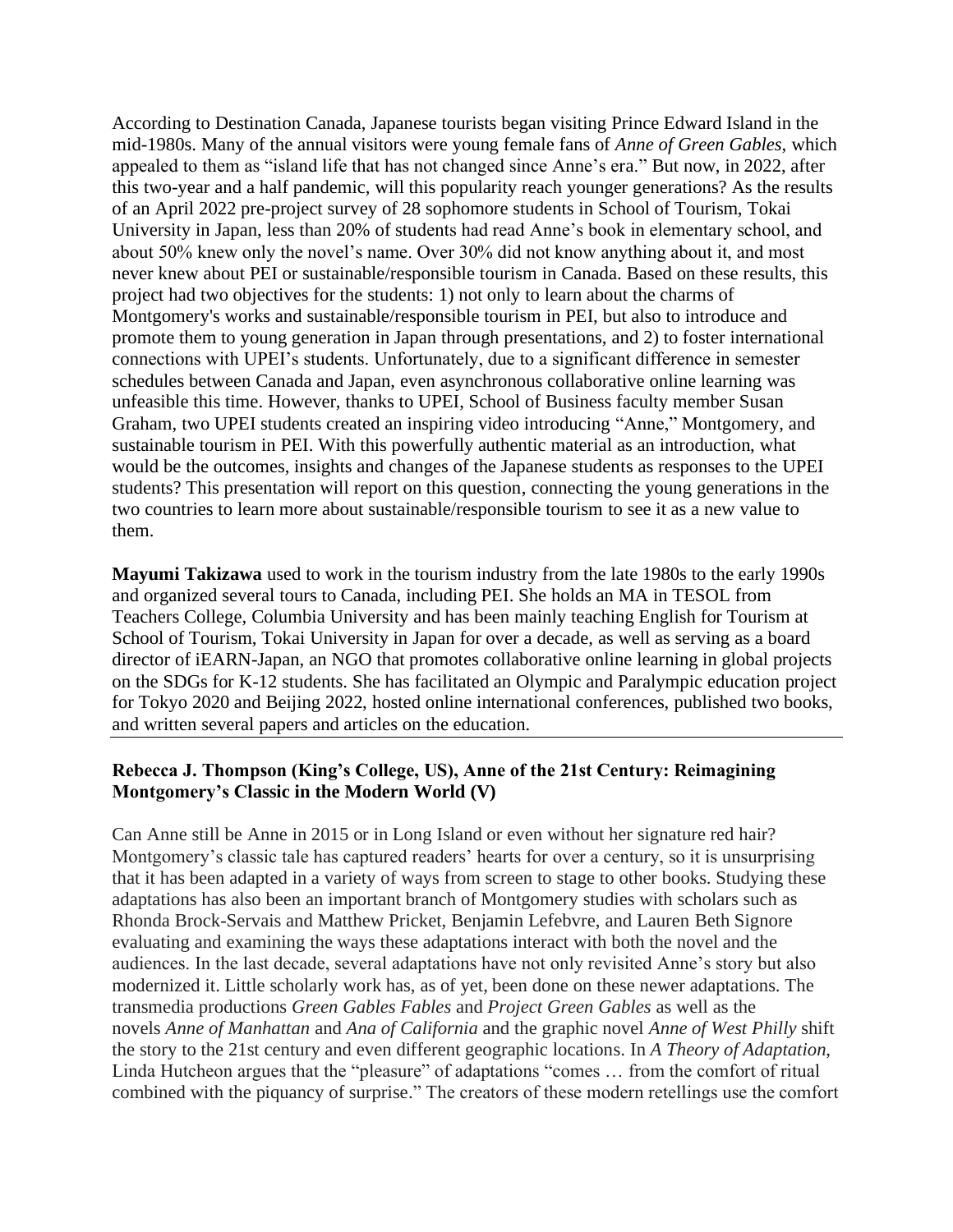of the well-loved and well-known world of Anne Shirley to open a space where they can explore issues of gender, race, and sexuality in ways the source material could not. They play with new modalities and genres and re-envision characters and even story beats to bring the "piquancy of surprise" to the "comfort of ritual" that their audiences expect.

**Rebecca J. Thompson** is a Librarian and the Coordinator of Instruction and Reference Services at King's College, PA. She received her MA in English from Seton Hall University in 2012 and her MS in Library and Information Science from Drexel University in 2014. She has presented at two previous LMMI conferences and in the online 2020 Vision Forum and has a chapter in the recently released *L.M. Montgomery and Gender*. She is also the creator of the Green Gables Fables Archive website. Her literary scholarship focuses on spatial theory, both in the physical and virtual world, particularly in regards to the intersection between the external and internal.

## **Bonnie Tulloch (UBC, CA), The Art of Rejection: Lessons from the Writings of L.M. Montgomery (IP)**

In *The Alpine Path: The Story of My Career*, L.M. Montgomery shares the different rejections she encountered as she pursued a vocation as a writer. Describing her childhood experience of having her poem "Evening Dreams" rejected for the second time, she writes: "I drained the cup of failure to the very dregs. It seems very amusing to me now, but it was horribly real and tragic to me then. I was crushed in the very dust of humiliation and I had no hope of rising again." Readers who are familiar with Montgomery's work, however, will recognize how the author also "drained the cup of failure" for literary inspiration, re-working her lived experience into the fictional story of Emily Byrd Starr, whose poem, also titled, "Evening Dreams," is similarly rejected by a local publication. This reworking of a real-life literary failure into a real-life literary success story is not the first or the last time Montgomery rises from the dust of her humiliating discouragements, transforming them into fictional masterpieces. Narrative scholar Arthur Frank (2012) notes that "[s]tories work with people, for people, and always stories work on people, affecting what people are able to see as real, as possible, and as worth doing or best avoided." Drawing on Frank's theoretical insights, this paper explores how Montgomery repeatedly makes her stories of rejection "work" for her by allowing her imagination to transform them into art. By "drain[ing] the cup of failure" for inspiration, she invites readers to see past the immediate discouragement of rejection to the possibilities of revision – to what is "worth doing or best avoided" (Frank). In the process, she demonstrates the redemptive power of art.

**Bonnie Tulloch** is a PhD candidate in the School of Information at the University of British Columbia. Her research explores the sense-making underlying digital and non-digital storytelling, particularly as it relates to young people's experiences. Past research projects include a study of North American children's nonsense poetry, as well as a study of Canadian children's island fiction featuring female protagonists. Her doctoral research investigates the relationship between young people's engagement with Internet memes and the issues associated with digital citizenship education. Her paper "Lost Boys and Lost Girls: The Kindred Offspring of J.M. Barrie and L.M. Montgomery" is included in *Children and Childhoods in L.M. Montgomery Continuing Conversations* (Fall 2022, MQUP). She is the 2018 recipient of the L.M. Montgomery Institute's Elizabeth R. Epperly Award for Outstanding Early Career Paper;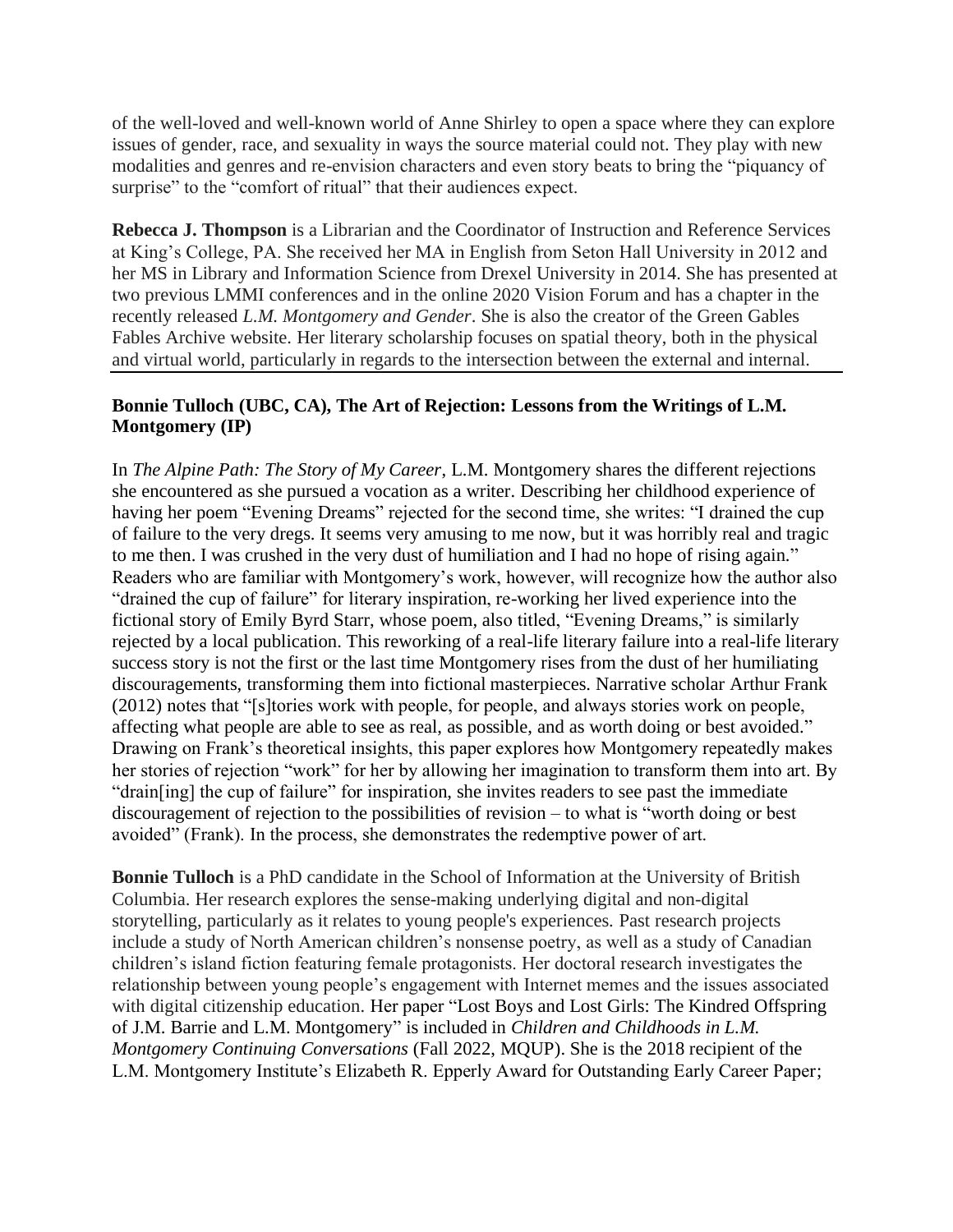this paper, "Canadian 'Anne-Girl[s]': Literary Descendents of Montgomery's Redheaded Heroine," has been published in the *Journal of L.M. Montgomery Studies*.

# **Åsa Warnqvist, "'Who ever heard of a fairy queen as fat as Josie?' Negotiations of Fat Bodies in the Works of L.M. Montgomery (V)**

Fat bodies are written into a variety of discourses, surrounded by stigmatizing and limiting ideas often related to medicalization and morality (see e.g. Rothblum & Soloway 2009; Skott 2009; Kyrölä 2010; Raisborough 2016; Tolvhed 2017). How these discourses operate in literature is at the core of my current research. Drawing from perspectives from the research field *fat studies* and the sociocultural ideas surrounding fat bodies in the early  $20<sup>th</sup>$  century, I discuss depictions of fat characters in L.M. Montgomery's works. I discuss how different body shapes are negotiated in a selection of works by Montgomery and what meanings are read into the fat body in different contexts.

My presentation offers a new theoretical angle to Montgomery studies and by such offers a way of re-seeing or re-thinking her production through a new lens. The research field *fat studies* enables us to think critically about fat and fat bodies while also making visible seemingly neutral structures and discourses that strive to normalization (see e.g. LeBesco 2004; Rothblum & Solovay 2009; Parsons 2016; Wann 1998, 2009).

It is in relation to the shape of surrounding bodies that fat gets a meaning, which means that fat bodies need to be studied within the contexts they occur. Other social categories, such as age, gender, and class, also need to be considered. In Montgomery's case, gender in relation to fat is of particular interest. In her works, there is a tendency to depict fat men and boys from other moral standpoints than fat women and girls. This tendency is at the core of my analysis.

**Åsa Warnqvist** is Docent (equivalent to Associate Professor) and Director of the Swedish Institute for Children's Books in Stockholm, Sweden. She is also affiliated with Linnæus University in Växjö, Sweden. She received her PhD in 2007. Her current research is on depictions of fat characters in Nordic children's and young adult fiction and Swedish reading responses to L.M. Montgomery's writing. She has co-edited several collections, most recently *Silence and Silencing in Children's Literature* (2021). She is also the editor of a new history of Swedish children's literature (due in 2023). Warnqvist has organized several international conferences. She was the primary organizer of the IRSCL Congress 2019 in Stockholm, Sweden, and she organized the first international Montgomery conference outside of Canada in Uppsala, Sweden, in 2009. In 2011 to 2013 she was the visiting scholar at the L.M. Montgomery Institute at the University of Prince Edward Island.

# **Evelyn White (Independent Scholar/Journalist, CA), Spirits in the Dark: Lucy Maud Montgomery and Aretha Franklin (IP)**

*Aretha: From These Roots* (1999) was effectively panned by reviewers and everyday fans of the Queen of Soul. "No crowning achievement ... Franklin remains emotionally remote," wrote *Publishers Weekly*. "Fluff, fluff, and more fluff," lamented a disappointed reader.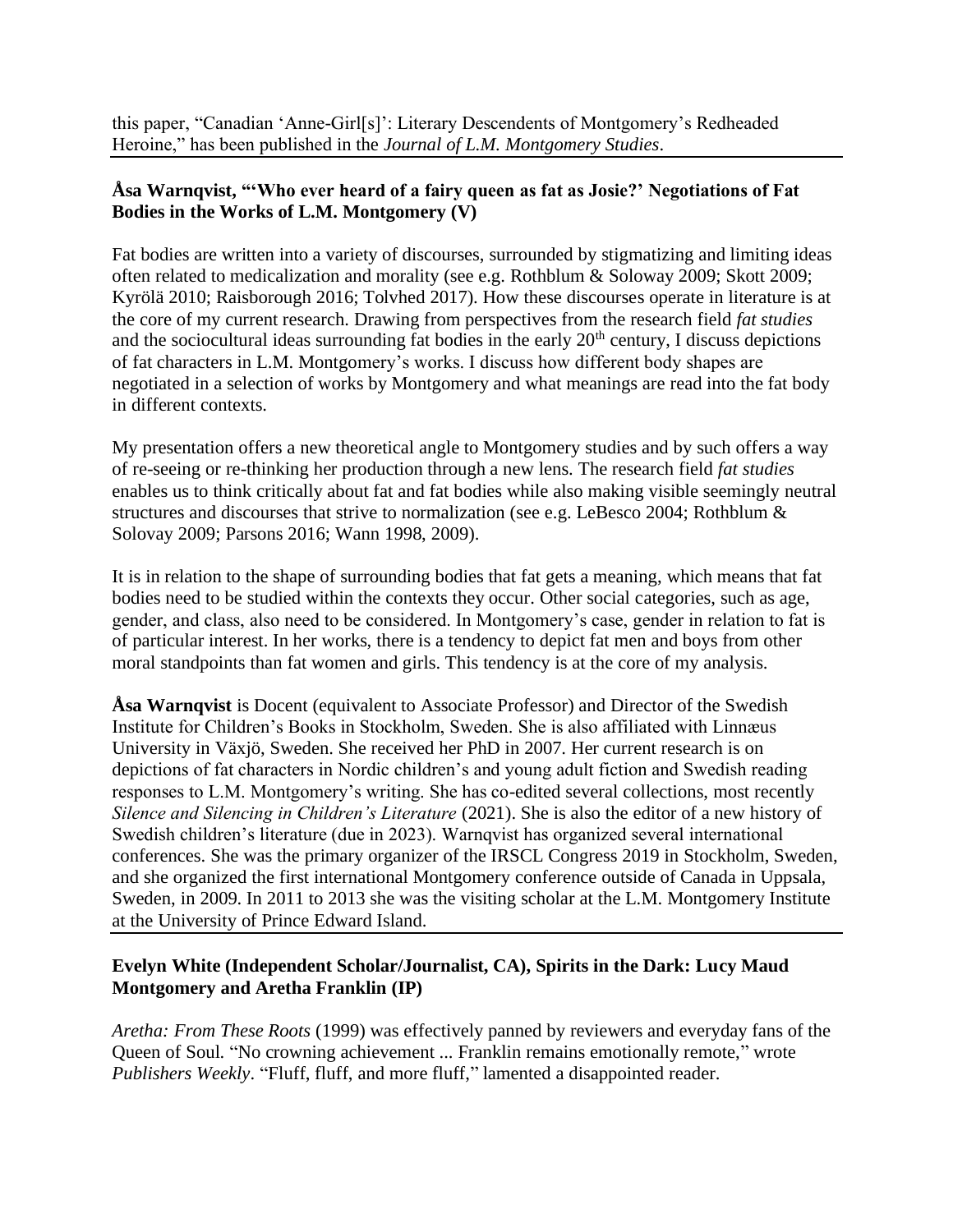My presentation will probe the ways in which "masking" shaped both the legendary singer and the beloved author of *Anne of Green Gables*. Written by Franklin, the song "Spirit in the Dark" (the title track from her 1970 album) features a nursery rhyme historically chanted, during play, by African American girls. As recorded by Franklin, the song gives voice to the duality of a sublimely expressive artist who, for six decades, also maintained a disquietingly distant (at best) public persona. Franklin's praise for Anne Shirley (in a 2014 *Toronto Star* article) stands as a revelatory remark of profound significance. As a Franklin scholar, I cannot overstate the poignancy of her unrealized desire to visit Prince Edward Island.

Like Lucy Maud Montgomery, Aretha Franklin, in service of survival, repressed and re-framed many aspects of her life. In an email exchange, Blair Macdonald, a great-grandson of Montgomery, told me: "I think Maud and Aretha probably would have been Kindred Spirits. Two women, brilliant in their artistry, and with no fear of letting anyone stand in their way. Anne may be the way they connected. But imagine if they ever crossed paths in real life, the stories that would be told!"

My paper will explore the commonalities between the women and their respective sounds of silence.

**Evelyn C. White** is a Halifax journalist and independent scholar who presented the paper "Anne and Aretha: A Harmonious Bond" at the 2018 LMMI conference. Her blog post "Amazing Grace: Aretha Franklin and Anne Shirley" appears on the 2020 LMMI Vision Forum Collection website. Among other works, she is the author of *Alice Walker: A Life* (2004). She holds degrees from Wellesley College, Harvard University, and the Columbia University Graduate School of Journalism where she was honoured for her Master's Thesis on *The Racial Development of Blind Black Children*.

## **Aleksandra Wieczorkiewicz (Adam Mickiewicz University in Poznań, PL), Polish** *Green Gables/ Green Hill* **Revisited in Translation (IP)**

The popularity of L.M. Montgomery's *Anne of Green Gables* series in Poland is a worldwide phenomenon. The first Polish translation – by Rozalia Bernsteinowa, titled *Ania z Zielonego Wzgórza* [*Annie of Green Hill*] – was published as early as 1911 and for several subsequent decades became a much-loved lecture for Polish readers, repeatedly reprinted and included in school reading lists. Bernsteinowa's translation, however, is imbued with specific literary and translational conventions of the early twentieth century, following the model of domestication (translating proper names, omitting intertextual references, neutralizing historical realities, etc.). While no fewer than thirteen new translations have appeared in Poland since 1911, only a handful opted to challenge the convention established by the first edition. The works of Agnieszka Kuc (2003) and Paweł Beręsewicz (2012) deserve the name of "polemical translations," breaking (albeit not fully) with the strategy of domestication. Yet it will not be until the beginning of 2022 that a truly different "Polish Anne" will premiere, translated by Anna Bańkowska, who announced not only the "murder of Ania/Annie and the demolition of Zielone Wzgórze/Green Hill," but also a revolution in the title, naming and style of the novel. The aim of this paper is to discuss the "polemical" and "revisionary" strategies of the three Polish editions (2003, 2012, 2022) of *Anne of Green Gables* in light of the findings of translation studies (domestication and foreignisation; functioning of translated literature in the literary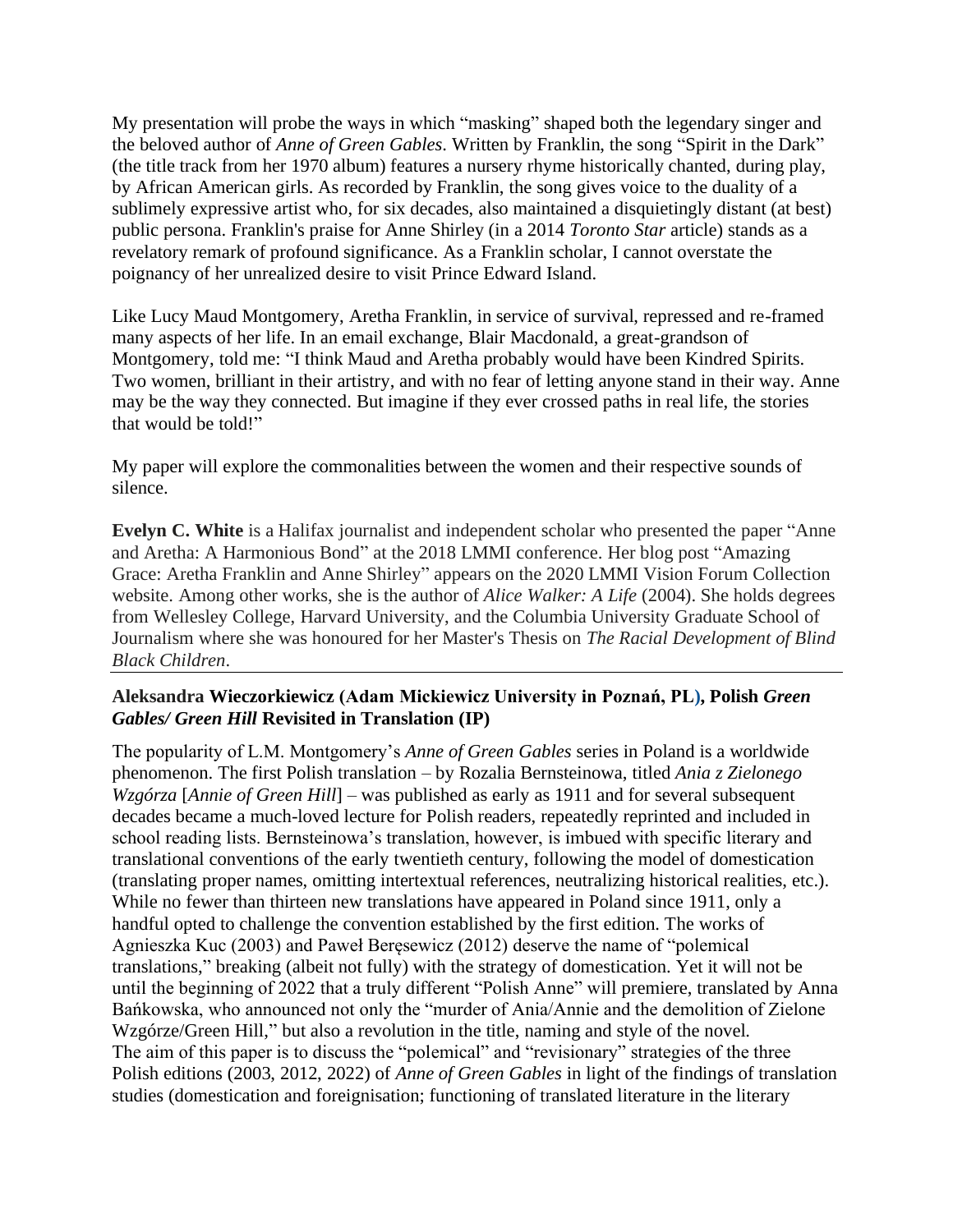polysystem). It will explore both translation problems and their solutions (novel's title, proper names, humor, irony, intertextual references, etc.), the translators' revisionist "visibility" in the text (the presence of an afterword/introduction, footnotes, comments), as well as the way the new translations employ a new language to express one of Montgomery's most important themes – women empowerment and their place and position in the society.

**Aleksandra Wieczorkiewicz** is a PhD student at the Faculty of Polish and Classical Philology at Adam Mickiewicz University in Poznań, Poland; she received her BA (2014) and MA (2016) degrees there. Her academic interests include English children's literature of the Golden Age, as well as children's literature translation studies. She is a literary and academic translator: her Polish translation of *Peter Pan in Kensington Gardens* was published in 2018, along with her monograph on J.M. Barrie and his work (KUL Publishing House, 2018). Her latest publications concern the influence of English-language classics on Polish children's literature, discussing also the impact of Montgomery's works on Polish novels for girls (to be published in *Retracing the History of Literary Translation in Poland*, Routledge Research on Translation and Interpreting History series, vol. 3, 2022).

## **Michaela Wipond (Queen's U, CA), "The Agony of This Loss": Re-visioning Grief in Montgomery's Life Writing (IP)**

On 25 January 1919, Frederica "Frede" Campbell McFarlane – Montgomery's cousin and closest friend – died quickly and unexpectedly from pneumonia following Spanish flu. The letters and journal entries Montgomery wrote in the succeeding weeks bespeak her overwhelming grief: as she tells long-term correspondent G.B. MacMillan, "All the bereavements I have ever had, all put together, could not equal the agony of this loss." Scholars such as Mary Rubio and Elizabeth Waterston have inferred that Montgomery's life writing involved a significant degree of revision and self-construction. Indeed, Benjamin Lefebvre claims that the author's "gifts as a natural storyteller might have impeded her commitment to writing a 'faithful record' of her life, since the journals contain her version of how she wished to be remembered." I build on this and other scholarship to argue that Montgomery's life writing subverts the binary between public and private narratives of suffering. While Montgomery's grief for Frede is intensely personal, evidence of revision in her journals suggests the presence of an implied reader. Further, similarities between Montgomery's journals and letters reveal her careful construction of a public narrative surrounding Frede's death. In this way, Montgomery determines how Frede will be remembered and, in her turn, how she will remember Frede.

Drawing on Freud's and Derrida's theories of mourning, I analyze a selection of letters and journal entries from 1918 and 1919, wherein Montgomery anticipates and responds to what was perhaps the greatest personal loss of her life. The "insistent talkativeness" and "self-exposure" of her life writing are symptomatic of Freudian melancholia. At the same time, her almost novelistic foreshadowing of Frede's death exemplifies Derrida's law of friendship: one must always go first. Ultimately, the journals and letters Montgomery wrote and revised around this time underscore the difficulty of translating psychological suffering such as grief into coherent life writing.

**Michaela Wipond** is a PhD student specializing in nineteenth-century children's literature at Queen's University. Her dissertation examines representations of femininity and the environment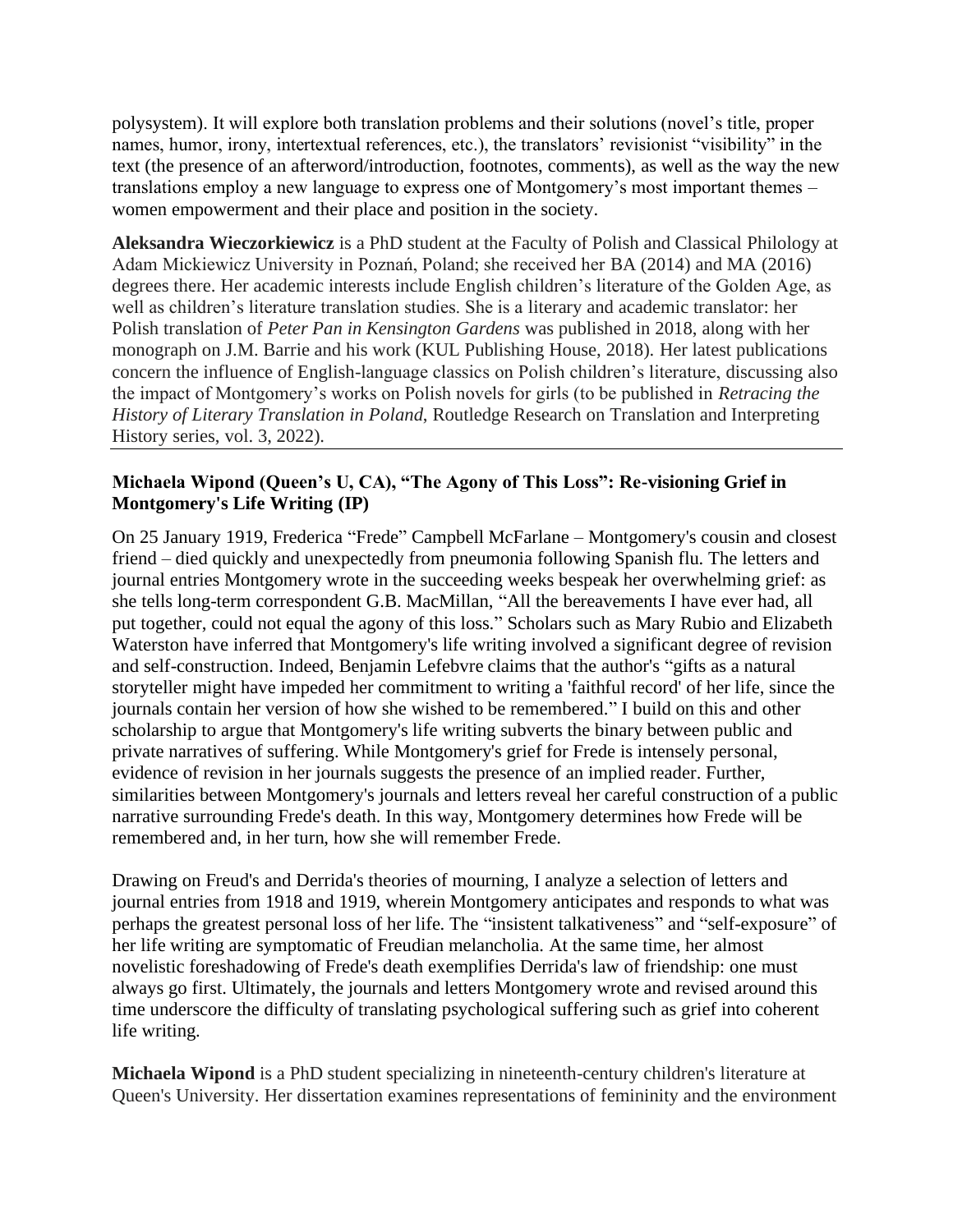in Edwardian girls' fiction. She has degrees in English from the University of Prince Edward Island (2019) and Queen's University (2020). She is an avid Montgomery reader and researcher and presented on "The Montgomery Myth: Prince Edward Islanders Reading L.M. Montgomery" at the LMMI's 13th Biennial Conference in 2018. Currently, she is an editor with *The Lamp*, a literary journal devoted to publishing the creative writing of graduate and professional students around the world.

## **Anne Woster, An Eye to Light and Shade: L.M. Montgomery and Visual Memories of Prince Edward Island (Exhibition) (IP)**

It is no wonder that L.M. Montgomery was drawn to the art of photography: she celebrated and preserved visual mementos from an array of magazines, photographs, and books, and she is known for her vivid descriptions of landscapes, scenes, and people. Her ability to save her favourite views and moments via photographs was an ideal and personal way for her to enrich her scrapbooks and her memory*.* Photography gave Montgomery a way to remember her Prince Edward Island, a way of preserving moments in time and creating a real, physical item that could be added to her many scrapbooks. Photography can add permanence to vision, freezing in time the things that Montgomery savoured about PEI. Readers understand how words can intensify love of a place, even a place not visited. I believe that the images Montgomery created act as a second language to evoke those same poignant emotions.

**Anne Woster** (Anne Victoria Photography) is a professional photographer, nonprofit coffee shop manager, and longtime conference attendee living in St. Paul, Minnesota. Since receiving an Arts Management degree from The College of St. Scholastica in Duluth, she has photographed over 215 weddings, hundreds of family sessions, and various events, including past LMM conferences. She is named after Anne Shirley and has been attending LMM related events since she was a young child.

# **Emily Woster "(Re)Visions and Mysteries in** *the Anne of Green Gables* **Manuscript: A Preview of the Digital Museums Canada Exhibit" (IP)**

In late summer 2022, people the world over will get to explore each intriguing detail of the manuscript of *Anne of Green Gables* in an online exhibit (a joint project of the Confederation Centre of the Arts [CCA], the LMMI, and Robertson Library).

The project has brought together an incredible team: Staff from the CCA and Robertson Library painstakingly scanned every page. A variety of experts and readers provided articles, context, and rarely seen media and archival material. Our web developer has built helpful tools that will allow visitors to explore every detail of the manuscript. And project consultant Betsy Epperly and I have spent hours with Montgomery's text, transcribing and annotating (in text, image, audio, and video) all the interesting tidbits that can be found there. Working with the manuscript has given us a new appreciation for Montgomery's writing processes, for her characters and style, and for the many mysteries that remain.

Some passages were crafted deliberately while others appear rushed, with words that run together in Montgomery's excitement over a phrase or moment. Some pages are without a single